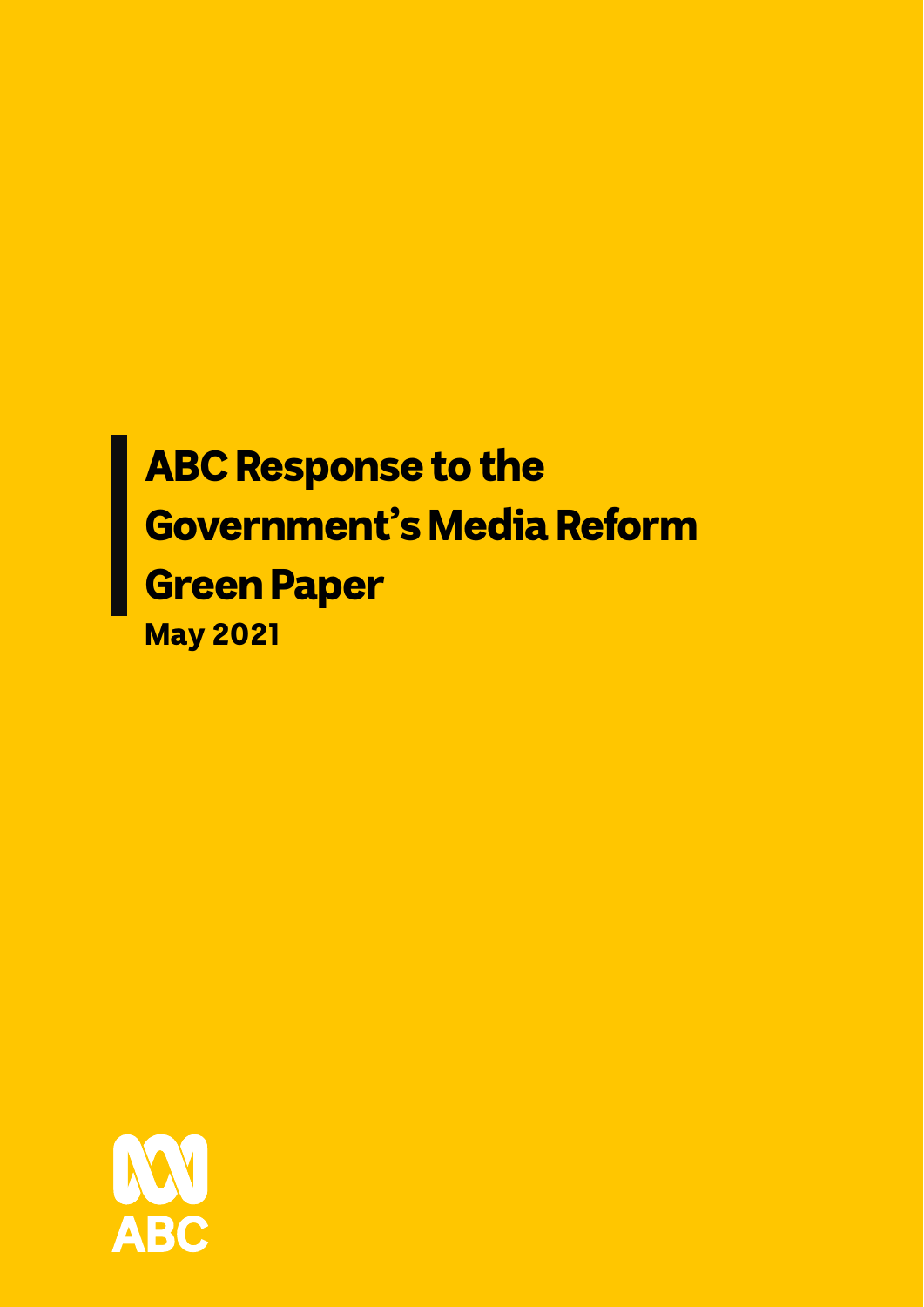# ABC Response to the Government's Media Reform Green Paper May 2021

# 1. Executive Summary

- The Green Paper has served as a catalyst for an overdue discussion of the policy settings needed to support sustainable future pathways for the Australian television and screen industry and the public-policy outcomes it delivers.
- The Green Paper is built on several legitimate public-policy objectives, particularly promoting audiences' access to Australian culture and stories and to news and current affairs programs that keeps citizens informed and strengthen Australian democracy. To do this, it seeks to support the sustainability of the free-to-air broadcasting industry, including the national broadcasters, and to strengthen requirements and incentives to support Australian television content production. In addition, it proposes to achieve a new "digital dividend" through the reallocation of UHF spectrum to support demand for mobile broadband services.
- While the ABC supports these audience and industry objectives, it does not believe that a number of the proposals set out in the Green Paper represent viable means of achieving them. Accordingly, the Corporation has taken up the invitation in the Green Paper to propose other means of ensuring a sustainable Australian broadcast television sector.

## **Environmental context**

- The Green Paper responds to the ongoing transition from broadcast to IP-delivered audiovisual media services. Audiences for television services are declining while use of video-on-demand (VOD) services is growing.
- Nonetheless, free-to-air television retains significant audiences. Each week, 75% of Australians watch it for an average of 21.3 hours. In contrast, VOD viewers, many of whom are also television viewers, watch 12.4 hours per week. There are demographic and geographic variations within this: younger Australians are noticeably lighter television viewers, while rural Australians are considerably less likely to use VOD services.
- On current trends, the ABC does not expect the use of broadcaster VOD (BVOD) services to exceed broadcast reach before the end of the decade.
- At the same time, internet access is far from universal. In 2020, 2.5 million Australians are estimated to have remained offline and those without digital access were disproportionately likely to be older, from lower income quintiles, unemployed, less educated and/or living in rural areas.
- There is evidence that many non-users do not see a need to be connected to the internet. Many of these people are likely to remain users of television for the foreseeable future.

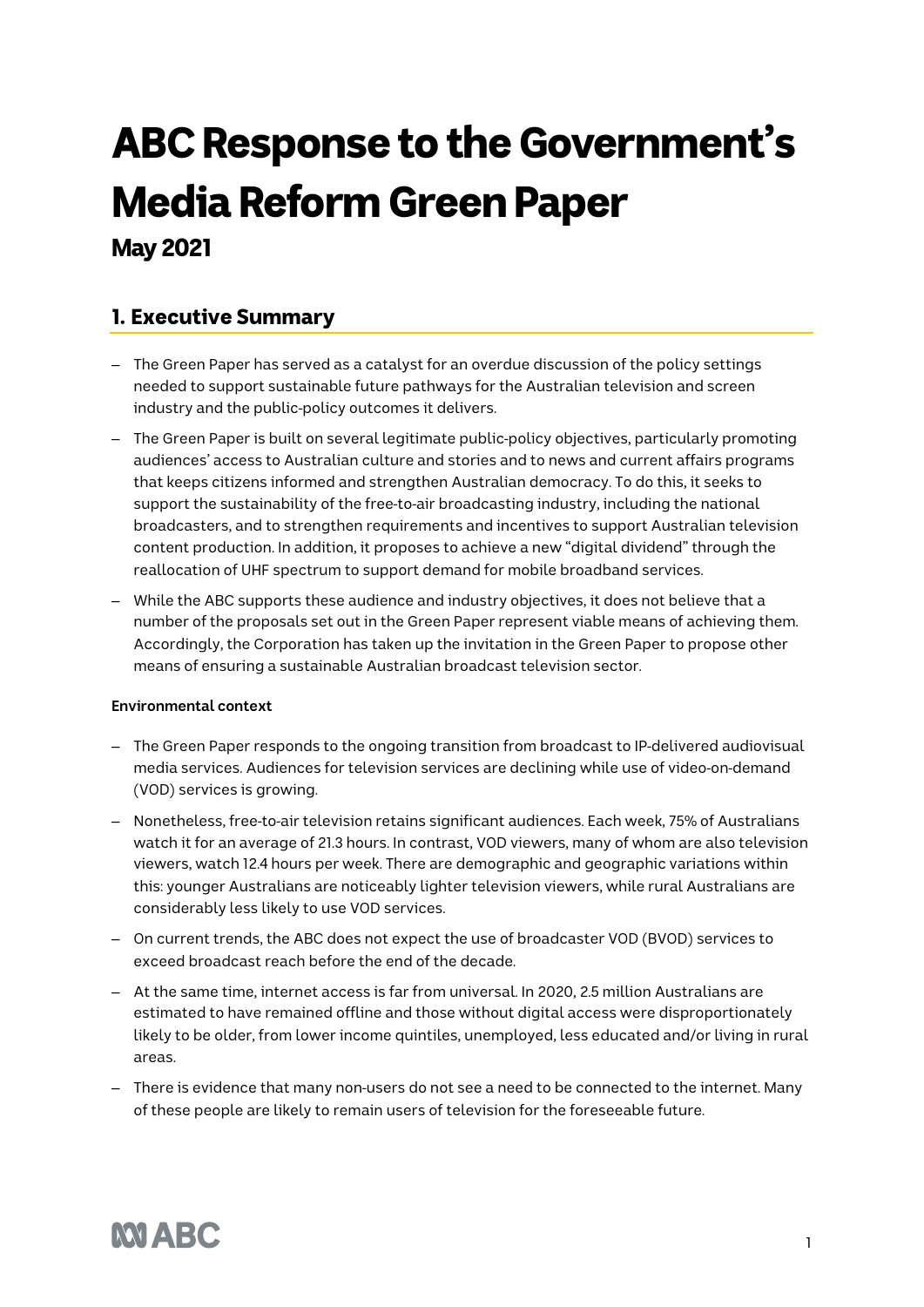#### **ABC digital television services**

- As the national public broadcaster, the ABC aims to ensure that all Australians will always have free access to the same baseline suite of comprehensive, quality media services.
- The ABC employs an extensive terrestrial television network of nearly 500 transmitters across the country to reach over 98.6% of Australians. Where terrestrial coverage is impractical, its services are available via Viewer Access Satellite Television (VAST).
- The ABC uses its 7 MHz television multiplex to deliver five services over four channels. It offers a version of each service in standard definition (SD) format using MPEG-2 compression so they are viewable by all Australians, regardless of the age of their television set.
- The ABC also broadcasts 10 radio services within its television multiplex, including retransmissions of DAB+ digital radio services that are only available in the capital cities. This makes these additional services available to Australians in regional, rural and remote Australia.

#### **Spectrum**

- The Green Paper sets out a proposal to significantly change free-to-air television broadcasters' use of spectrum. Under this Green Paper model, broadcasters would shift to delivering their services through shared multiplexes, reducing the number of 7 MHz channels allocated for broadcasting. This would free up 84 MHz of UHF spectrum in the 600 MHz band that would then be "restacked" and auctioned to the telecommunications sector for mobile broadband use. As proposed, the restack would begin in mid-2024 and the process would be complete by 1 January 2026. With that timeline, it would be achieved with the current DVB-T broadcasting standard and wider use of MPEG-4 compression.
- The ABC has participated in industry engineering forums convened by Free TV Australia to consider the Green Paper model. As a result of this work, it is clear that the Green Paper model is based on flawed assumptions and does not represent a viable means of ensuring a sustainable television sector. The Corporation's concerns about the Green Paper model include:
	- The model will require broadcasters to reduce the number and/or quality of the channels that they offer audiences using the reduced spectrum footprint, as MPEG-4 does not provide sufficient efficiency to offset proposed spectrum reductions.
	- The proposed process for implementing the model will make the spectrum that is available to the ABC and SBS subject to commercial broadcasters' decisions, rather a result of Government policy decisions. This does not represent good public policy.
	- Multiplex-sharing raises a number of issues of equity and practicality. In particular, inequitable allocations of spectrum could force broadcasters to further reduce the number and/or quality of the services they offer to Australians.
	- The Green Paper model removes any future growth path for free-to-air television. It will prevent broadcasters from offering television services in higher-resolution formats to meet audiences' expectations and remain competitive with online platforms.
	- The Green Paper contains no commitment to the Government meeting the potentially high costs of a transition to multiplex sharing, including costs associated with long-term transmission contracts.
	- The proposed timeline is unrealistically rapid, particularly as the telecommunications sector is not showing any strong appetite for the rapid clearance of the 600 MHz band.

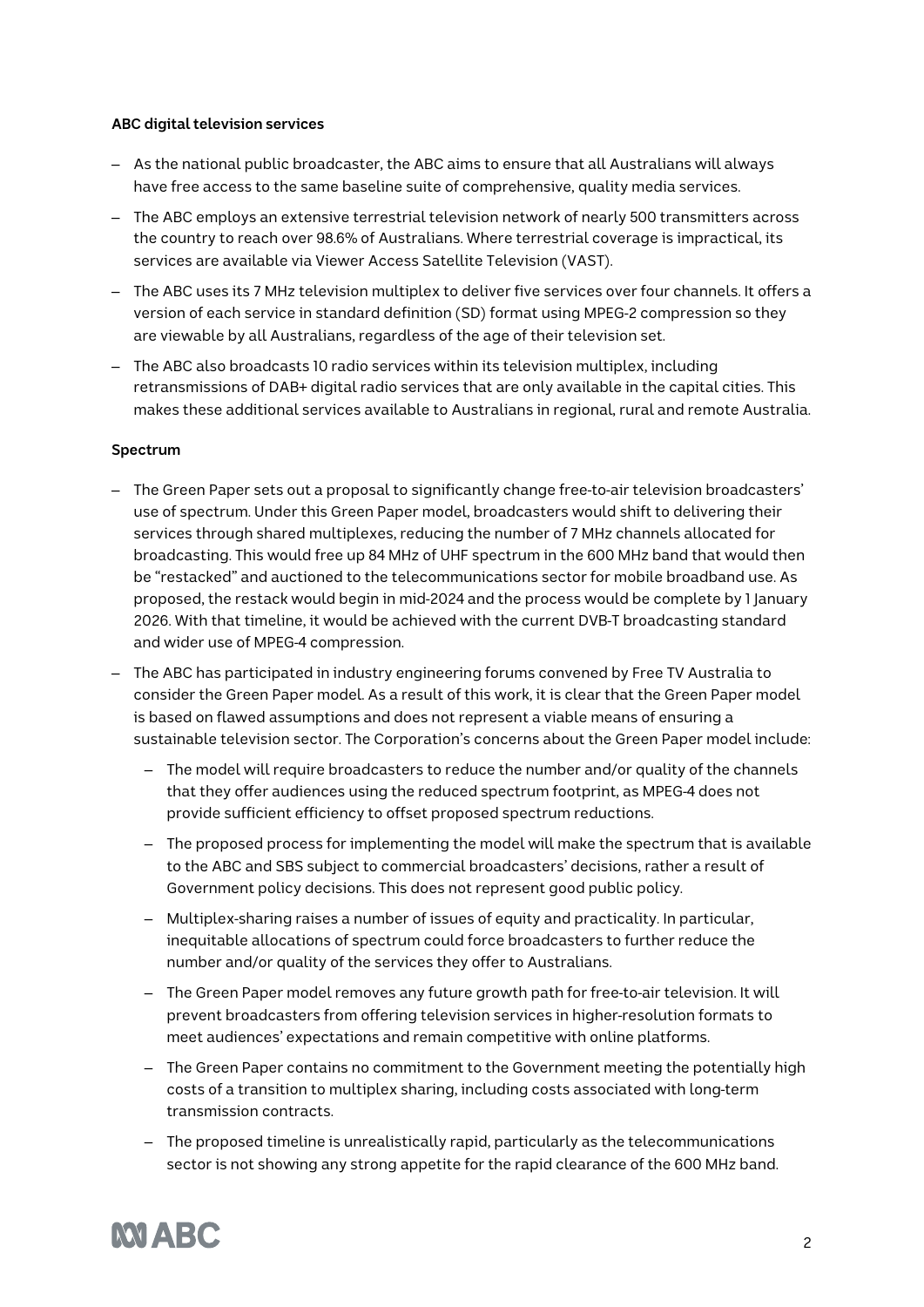There is a risk that proceeding quickly will result in a spectrum auction that lacks competitive tension and results in a smaller return to the Australian taxpayer.

- The Green Paper model does not provide a viable forward path for free-to-air television. It has however prompted an important policy debate. The ABC would welcome a consultative process, involving government and the national and commercial broadcasters, to agree the elements of a sustainable future for television for the next decade and beyond.
- The Corporation has proposed a set of principles that should be applied to developing a future roadmap for television. These include maintaining the Australian television broadcasting system and the distinct roles that national and commercial broadcasters play in it, equitable distribution of spectrum in each broadcast market and ensuring consistent access to ABC services for all Australians across metropolitan, regional and remote areas.
- Any future roadmap should take account of a number of potential elements, including: upgrading terrestrial broadcasting to the next generation of standards, DVB-T2 transmission and HEVC compression; supporting hybrid viewing experiences, including HbbTV (Hybrid Broadcast Broadband TV) and IP delivery; and exploring opportunities to reduce transmission costs, including through direct-to-home (DTH) satellite delivery.

#### **Strengthening Australian Content**

#### Create Australian Screen Trust (CAST)

- The ABC supports the creation of CAST and the allocation of funds for investment in Australian content. However, the lack of clarity around how it would operate, who the beneficiaries might be, and the timing and value of the fund make it difficult to provide meaningful feedback.
- The ABC does not endorse splitting the fund into two pools and questions whether projects expected to generate commercial return require funding support.
- The ABC strongly believes that content that is not available for free to the Australian people should not be the beneficiary of public funds. Alternatively, if content commissioned by a subscription service receives a proportion of its funding from public sources, free access for all Australians should be provided in the form of a free-access window on a free-to-air broadcaster who will give the program appropriate prominence, following a reasonable holdback period.

#### Public Interest News Gathering (PING) Trust

– The ABC welcomes the proposal to allocate spectrum sale proceeds to public interest news journalism, focusing on the needs of regional, rural and remote areas of Australia. It would only seek to access PING Trust funding that it could usefully apply to further address the needs of audiences in underserved markets in relation to regional areas or concerning specialist subject matter.

#### Australian content obligations for SVOD and AVOD services

– The ABC supports measures that would sustain and grow the Australian production sector and believes that content commissioners and audiences benefit from a thriving independent sector. It sees merit in the idea that major international SVOD services should contribute to Australian content production.

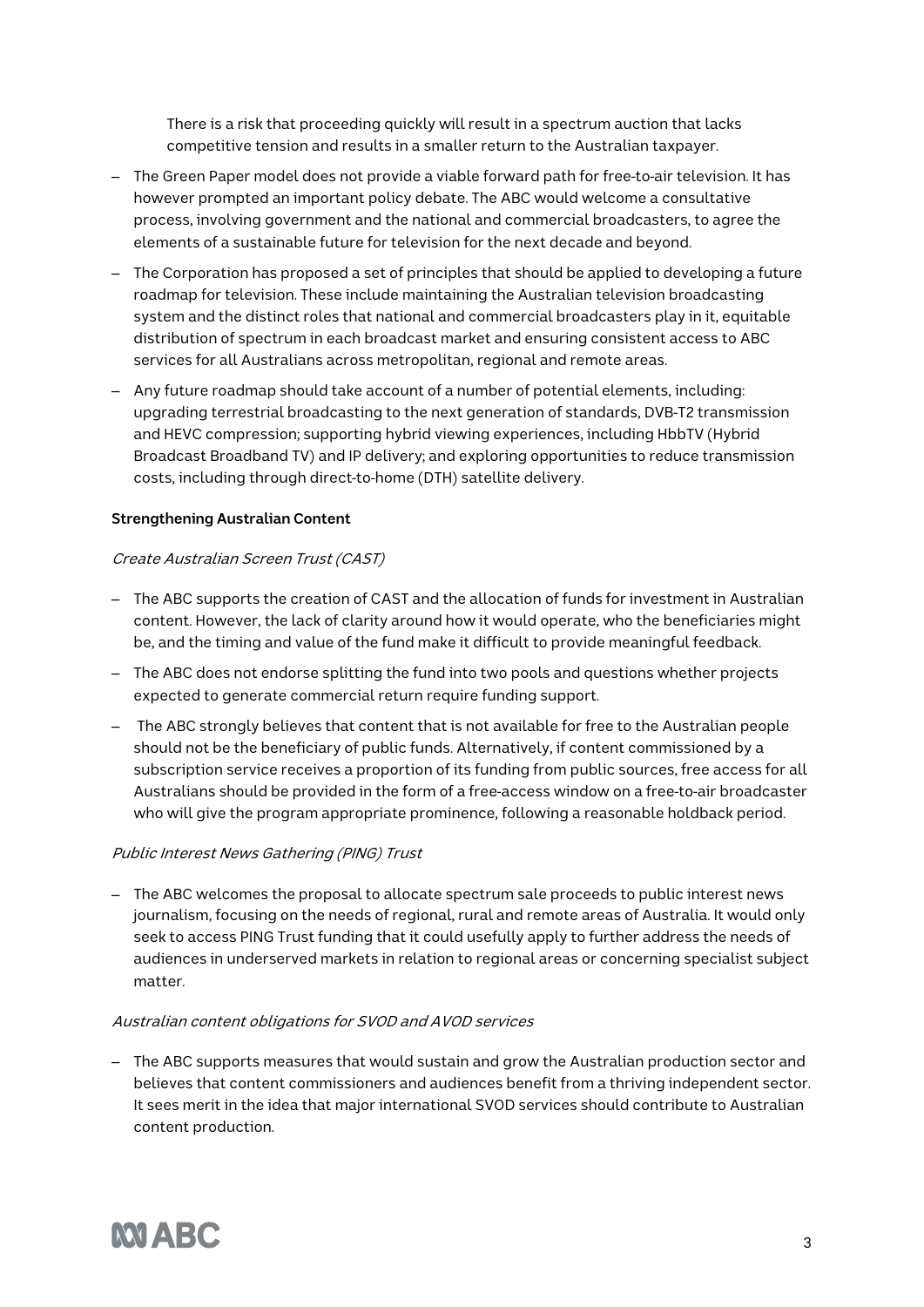- The ABC and Free TV Australia engaged Oliver & Ohlbaum Associates (O&O) to provide advice on the possible means of securing genuinely Australian content of high quality and cultural value.
- O&O's work examined international approaches to VOD regulation to support local content in a range of jurisdictions. It identified three common policy models: quotas on share of local content in VOD catalogues, direct investment in production, and indirect investment via a central fund used to support local content production.
- The research made clear that different policy models are suited to delivering specific policy outcomes and that there are critical issues of policy design and risks to consider regardless of the type of regulatory intervention. Any new regulatory regime adopted in Australia would need to strive to maintain current policy settings and ensure that quality and distinctive Australian content is universally and freely available to all Australians.
- The ABC's assessment of the alternative models evaluated in the O&O report is that the indirect investment model minimises the risk of unintended negative consequences and is likely to be the most effective means of meeting the Government's cultural policy objectives.
- In the current market conditions, where crew shortages and lack of equipment are increasing production costs, there is a risk that the introduction of SVOD content obligations may lead to further inflationary pressures, and result in further challenges for broadcasters and producers seeking to deliver locally tailored content.
- The ABC is concerned with Screen Australia's recent support for television productions that are partnered with international VOD services. With a finite total funding pool, allowing productions for VOD services to access public funds reduces the availability of such funds to Australian broadcasters and, with it, their capacity to commission new content. This includes the national broadcasters, whose ability to serve as key cultural commissioners is effectively diminished. The ABC deems such access to be of critical importance.

#### Imposing Australian content obligations on the national broadcasters

- The Government proposes legislating an explicit requirement for the national broadcasters to provide new Australian programming.
- This is unnecessary. The ABC's Charter responsibilities have proven to be an effective policy mechanism for enabling the production and availability of Australian content. In the absence of any quota, the Corporation is already a major investor in Australian content and a key partner to Australia's independent production sector.
- Further, the imposition of an explicit content obligation, particularly in the form of an expenditure obligation, risks affecting the ABC's operational independence as it will constrain the ability of the ABC Board and management to flexibly allocate funds to best meet the Corporation's Charter remit in a changing media environment.
- Likewise, the Green Paper's proposal that the Corporation report to the ACMA on its Australian content production breaks established reporting lines and is inconsistent with established policy approaches that preserve its independence.
- The ABC proposes an alternative approach. Publishing forward commissioning commitments in key content genres at the beginning of each triennial funding period would allow the Corporation to adjust expenditure in line with its budget while providing clear signals to potential production partners about its intentions.

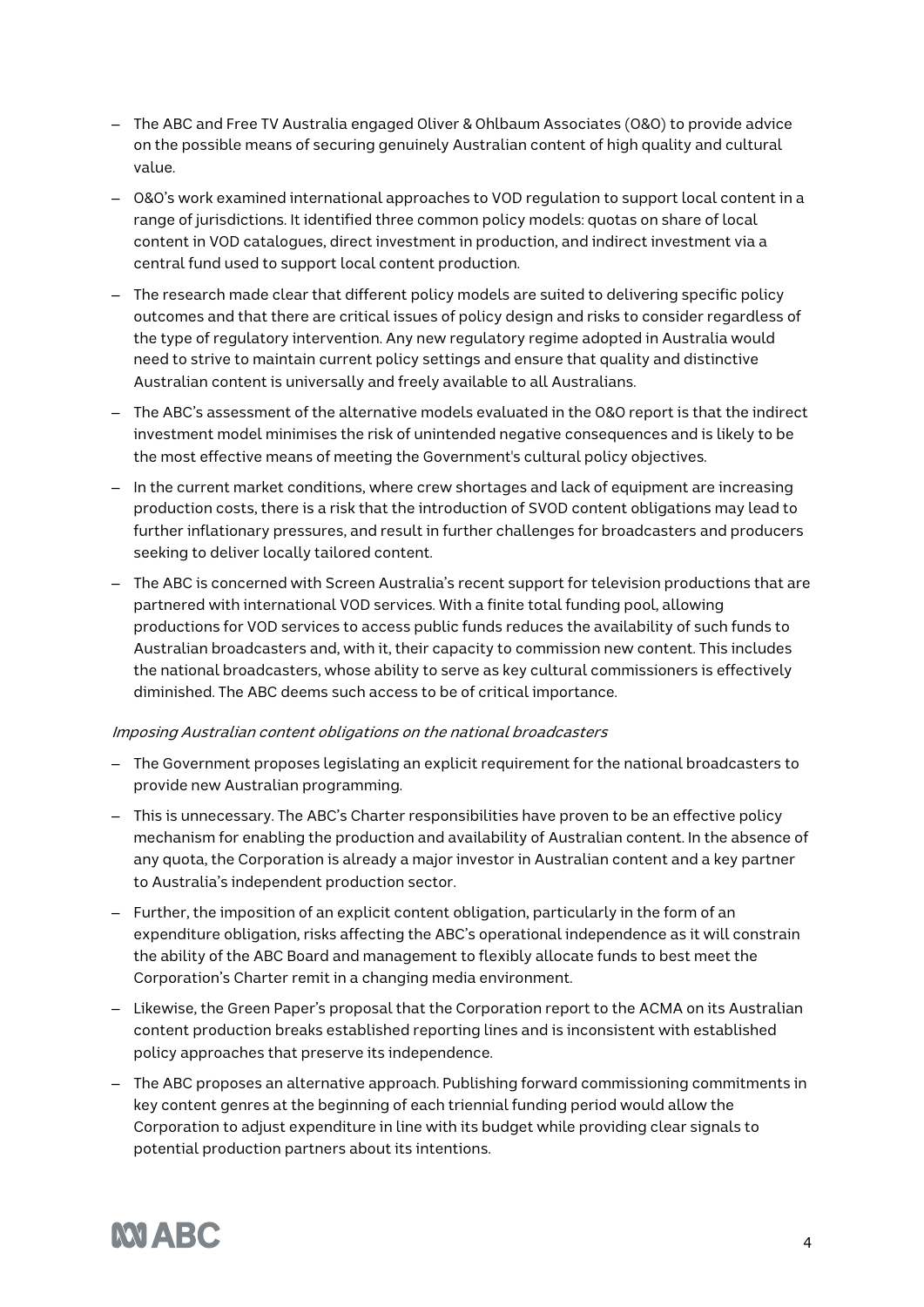- In the interests of transparency, this could be accompanied by publishing more detailed information on its commissioning activities in the ABC Annual Report in line with information regularly provided to Senate Estimates.
- The ABC proposes an additional appropriation of \$30 million per annum over the next three years to support Australian content production. This would enable it to commission 36 hours of high-quality Australian drama, premium factual and children's content each year, as well as commissioning 30 hours of new and original Australian arts, music and specialist programming.
- The ABC's ability to meet expenditure commitments of this kind and fulfil its role as the national broadcaster depends on its ability to leverage funding from external sources. The Corporation proposes that Screen Australia, and any new funds that are created, be required to introduce guidelines mandating a minimum allocation of funds for the public broadcasters.

#### **Other means of strengthening broadcasting: Prominence**

- The ABC believes that there is an urgent need for regulatory guarantees of prominence for broadcasters' services on Smart TVs and other connected-TV platforms, which are becoming a new type of gatekeeper for Australian media services and content.
- Both the presence and prominence of app icons on smart TVs and aggregated search facilities on connected-TV devices can shape viewers' use of services. They represent a potential publicpolicy risk, as they may make it more difficult to discover Australian content, including ABC programs for which audiences have already paid.
- The ABC would strongly support the introduction of regulatory mechanisms to ensure the presence and prominence of free-to-air broadcasters' services on connected-TV platforms and suggests a body such as the ACMA be given a general power to regulate for prominence. The Corporation recommends an approach developed by the UK regulator Ofcom as a possible template for such mechanisms.

# **MIARC**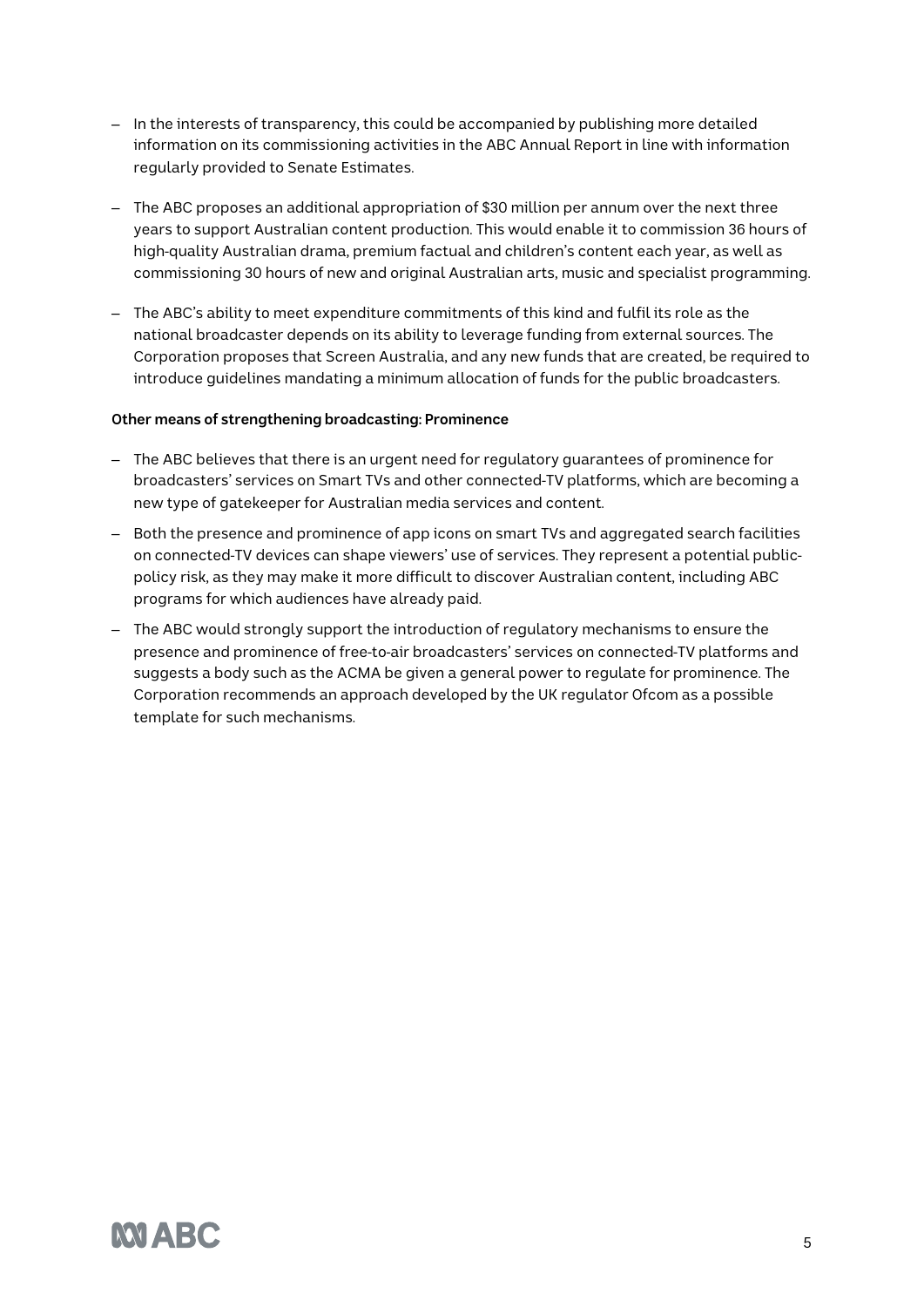# 2. Introduction

The Australian Broadcasting Corporation welcomes the opportunity to comment on the Australian Government's Media Reform Green Paper, "Modernising television regulation in Australia".

For several decades, media in Australia have been undergoing a transition from analogue formats to on-demand services delivered over IP networks. In the case of television, audiences' use of videoon-demand (VOD) technologies has grown steadily since the launch of ABC iview in 2008. It began to expand significantly in 2015, when subscription video-on-demand (SVOD) services launched in Australia. Widespread home isolation as a result of the COVID-19 pandemic has further accelerated the adoption of VOD services since March 2020.

The ABC, like other broadcasters, continues to adapt the services it provides to Australians to respond effectively to this changing environment. As one of the largest commissioners of Australian content and a leading source of independent news and information, the Corporation seeks to meet the needs of broadcast and online audiences alike.

However, as an industry, television has continued to operate with broadcast technologies and standards that were introduced at the turn of the century. A discussion about policy settings that can support sustainable future pathways for the Australian television industry and the publicpolicy outcomes it delivers is overdue. While the ABC does not agree with a number of the specific proposals it contains, the Green Paper has served as a catalyst for such discussions.

The Green Paper is built on several legitimate public-policy objectives. In particular, it aims to promote Australian audiences' access to Australian culture and stories and to news and current affairs programming that keeps citizens informed and strengthens our democracy. To this end, it seeks to support the sustainability of the free-to-air broadcasting industry, including the national broadcasters, who play an important role in making such content freely available. Likewise, it seeks to strengthen requirements and incentives to support Australian television content production. In addition, it seeks to achieve a new "digital dividend" through the reallocation of UHF spectrum to support Australians' growing demand for mobile broadband services.

The ABC supports these audience and industry objectives. However, as outlined below, it does not believe that a number of the proposals set out in the Green Paper represent viable means of achieving them. In particular, the spectrum changes outlined in the Paper cannot be achieved in the proposed timeframe and are based on flawed assumptions; they will result in audiences receiving access to fewer or lower-quality channels and are more likely to weaken the broadcasting industry than to ensure its sustainability. Likewise, the Corporation is concerned that the proposals in relation to Australian content obligations for the national broadcasters are unnecessary and risk interfering with its operational independence.

The ABC notes that the Green Paper invites other proposals that would contribute to the objective of a sustainable Australian broadcast television sector. In relation to questions of spectrum, it proposes an alternative process based on consultation between government and the broadcasting industry to determine a sustainable and equitable roadmap for television for the next decade and beyond. It also proposes the introduction of measures to strengthen the prominence and discoverability of broadcasters' content and services on connected-TV devices, which are vitally important to the sustainability of the sector.

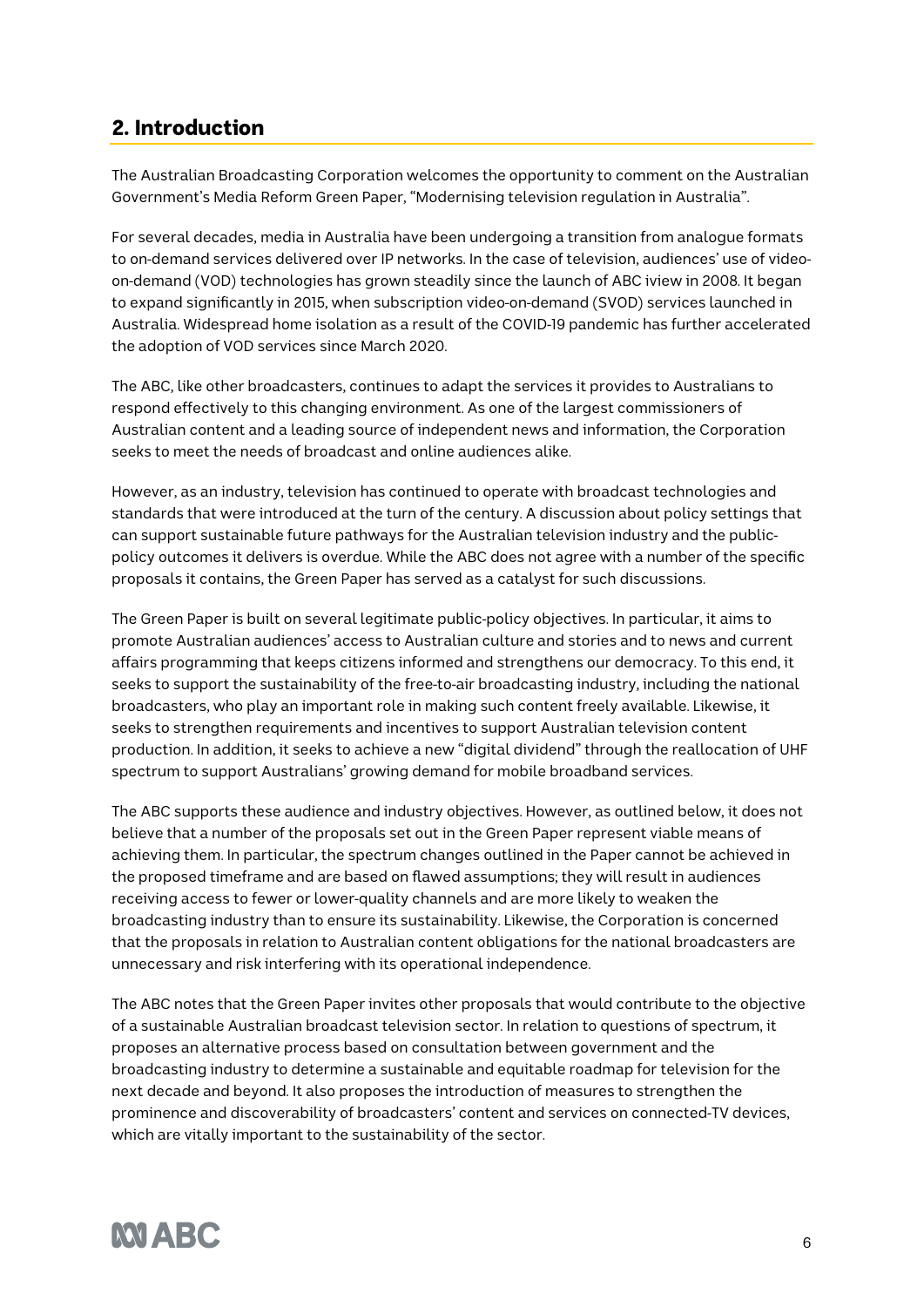# 3. Environmental context

As the Green Paper identifies, the Australian audiovisual media industries are in the midst of a period of change. Australians' use of free-to-air television is declining, both in terms of the number of people viewing television services each week and the time they spend watching. Where weekly television viewing in the mainland capital cities in 2010 was 90%, by 2020 it had fallen to 73%.<sup>1</sup> At the same time, their use of VOD services and other streaming video delivered over IP networks has accelerated rapidly since the arrival in 2015 of SVOD services offering on-demand access to large content libraries. In 2020, 64% of Australians reported having used a VOD service in the previous week.2 The ABC anticipates that the use of BVOD services will exceed broadcast reach around by the end of the decade.

Moreover, as all VOD services are delivered over the same IP platforms and to the same devices, they create a new competitive space in which services supported by a variety of business models compete directly for viewers' attention. In 2021, the Australian VOD market is crowded, and viewers can choose between more than a dozen options, including global SVOD and advertisingbased VOD (AVOD) services, domestic SVOD services and broadcaster VOD (BVOD) offerings from the free-to-air broadcasters, including ABC iview. The VOD audience is fragmented, with most VOD users watching programs across multiple services—the average in 2020 was 2.7. 3

Where VOD viewing was initially a "small screen" activity primarily carried out on laptops and tablets, it has now become a "large screen" activity that increasingly takes place in the same household contexts as traditional television viewing. In 2020, ABC research found that 75% of VOD consumption was through a smart TV or a TV-connected device, such as an Apple TV box or a Google Chromecast.4 These devices mediate access to programs and are becoming a new type of gatekeeper for Australian media services and content.

It is timely to consider, as the Green Paper seeks to do, how media policy settings should be adjusted to take account of these changes. At the same time, it is important that those settings reflect the reality of the current situation.

## **Free-to-air television retains significant audiences**

Despite continuing declines in viewer numbers, free-to-air television is and will remain a popular medium. Three-quarters (75%) of the Australian population watches broadcast television each week, viewing an average of 21.3 hours of programming. <sup>5</sup> By comparison, VOD consumers, many of whom are also television viewers, watch an average of 12.4 hours per week. $^{\rm 6}$ 

It is also clear that Australians' VOD use is far from uniform. Where 68% of respondents in metropolitan environments reported having watched a VOD service in the previous week, 60% had done so in regional cities and towns and only 45% in rural areas.<sup>7</sup>

<sup>7</sup> ABC VOD Study.



<sup>&</sup>lt;sup>1</sup> OzTAM. (Five-city metro) Consolidated 28 data.

<sup>2</sup> ABC Audience Data and Insights. "ABC VOD Study", August 2020.

<sup>3</sup> ABC VOD Study.

<sup>4</sup> ABC VOD Study.

<sup>5</sup> OzTAM. (Five-city metro) Consolidated 28 data, Average weekly time spent.

<sup>6</sup> ABC VOD Study.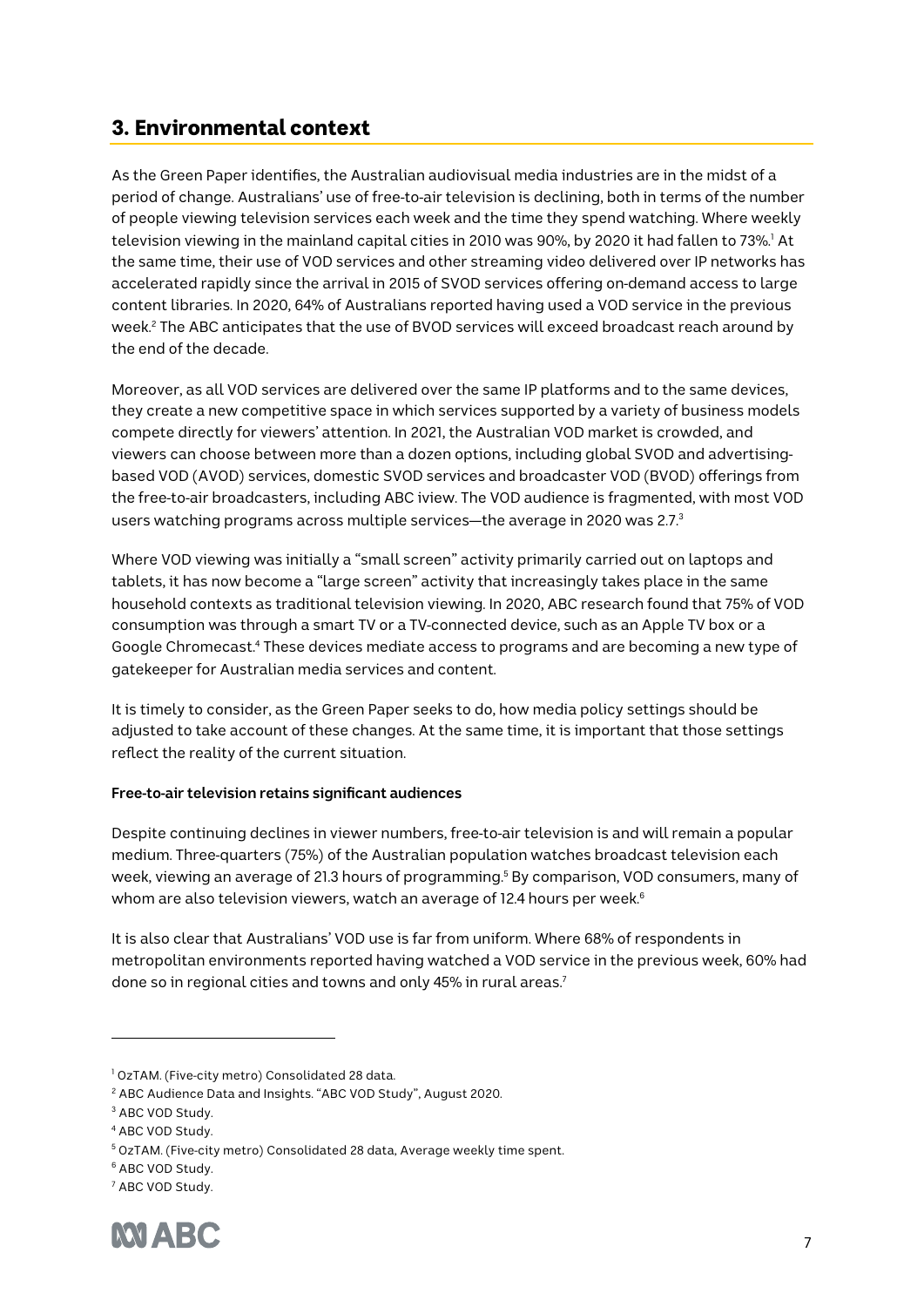Similarly, there is a significant age dimension to VOD use. Not only are younger demographics more likely than their older counterparts to use VOD services, but there is a stark difference in the amount of time they spend doing so. ABC research found that 18–54-year-olds are noticeably lighter consumers of video content, watching an average of 14.0 hours of VOD content each week and only 15.1 hours of television.<sup>8</sup> In contrast, Australians aged 55 and over watched an average of 32.6 hours of broadcast television and only 8.5 hours from VOD services.

#### **Internet access is far from universal**

A significant number of Australians are unable to use streaming video services as they do not have access to the internet at home. There is a high likelihood that most of these people do and will continue to use free-to-air broadcast television to meet their news and entertainment needs. As the Green Paper notes, these include "older Australians, the less affluent and those in regional and remote areas are less likely to use alternatives to free to air" (p.3).

According to the 2020 Australian Digital Inclusion Index (ADII) report, more than 2.5 million Australians remained offline in 2020.<sup>9</sup> Further, the report notes that rate of increase of the ADII Access score, which reflects frequency of use and other measures of internet access, had slowed to 0.6% in 2020.

The ADII has consistently highlighted the existence of a "digital divide" in Australia, as those with no or poor home access to the internet are disproportionately likely to be older, from lower income quintiles, unemployed, less educated and/or living in rural areas. Likewise, Indigenous Australians and people with disabilities are less likely to be "digitally included" than the wider population, as are the more than four million Australians who only access the internet through a mobile connection (i.e. a mobile phone or mobile broadband device with a data allowance).<sup>10</sup>

This is not inconsistent with the take-up of the NBN. The initial roll-out of the national network to all premises was completed in September 2020.<sup>11</sup> However, as of March 2021, only 68% (8.1 million) of 11.9 million premises passed by the NBN had activated those connections.<sup>12</sup> Moreover, the NBN Corporate Plan anticipates NBN connections of 73–75% in 2024.13 In remote Australia, where takeup of the NBN Sky Muster satellite service is roughly 25% (about 96,000 premises),<sup>14</sup> most people have either mobile-only access or no internet access at all.

The 2020 ADII report noted research suggesting that many non-users may not see a need to be connected to the internet. <sup>15</sup> If this is correct, it suggests that a non-trivial minority of Australians,

<sup>&</sup>lt;sup>15</sup> Thomas et al. "Measuring Australia's Digital Divide", p.13.



<sup>8</sup> ABC VOD Study.

<sup>&</sup>lt;sup>9</sup> Julian Thomas and others. "Measuring Australia's Digital Divide: The Australian Digital Inclusion Index 2020", Report, 2020, https://digitalinclusionindex.org.au/wp-content/uploads/2020/10/TLS\_ADII\_Report-2020\_WebU.pdf, p.6. <sup>10</sup> Thomas et al. "Measuring Australia's Digital Divide", p.7

<sup>11</sup> NBN. "Initial build complete, NBN Co announces next phase of network investment to meet future demand", Media release, 23 September 2020, https://www.nbnco.com.au/corporate-information/media-centre/mediastatements/Initial-build-complete-NBNCo-announces-next-phase, accessed 4 May 2021.

<sup>12</sup> NBN. https://www.nbnco.com.au/corporate-information/about-nbn-co/updates/dashboard-march-2021, accessed 4 May 2021.

<sup>&</sup>lt;sup>13</sup> NBN Co. "NBN Co Corporate Plan 2021", September 2020, p.53.

<sup>14</sup> Subscriber numbers reported in ACCC. "NBN Wholesale Market Indicators Report: December quarter 2020 report", 19 February 2021, Table 1. Total addressable market for NBN Satellite services of approximately 400,000 premises from "NBN Co Corporate Plan 2021", p.41.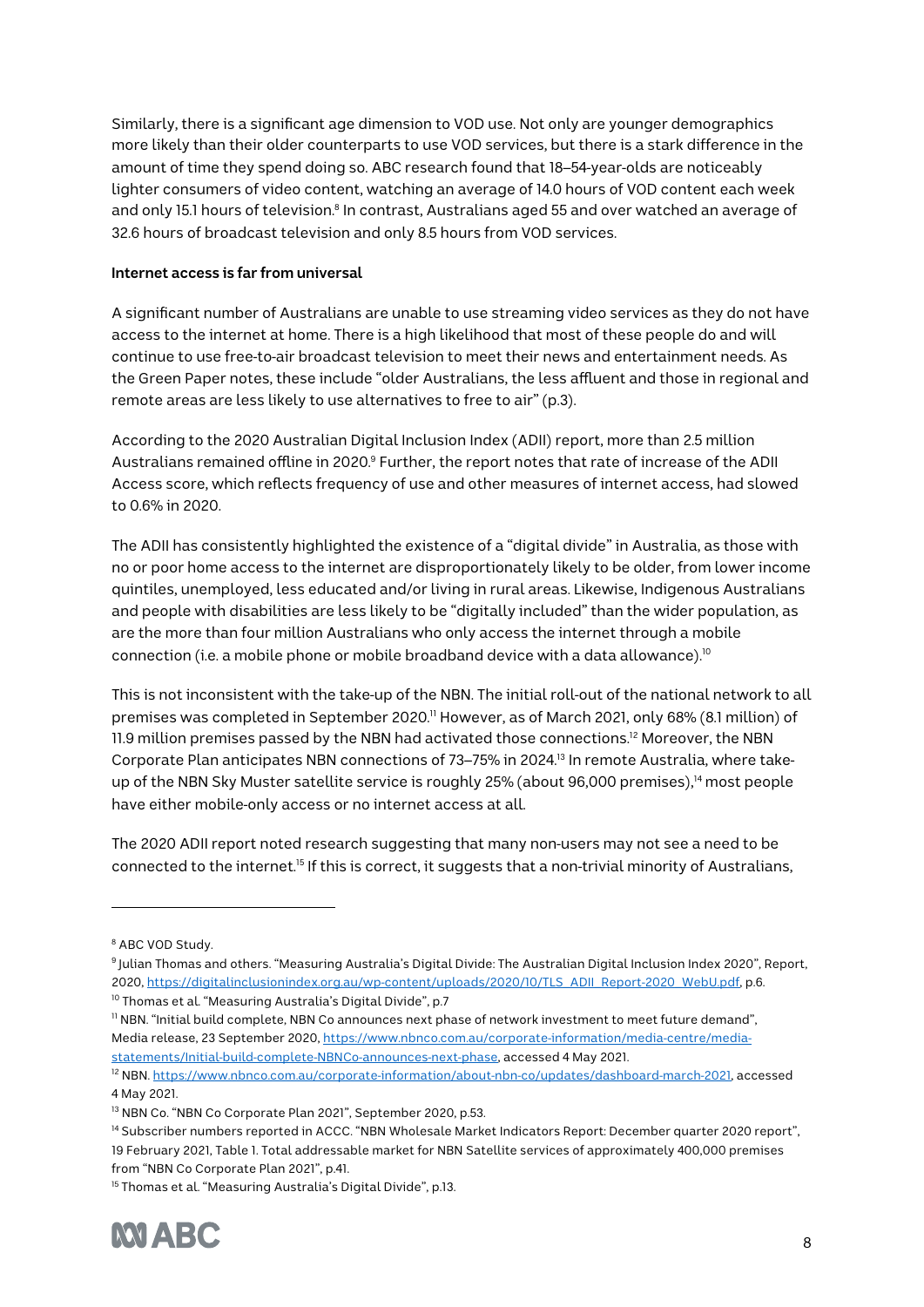including many who are relatively disadvantaged, will continue not to use internet services for the foreseeable future.

#### **Broadcast television will continue to be important over and beyond the coming decade**

While current trends suggest that the dominance of free-to-air television as an information and entertainment medium may be coming to an end—and has likely already passed for some segments of the Australian population—it nonetheless remains significant and can be expected to be so for the foreseeable future.

Accordingly, policy and regulatory settings should reflect a hybrid media environment in which Australians use a mix of broadcast and IP services to fulfil their information and entertainment needs. Importantly, they should ensure free-to-air television retains future pathways that allow it to continue to develop services that meet the needs of Australian audiences.

The ABC anticipates continuing to provide television services for Australians into the next decade and beyond. At the same time, the Corporation has been a constant innovator in the Australian media and delivers a range of digital services, including Australia's first VOD service, ABC iview, to ensure that it is able to meet the needs and expectations of audiences on the platforms of their choosing.

# 4. ABC digital television services

The ABC's contribution as a national public broadcaster is, at least in part, to be Australia's foundation media service. Whether audiences are living in a densely populated coastal city, such as Sydney or Melbourne, that can sustain a wealth of media options or a small regional town with very few, the Corporation seeks to ensure that they will always have free access to the same baseline suite of comprehensive, quality ABC services.

Each week, an average 10.7 million Australians watch ABC television services. <sup>16</sup> In 2020, Australians turned to the ABC in record numbers. The Corporation's primary channel, ABC Television, was the only free-to-air network to experience significant growth in reach in 2020 (up 1.4 percentage points on 2019 to 46.9%).17 During the year, the ABC News channel achieved its highest-ever monthly reach of 6.4 million viewers. The dedicated children's channel ABC Kids is the leading children's service, achieving a share of 52.3% among four-year-olds.<sup>18</sup> ABC Kids is also the first-ranked service among 5–12-year-olds during the day, with older-children's channel ABC ME ranked second. 19

The ABC uses its 7 MHz television multiplex to deliver the following television services to the Australian public:

<sup>&</sup>lt;sup>19</sup> OzTAM. (Five-city metro) Consolidated 28 data, All-day.



<sup>16</sup> OzTAM and Regional TAM (excluding spill) Consolidated 28 Data, Weeks 1–13 2021.

<sup>&</sup>lt;sup>17</sup> OzTAM. (Five-city metro) Consolidated 28 data, Average weekly reach percentage, total people.

<sup>18</sup> OzTAM. (Five-city metro) Consolidated 28 data, 5am–7.30pm.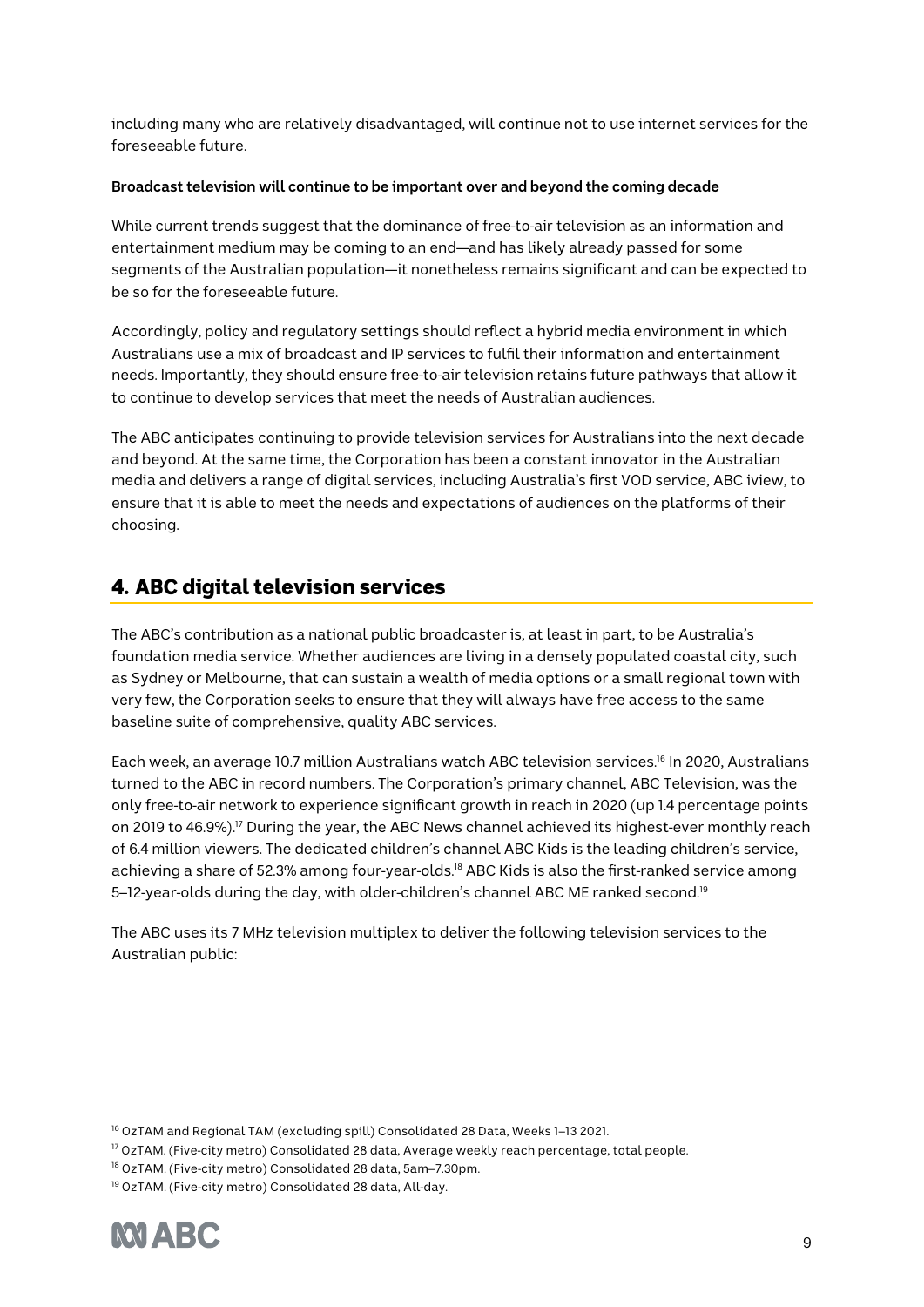| <b>LCN</b> | <b>Channel name</b>  | <b>Resolution</b> | <b>Compression</b> |
|------------|----------------------|-------------------|--------------------|
| 21         | ABC TV               | SD                | MPEG-2             |
| 20         | ABC TV HD            | 1080i HD          | MPEG-4             |
| 22         | ABC Kids/ABC TV Plus | SD                | MPEG-2             |
| 23         | ABC ME               | SD                | MPFG-2             |
| 24         | <b>ABC News</b>      | SD                | MPEG-2             |

With the exception of ABC TV HD, these services are transmitted in standard definition (SD) format using MPEG-2 compression. ABC TV HD is delivered in 1080i high definition (HD) format using MPEG-4 compression. This ensures that a version of each of the Corporation's services is viewable by all Australians, regardless of the age of their television set.

The ABC provides audio description services for all of its television channels. This requires the Corporation to transmit an additional audio streams alongside each channel.

| <b>LCN</b> | <b>Channel name</b> | <b>Retransmission</b> |
|------------|---------------------|-----------------------|
| 25         | <b>ABC Radio</b>    | analogue              |
| 26         | ABC RN              | analogue              |
| 27         | <b>ABC Classic</b>  | analogue              |
| 28         | triple j            | analogue              |
| 29         | triple j Unearthed  | DAB+ digital radio    |
| 200        | Double              | DAB+ digital radio    |
| 201        | ABC Jazz            | DAB+ digital radio    |
| 202        | ABC KIDS listen     | DAB+ digital radio    |
| 203        | <b>ABC Country</b>  | DAB+ digital radio    |
| 204        | ABC News on Radio   | analogue              |

In addition, the ABC broadcasts 10 radio services within its television multiplex, providing retransmissions of five DAB+ digital radio services and its five analogue services:

The Corporation regards the provision of its digital radio services via television as particularly important, as DAB+ digital radio broadcasting is only available in the capital cities. Transmission via television makes these additional services available to Australians in regional, rural and remote Australia. Some 18% of ABC radio listeners use radio-over-television each week, including a greater proportion of younger listeners. 20

Consistent with the obligation to make its services available to all Australians, the ABC operates an extensive network of terrestrial television services across the country serving over 98.6% of Australians. This consists of 420 transmission services under contract with BAI Communications and an additional 76 transmission services under contract with RBAH. In some areas, the ABC is the only service delivered by terrestrial broadcast. Viewers who can't receive ABC television services through terrestrial broadcasts are able to access them by free, direct-to-home satellite access via VAST.

The effort the Corporation takes to reach Australia's population in this way is a reflection of geography and settlement patterns. Australians are clustered on the coast, particularly in the east. The ABC can reach more than 96% of the population with only 127 broadcast towers. However,

<sup>&</sup>lt;sup>20</sup> ABC Audience Data and Insights. "ABC Audio Survey: Radio, Podcast & Music Streaming", August 2020.

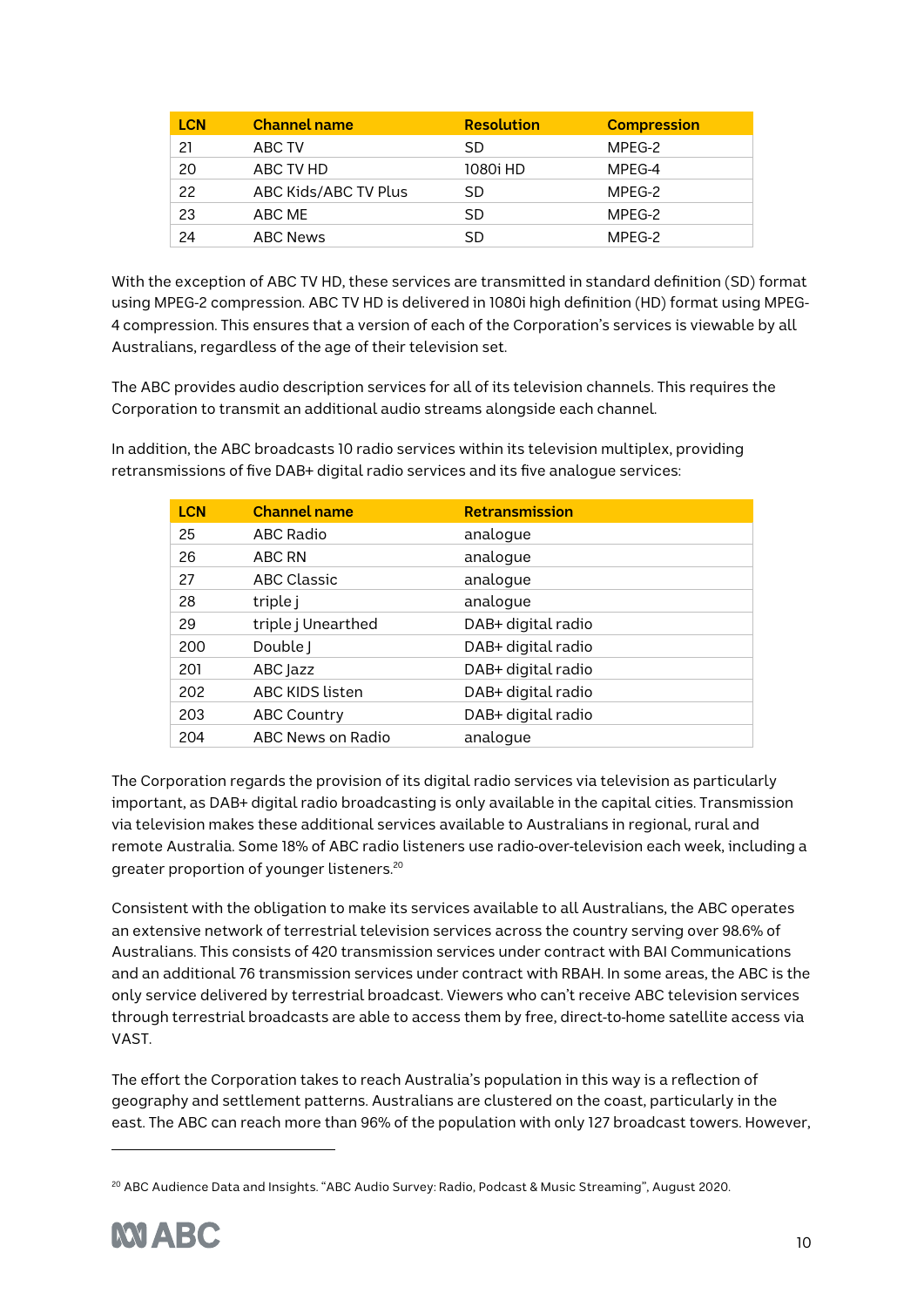it takes a further 293 towers to deliver television to the next 2.6% of the population. Most of the remainder are served by satellite. These patterns are likewise reflected in the Corporation's percapita transmission costs: when compared with major metropolitan markets, broadcasting to regional and remote Australia costs significantly more per head and will represent an increasingly inefficient use of resources as terrestrial audiences decline.

# 5. Spectrum

Chapters three and four of the Green Paper set out a proposal for significantly changing the use of spectrum by free-to-air television broadcasters. While the elements are presented as possible, indicative or conditional, when taken together they amount to a single, concrete proposal. Under this Green Paper model, commercial broadcasters would be offered incentives to agree to deliver their services through shared multiplexes, rather than each operating a separate multiplex, as they currently do (Green Paper, p.17). Assuming commercial broadcasters agree, the national broadcasters would then be required to do likewise (p.18). This would reduce the number of 7 MHz channels allocated in each broadcast area from six to three, freeing up at least 84 MHz of UHF spectrum in the 600 MHz band that would then be "restacked" and auctioned to the telecommunications sector for other uses, most likely 5G mobile broadband (p.21).

The Green Paper proposes an aggressive timetable for this change, commencing the restack in mid-2024 and completing the process by 1 January 2026 (p.40). Such a timeline would not allow for the introduction of new broadcasting or compression technologies, meaning that it would need to be achieved with the current DVB-T broadcasting standard and wider use of MPEG-4 compression. The Green Paper asserts that this would nonetheless allow broadcasters to "maintain service levels at close to current levels, with a minimal impact on viewers" (p.5).

The ABC has participated in industry engineering forums convened by Free TV Australia to consider the model proposed in the Green Paper. These have highlighted a range of difficulties with the model, which are discussed below. The Corporation understands that they are also set out in greater technical detail in the Free TV Australia submission. In particular, the model rests on flawed technical assumptions and will require broadcasters to reduce the number and/or quality of the channels that they offer audiences using the reduced spectrum footprint. The proposal will inhibit the industry's ability to provide better-quality services that will allow free-to-air television to remain relevant and competitive into the future.

While the ABC is willing to assist with the Government's objective of shifting spectrum in the 600 MHz band to alternative uses, the findings of the engineering group indicate that the Green Paper model is not the best means of doing so and that a longer a timeline will be required to achieve it without undermining the public-policy benefits delivered by broadcast television. While broadcast television audiences remain significant and there is no alternative method for universal delivery of such services across the nation, free-to-air television represents the highest-value use of the 600MHz band.

# 5.1. Concerns about the Green Paper model

# 5.1.1. MPEG-4 does not provide sufficient efficiency to offset proposed spectrum reductions

Each free-to-air television broadcaster currently delivers its services in a multiplex that occupies a single 7MHz broadcast channel. As Australian television is currently broadcast using the DVB-T

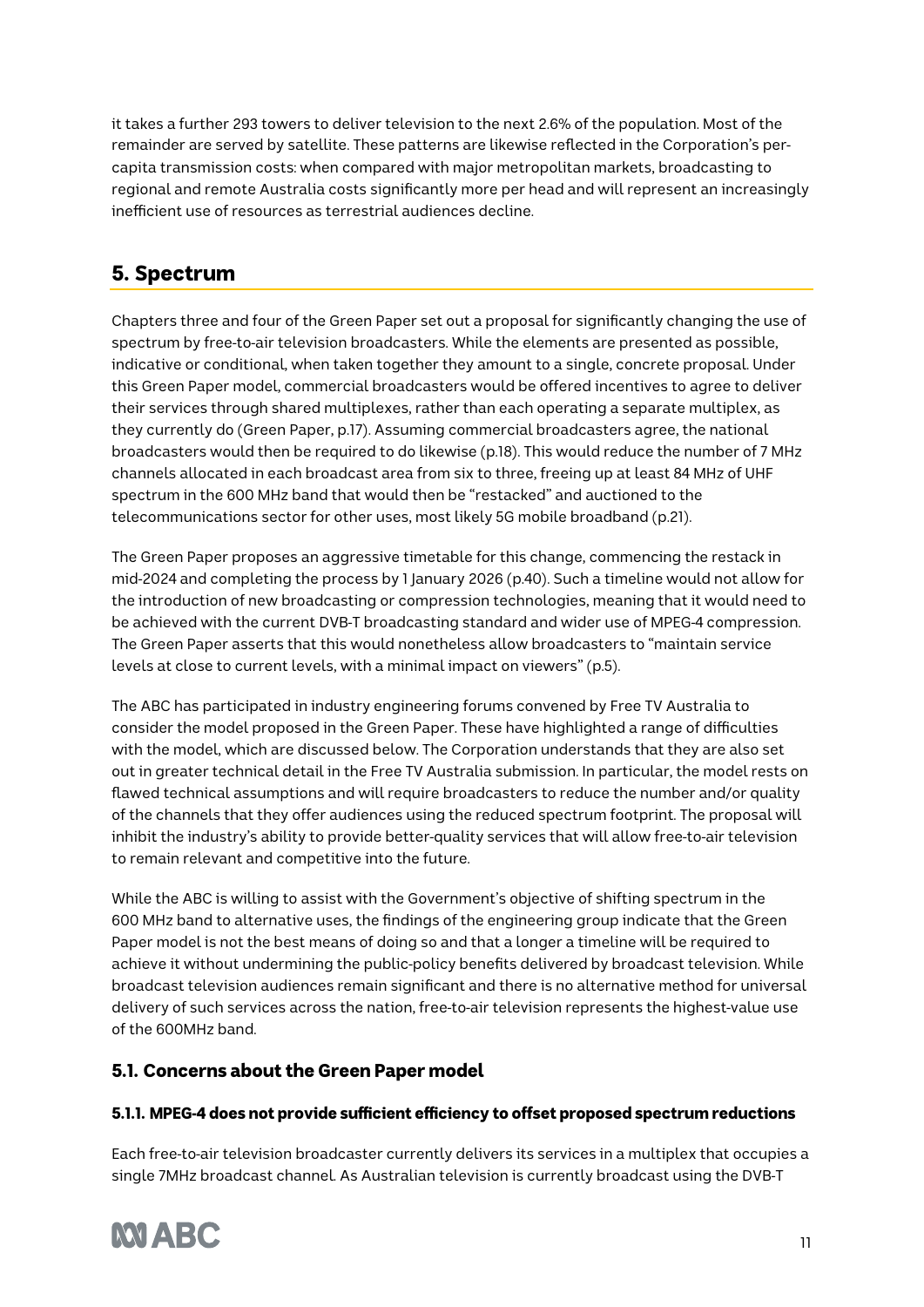transmission standard, each multiplex has a bandwidth "budget" of 23 Mbps for carrying content channels and associated system information.

Under multiplex sharing, each broadcaster will have access to part of a 7 MHz broadcast channel, which will reduce the amount of bandwidth it has available to deliver services to audiences. As discussed below, the size of this reduction will depend on the way in which the spectrum is divided between broadcasters. The available bandwidth could be as little as half of current levels, if two broadcasters were required to share a single multiplex, or as high as two-thirds, if three broadcasters shared two multiplexes; if five broadcasters were to equitably share the three proposed multiplexes, each would have access to 60% of their current bandwidth.

The Green Paper model proposes switching from the mix of MPEG-2 and MPEG-4 compression that broadcasters currently use to solely using MPEG-4. The Green Paper claims that, using this approach, "the content offering of the broadcasters on three multiplexes would remain at similar levels" (p.24). However, analyses by industry engineers indicate that an MPEG-4-only model will not deliver the comparative efficiency required to offset the reduction in bandwidth that will result from multiplex sharing. Under the Green Paper model, broadcasters would need to reduce the number and/or quality of services that they offer to audiences.

A cumulative reduction in the number of channels across broadcasters will likely affect the overall value proposition of broadcast television in the minds of viewers. The alternative of maintaining channels by reducing broadcast quality—either by converting high-definition (HD) channels to standard definition (SD) or by reducing bitrates, which sacrifices picture and motion quality would likewise reduce the apparent quality of broadcast TV services when compared with streaming alternatives, such as SVOD services, some of which already offer content in highresolution formats like 4K ultra-high-definition (UHD).

There are a number of reasons for this:

## **Broadcasters have already realised some of the efficiency benefits of MPEG-4**

No broadcaster currently transmits their services using MPEG-2 compression alone. Instead, all broadcasters transmit some of their channels using MPEG-4, meaning that a large proportion of potential efficiency gains from a shift to MPEG-4 have already been realised. In this regard, the ABC is slightly unusual, as it uses MPEG-2 for all channels except ABC TV HD in order to ensure that Australians can view all of its services. By comparison, SBS and the commercial broadcasters all already use MPEG-4 for multiple channels. Overall, nearly half of all the channels broadcast today are in MPEG-4.

As some of the HD channels transmitted in MPEG-4, such as ABC TV HD, are simulcast in SD in MPEG-2, broadcasters would be able to achieve some efficiencies by removing these simulcast services, although there would be limits to these gains.

#### **MPEG-4 does not provide a sufficient efficiency benefit**

MPEG-4 encoding is roughly 30–35% more efficient than MPEG-2. This suggests that, if a multiplex entirely encoded using MPEG-2 were to be instead use MPEG-4 compression, it could be carried without loss of services using 65–70% of the bandwidth of a shared 7 MHz DVB-T multiplex. This would be at the upper end of the capacity that might be made available to some broadcasters under the Green Paper model; it would not be possible if all broadcasters received an equitable 60% of current bandwidth or for any broadcasters allocated only 50% of current bandwidth.

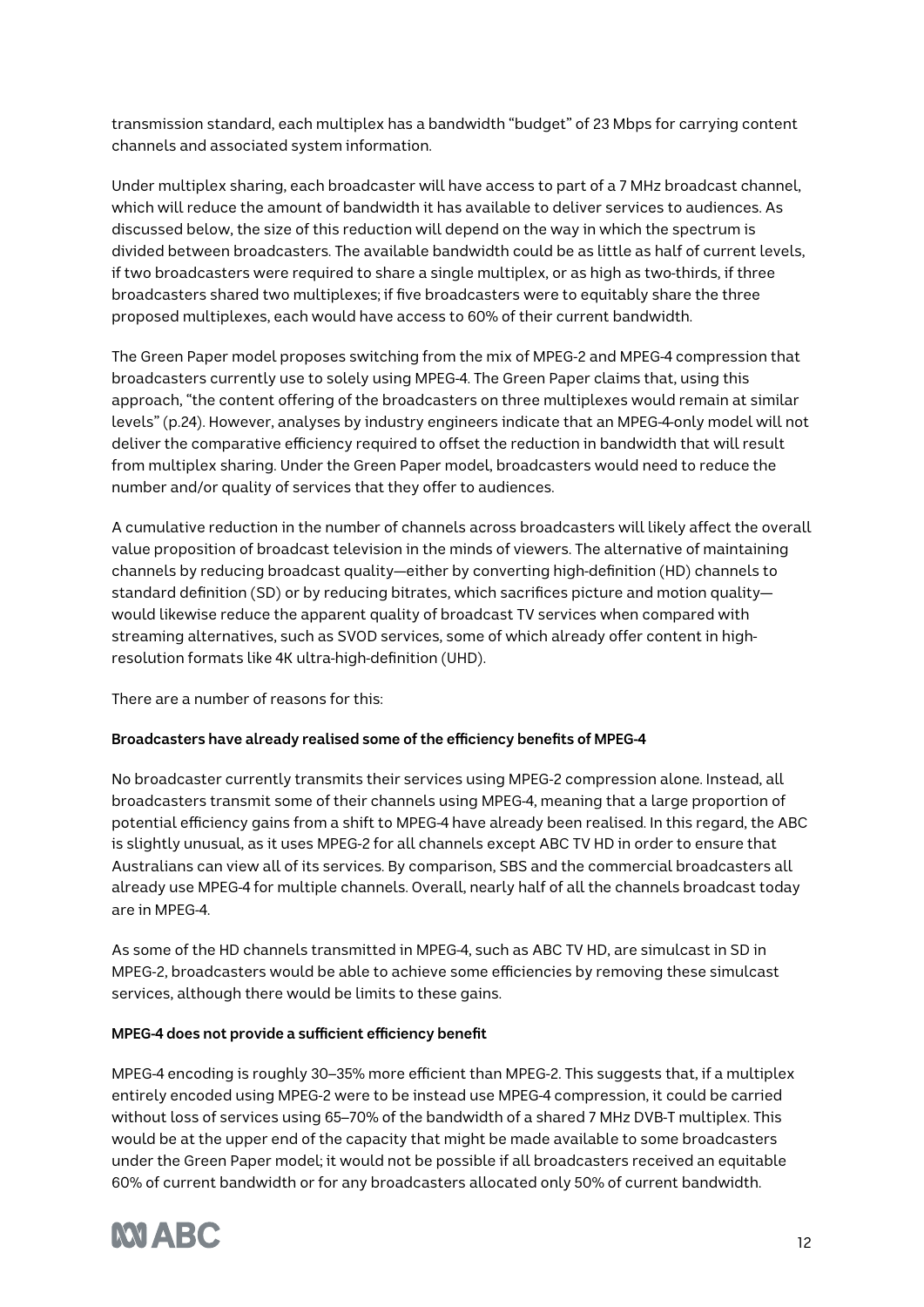Moreover, as described above, no broadcaster currently operates a solely MPEG-2 multiplex, so the conversion benefit would not be of this magnitude, meaning that even more capacity would be required to maintain broadcasters' current services.

By way of illustration, broadcasters currently collectively transmit 27 unique video channels (18 SD and nine HD channels) and 17 radio services, as well as seven MPEG-2 SD simulcasts of HD services. If the five broadcasters were to share three 7 MHz channels, in one scenario, a shift to all-MPEG-4 delivery might allow them to collectively operate 10 HD, 10 SD and four radio channels, which would result in a loss of audience amenity of seven video services and 13 audio services although, as described below, other issues likely to affect multiplex sharing suggest that this may be an overly-optimistic assessment of the capacity of the spectrum.

In addition, as described below, it also would not allow broadcasters to improve the video quality of their offerings by broadcasting all services in 1080i HD or using higher-quality formats, such as high-dynamic range (HDR) HD or 4K UHD television.

#### **Shared multiplexes may lose some of the current efficiency benefits of statistical multiplexing**

Broadcasters' current channel line-ups benefit from the use of statistical multiplexing, which provides efficiencies relative to the number of channels transmitted within a 7 MHz multiplex. In effect, it allows broadcasters to carry more channels than would be possible without it.

Statistical multiplexing depends on the fact that the bit rate required to carry a compressed video stream without a perceptual loss of quality varies with the amount of change occurring between frames; for example, vision of a traditional newsreader in front of a static background can be transmitted at considerably lower bit rate than footage of a fast-moving sports match or a constantly changing scene, such as rolling waves at sea. Statistical multiplexing exploits these differences, dynamically adjusting the compression applied to individual channels within the broadcast multiplex to minimise the total bandwidth required, as well as ensuring adequate bandwidth is allocated to content that requires a higher bit rate. This works well in a multiplex with a mix of channels of different genres, but not where two or more competing networks are broadcasting fast-moving sports.

Shared multiplexes will need to employ statistical multiplexing and achieve comparable efficiencies if broadcasters are to maintain equivalent services. For the broadcasters to share capacity and employ statistical multiplexing, mechanisms would need to be implemented to ensure that, at times when multiple broadcasters are carrying competing content with higher bandwidth requirements, all the broadcasters are treated equally and can provide equally highquality services. This mechanism should also allow the broadcasters to be able to change their mix of services in the future without affecting the services of other broadcasters.

However, there is a significant risk that broadcasters will not accept arrangements that potentially allocate higher bit rates to competitors' channels at the expense of their own and that, as a result, some or all of the efficiency benefits of statistical multiplexing may not be realisable in shared multiplexing arrangements.

#### **Broadcasters are already transitioning to MPEG-4-only multiplexes**

Finally, it is important to note that broadcasters are already in the process of shifting to MPEG-4 only delivery to provide more HD services as a means of ensuring their services can meet current and anticipated viewer expectations.

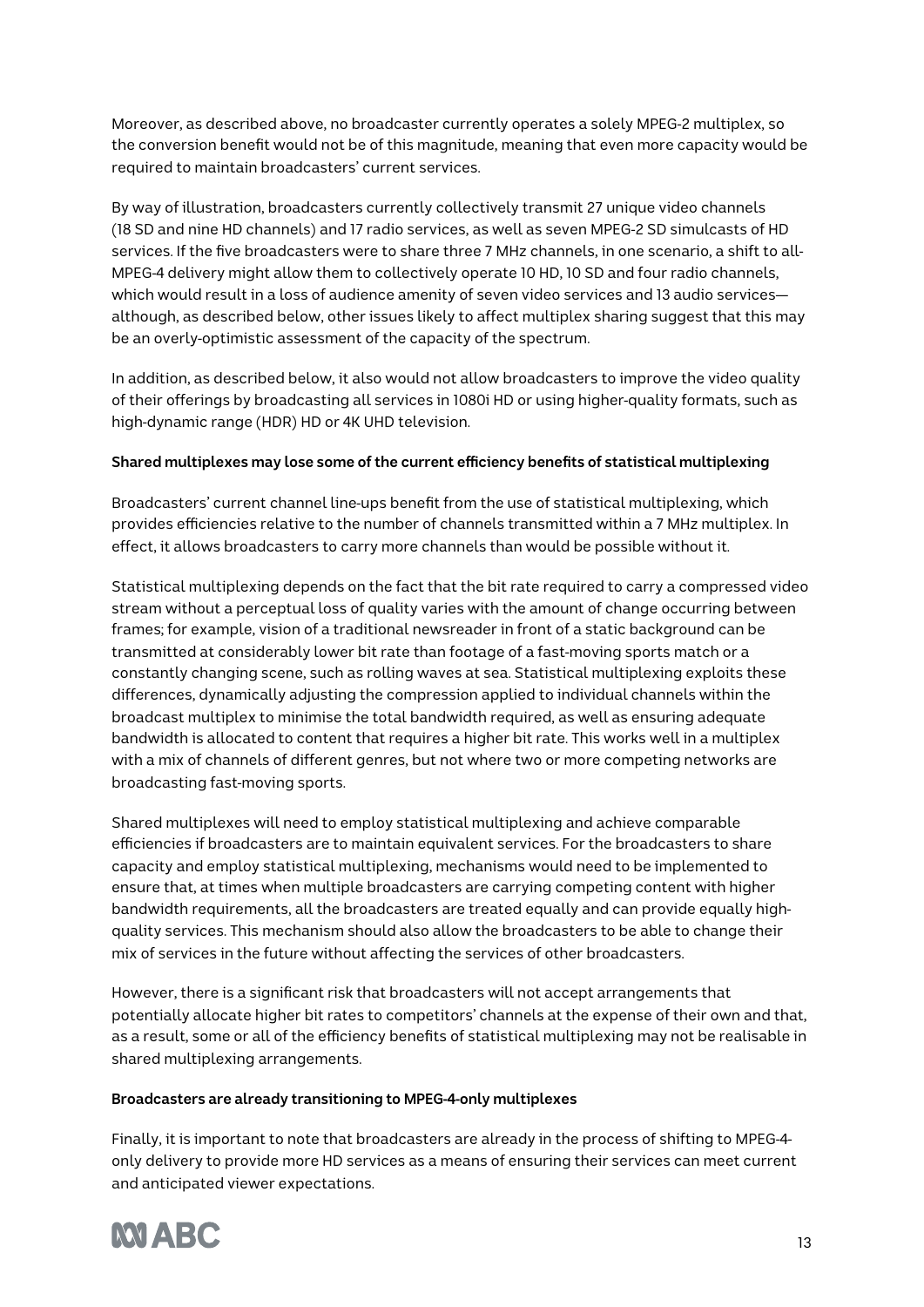Increasingly, Australians are purchasing television sets capable of displaying 4K and, in some cases, 8K UHD resolutions, while SVOD services offer programming in 1080p HD and 4K UHD resolutions. In comparison to these higher-resolution formats, current SD television broadcasts offer a noticeably poorer viewer experience. If free-to-air television is to maintain parity with online platforms, it is imperative that it upgrade its baseline resolution to 1080i HD. This requires moving to MPEG-4 compression.

To date, broadcasters have been unwilling to abandon MPEG-2 out of a desire not to leave viewers whose receivers cannot decode MPEG-4 without access to television services. This is particularly important for the ABC as a national broadcaster with a responsibility to ensure that all Australians have access to the baseline of services it provides. The Corporation delivers all of its channels using MPEG-2, employing MPEG-4 only to provide an HD simulcast of its primary channel. Due to the lower compression efficiency of MPEG-2, such ABC channels are only offered at SD resolution. In addition, the audio description service that the Corporation provides for its primary SD ABC Television channel is carried using an old audio compression scheme called MPEG-1 Layer II at 256 kbps, to ensure all legacy receivers can access it.

The industry has sought to understand the proportion of households that do not have an MPEG-4 capable television set, but no accurate data currently exists. While the proportion is understood to be very small, the experiences of broadcasters with exclusively MPEG-4 channels indicates that it is not nil. All televisions sold since 2015 are likely to include MPEG-4 decoders. However, it is unclear what proportion of the households who bought them chose to also retain their older, non-MPEG-4-capable televisions for use as second or third sets. Likewise, a proportion of pay-TV subscribers continue to use older-generation set-top boxes that cannot decode MPEG-4 (the settop boxes serve in lieu of a tuner, making this an impediment even if they are connected to newer television sets).

Understanding the number of legacy receivers still in use in Australia will be critical to planning any future migration to MPEG-4-only broadcasting. It would be of considerable value if the Government and the ACMA were to undertake research into domestic consumer reception arrangements. Such research could consider not just legacy receivers, but also the penetration of emerging technologies, including proportions of higher-resolution screens and devices capable of receiving DVB-T2 and decoding HEVC in broadcast mode, which might help the industry and Government to assess future transition options.

The industry is considering a program of work to enable a transition to exclusively MPEG-4 delivery in a timely fashion without compromising the public policy objectives and other imperatives tied to the delivery of free-to-air service. This work is likely to entail a number of steps, including:

- Scoping legacy issues: Research to determine the approximate number of MPEG-2 receivers still in use.
- Communications campaign: A consumer engagement campaign alerting viewers to the coming changes, including information on timing, service improvements and steps to maintain continuity of service. In parallel, engagement with equipment manufacturers and other recipients of complaints about reception issues.
- Soft launch in all markets: Broadcasters are exploring the feasibility of switching the logical channel numbers (LCNs) of their channels simulcast in MPEG-2 and MPEG-4 so that the HD channels transmitted in MPEG-4 become the primary brand identities. Most households will not need to take any action in response to this change, while those unable to view the MPEG-4 channels will still be able to receive them on a different LCN. This will be part of the prior

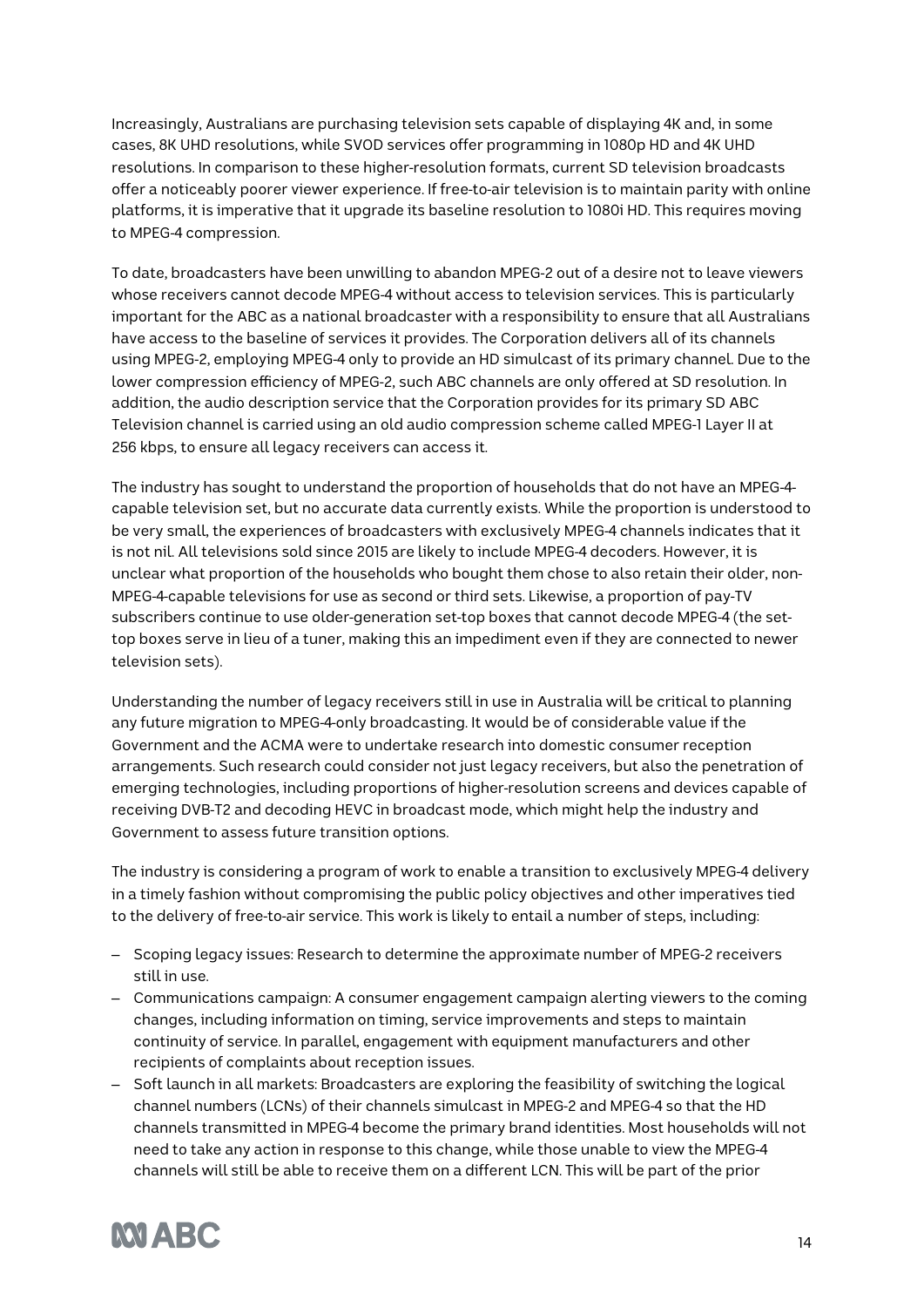communications and will draw attention to the coming transition and alert households that may not be aware that their sets are not MPEG-4-capable.

– Testing MPEG-2 switch off by market: Some networks already have experience in ceasing simulcasts of MPEG-2 services, which will provide useful insights into the likely consumer impact of a complete conversion and allow further consideration of a complete transition plan.

It is important to note that this transition to a baseline of MPEG-4 HD is envisaged as occurring within broadcasters' existing 7 MHz multiplexes. Any subsequent reduction in available bandwidth due to spectrum sharing will necessarily require the cessation of channels.

## 5.1.2. PSM spectrum allocations become subject to commercial broadcasters' decisions

The Green Paper model proposes that, in any areas where two or more commercial broadcasters agree to move to multiplex sharing, the Government would mandate that the national broadcasters do likewise (p.18). The ABC expects to be part of any industry-wide transition to alternative broadcasting and spectrum arrangements. However, this proposed process would effectively make the national broadcasters' spectrum allocations subject to the decisions of commercial broadcasters, rather than a result of Government policy decisions.

The national and commercial sectors within Australian television broadcasting are distinct and play different roles. The spectrum that the ABC and SBS are allocated to deliver services and contribute to public-policy outcomes should be determined on its own merits. Subordinating public broadcasting to the commercial sector in this way does not represent good public policy.

Moreover, this model creates the possibility that, where some, but not all commercial broadcasters agree to participate in spectrum sharing, the national broadcasters would have access to different amounts of spectrum in different markets and, as a result, be obliged to offer different levels of service to audiences. This would result, for example, if metropolitan commercial broadcasters chose not to share spectrum, while regional broadcasters did. Such a situation would undermine the ABC's ability to deliver a consistent set of services to all Australians, as well as preventing the clearance of 84 MHz, as metropolitan broadcasters would need to retain the UHF channels currently used for in-fill transmissions in city areas.

What is instead required is a whole-of-industry approach to spectrum policy that equally values and reflects the needs and roles of all broadcasters and ensures that audiences across Australia receive equitable access to services.

## 5.1.3. Multiplex-sharing models need to be equitable

The Green Paper is not prescriptive in relation to how shared-multiplex spectrum would be divided between broadcasters. As noted above, the allocation of spectrum directly affects the bandwidth each broadcaster will have at their disposal under multiplex sharing and the number and quality of services they can provide to audiences.

The most equitable model would be for all broadcasters to receive an equal proportion of the available spectrum. With three channels, this would amount to 60% of a 7 MHz multiplex each or approximately 13.8 Mbps within which to deliver their services.

However, other divisions are conceivable. The Green Paper, for example, entertains the possibility of two commercial broadcasters agreeing to share multiplexes, but the third choosing to retain a full multiplex (23 Mbps) to itself. In such a circumstance, the two commercial broadcasters

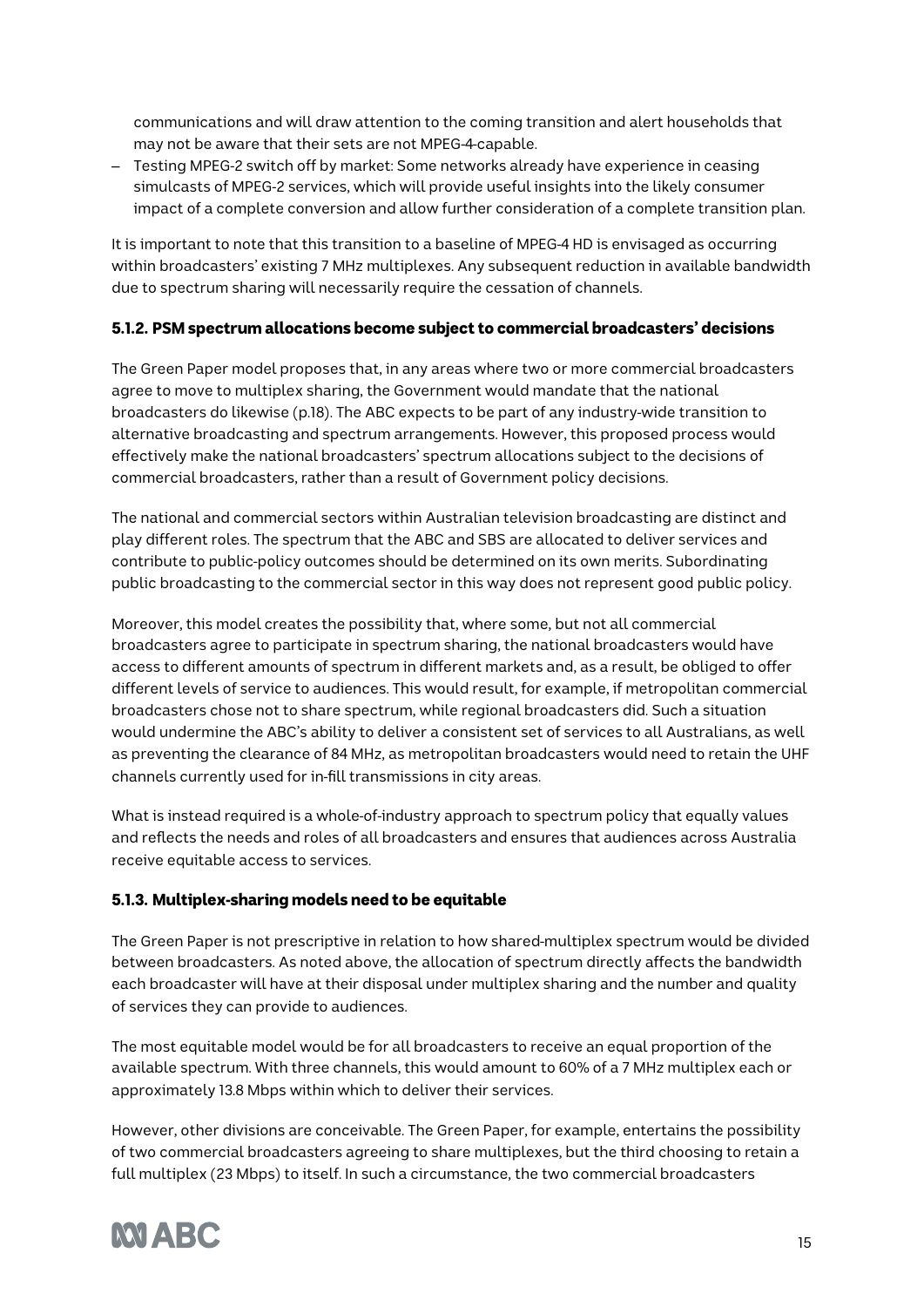engaging in spectrum sharing and the national broadcasters would each have access to only 50% (11.5 Mbps) of a multiplex. Not dissimilarly, if all broadcasters were engaged in spectrum sharing and the three channels were divided so that the three commercial broadcasters shared two "commercial" multiplexes and the ABC and SBS shared a "national" multiplex, the commercial broadcasters would each enjoy 66.7% (15.3 Mbps) of a multiplex, while the national broadcasters would be confined to 50% (11.5 Mbps) each.

Both of those potential scenarios would produce an unacceptably inequitable outcome. They would necessarily force the ABC to reduce the number and/or quality of the services that it could offer to Australians and substantially reduce its ability to deliver on its public purposes.

The ABC believes that spectrum needs to be distributed fairly and believes this should be a design principle that informs any reallocation of spectrum.

In addition to these equity questions, there are a set of practical matters in relation to spectrum sharing that must be considered and will take time to resolve. Bringing national and commercial services together on shared multiplexes will mean broadcast from the same transmitters.

Currently, the antenna transmission patterns for commercial and national broadcasters differ at many transmission sites, as commercial services are constrained to their licence areas in ways that the ABC and SBS, which seek to provide national coverage, are not. Shifting to a shared antenna and uniform transmission pattern would require either reconsidering commercial licencearea boundaries or constraining the national broadcasters' transmissions.

In addition, the shift to all services in an area being broadcast from a single transmitter site may involve significant upgrades to that site, which are likely to be expensive. These issues are not insurmountable but will require careful planning to ensure that Australians are not disenfranchised.

Likewise, the ABC is aware that, where its transmission services are provided under contract by third parties, other broadcasters have different arrangements. These would need to be harmonised in any arrangement that brought broadcasters together in shared multiplexes. Such harmonisation is likely to be complicated and costly, particularly if it entails the renegotiation or termination of long-term contracts with transmission-service providers.

## 5.1.4. The Green Paper model removes any future path for free-to-air television

An essential element of the Green Paper model is the release of 84 MHz of spectrum in the 600 MHz band for alternative uses. Following that change, all UHF channels allocated for television broadcasting will be occupied; there will be no spare capacity that might be used as transitional or simulcast spectrum for future changes to television broadcasting. In effect, whatever state in which the industry lands after the conversion—in terms of broadcasters' spectrum allocations and broadcasting and transmission technologies—is likely to be how it remains in perpetuity.

The Green Paper model's final state would amount to broadcasters providing as many of their current services at current resolutions as are able to fit in the proportion of a multiplex that is allocated to them using MPEG-4 compression. As indicated above, analysis by industry engineers indicates that, under those circumstances, broadcasters will almost certainly need to reduce channels and/or service quality.

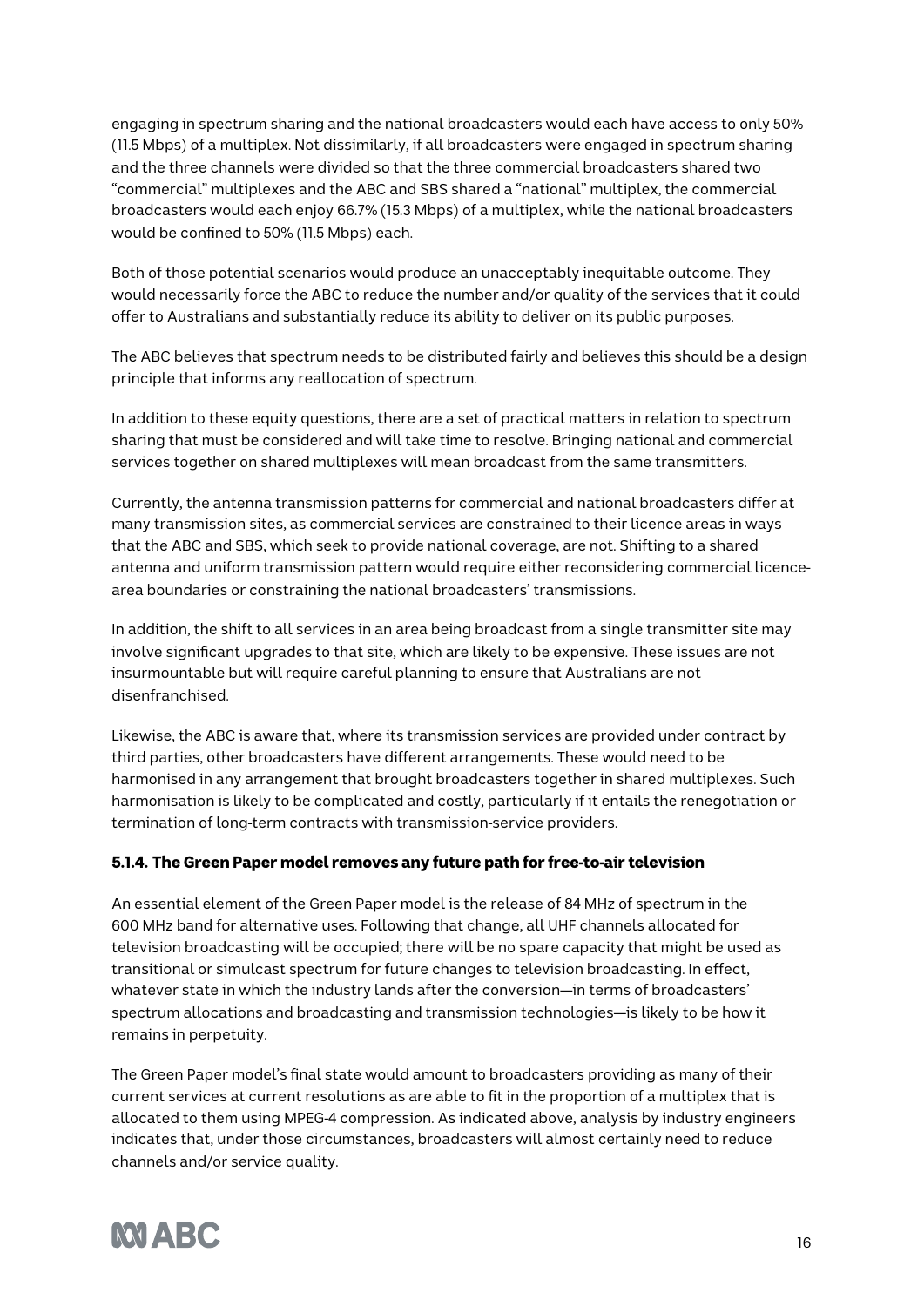Instead, the industry would like to see a final state that leaves open future pathways for delivering competitive services. While audiences for broadcast television are in slow decline, the medium remains vibrant and viable. The ABC anticipates delivering free-to-air television services to Australians beyond the end of the current decade. Given the transition to higher-resolution formats that online video services are already undergoing, free-to-air broadcasting will need to likewise shift its baseline resolution to at least 1080i HD, if it is to deliver competitive audience experiences. This is why, as described above, the television industry is planning to transition to MPEG-4 compression. Ideally, the industry would prefer a final state that leaves open the option to explore offering 1080p HDR HD or even 4K UHD services in the future.

## 5.1.5. There is uncertainty about how the costs of transition will be met

As the Green Paper identifies, there will be range of costs associated with a transition to shared multiplexing. These are likely to be significant. In 2012, the then Government allocated \$143.2 million to support timely implementation of the spectrum restack that enabled the first "digital dividend". This was in addition to funding support to broadcasters making the transition from analogue to digital television. While the proposed restack will include a smaller number of services, there will be new costs related to the collocation of broadcasters. In addition, there are a range of extra operational costs that are more or less likely to arise depending on implementation, including compensating for changes in levels of off-air signal distribution to transmitters and third-party multiplex management. Finally, there will be costs relating to the audience having to purchase new televisions and changing their antenna equipment as a result of the transition, and a communications campaign to explain the changes and ensure that the audience is not disenfranchised.

Further, the ABC's transmission arrangements with BAI Communications and RBAH are long-term contracts. While the details of those contracts are confidential, implementing the Green Paper model, under which the restack of UHF spectrum would begin in mid-2024, would require the Corporation to negotiate early termination terms with its transmission-service providers, which would likely entail substantial costs.

The ABC is unlikely to be able to meet these additional costs within its appropriation without reducing services.

The Green Paper states that the Government's recognises the particular cost challenges for the ABC, SBS and the regional commercial broadcasters as a result of "high transmission costs associated with serving regional and remote audiences" (p.26). However, the following statement that "[a] contribution to these costs could be made from the proceeds of the spectrum auction" (p.26) implies that the Government is only willing to partially cover the costs of implementation.

Given the expense and disruption that broadcasters will face as a result of another restack, it is only appropriate that the Government fully fund any transition to alternative broadcasting spectrum arrangements.

Further, as these funds would become available only after a spectrum auction scheduled for 2025 at the earliest, the Green Paper model represents a delayed response to the urgent need to address regional, remote and national broadcasters' transmission costs.

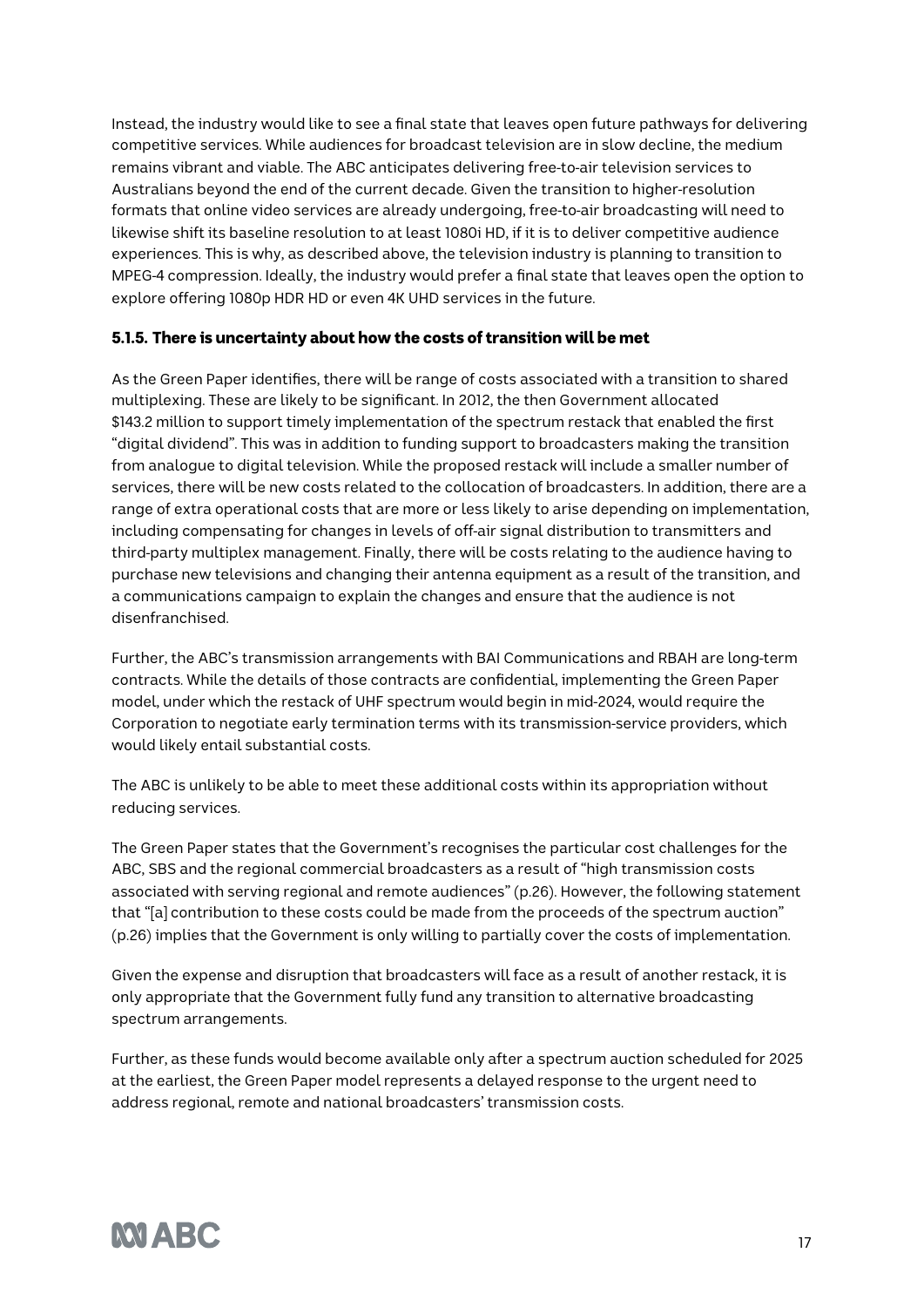## 5.1.6. The proposed timeline is unrealistically rapid

The Green Paper model envisages a rapid process for restacking and "refarming" spectrum for non-broadcasting uses. Specifically, it proposes that, subject to the passage of enabling legislation and commercial broadcasters' agreement to participate in the new model, the Australian Communications and Media Authority (ACMA) would begin planning the restack of spectrum in mid-2022 (p.40). Assuming the ACMA's planning process ran for between 18 and 24 months, implementation of the restack would commence in mid-2024 and be completed by December 2025. The auction for the cleared spectrum would be run in parallel during 2025, allowing the successful bidders to take up the licences for the reassigned spectrum in 2026.

It is unclear why an accelerated transition to a second digital dividend is required. Unlike the period immediately preceding the first digital dividend, which released spectrum in the 700 MHz bands, the ABC is unaware of any immediate or urgent calls from telecommunications companies for access to 600 MHz spectrum. The Corporation notes that the 850–900 MHz band already provides alternative spectrum for low-band 5G mobile broadband service delivery.

Submissions from the mobile telecommunications sector to ACMA five-year spectrum outlook (FYSO) workplan consultations show a clear interest in the spectrum, albeit in the medium term. $^{21}$ Successive FYSO workplans have identified the broadcast use of the band and say only that the ACMA will continue to monitor international developments.22 The draft 2021–26 FYSO, which was released as a consultation draft in March 2021, states that the ACMA will move consideration of the 600 MHz band to an initial investigation stage in light of the Green Paper.<sup>23</sup> However, it does not identify any interest from telecommunications providers as a motive force in that decision.

Given the absence of an urgent driver for the rapid clearance of the 600 MHz band, the Corporation believes the needs of industry and the Australian public alike would be better served by a more measured transition process that allowed for the introduction of next-generation broadcasting and compression technologies.

Indeed, there are several reasons why it would be prudent to delay the transition until later in the decade. First, the apparent lack of urgency on the part of mobile services providers suggests that any auction of the spectrum may lack competitive tension and, as a result, provide a smaller return to the Australian taxpayer than might be secured under circumstances of greater competition. The ABC understands that independent economic research commissioned by Free TV found that the economic value that might be derived from an auction of the 600 MHz band is more likely to be maximised towards the end of the current decade.

In addition, the Corporation notes that, while spectrum in the 600 MHz band has been cleared for low-band 5G use in Canada and the United States, there is no global consensus on the use of the

https://www.acma.gov.au/sites/default/files/2021-03/Draft-FYSO-2021-26\_consultation\_0.docx, accessed 4 May 2021, pp.29–30.



 $21$  See, e.g., Telstra Corporation. "Five year spectrum outlook 2020-2024", Public submission, 24 June 2020, p.8; Optus. "Submission in response to ACMA's draft spectrum management work programme: Draft Five Year Spectrum Outlook 2020-2024", June 2020, p.11; Vodafone Hutchison Australia. "Five-year spectrum outlook 2020-24 consultation draft: Vodafone submission", June 2020, p.3. Submissions are accessible via https://www.acma.gov.au/consultations/2020- 04/draft-five-year-spectrum-outlook-2020-24-consultation-092020.

<sup>&</sup>lt;sup>22</sup> E.g., ACMA, "Five-year spectrum outlook 2020–24: The ACMA's spectrum management work program", September 2020, https://www.acma.gov.au/sites/default/files/2020-09/FYSO%202020-24.pdf, accessed 4 May 2021, p.36. <sup>23</sup> ACMA. "Five-year spectrum outlook 2021–26 work program", Consultation draft, March 2021,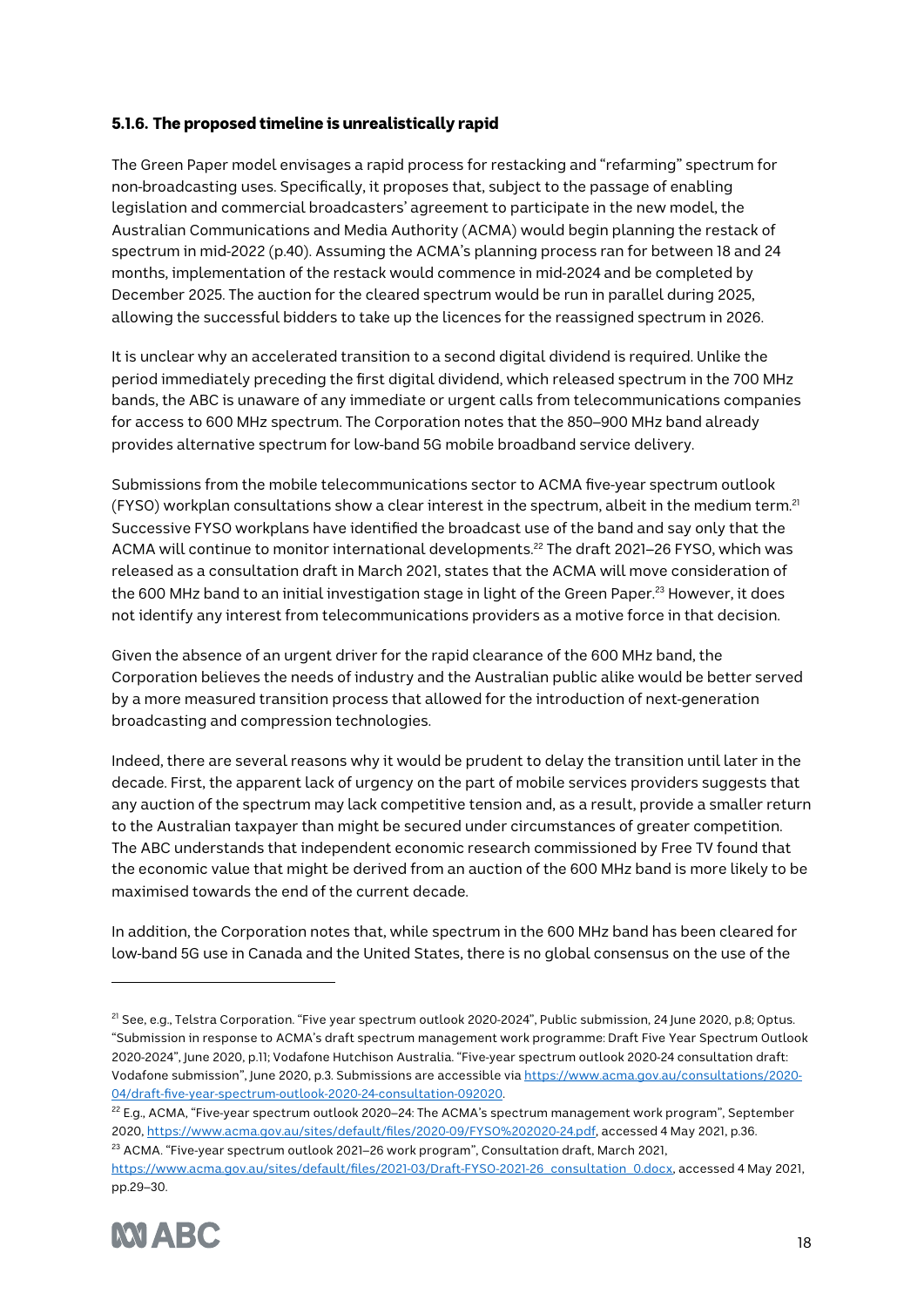band. For example, as the ACMA's FYSO 2020–24 notes, the European Commission's long-term strategy for the future of the UHF band suggests the band remain available for broadcasting services until at least 2030.<sup>24</sup> Use of the band in ITU Region 1 countries (Europe, Africa, the former Soviet Union, Mongolia, and the Middle East west of the Persian Gulf) is scheduled to be considered at the 2023 World Radiocommunications Conference (WRC-23) under agenda item 1.5, which will review spectrum use and spectrum needs of existing services in the frequency band 470–960 MHz. In this light, adopting the North American approach may be premature for a country like Australia, which tends to be "standards taker" in relation to transmission and receiver standards.

## 5.1.7. Other known technical issues

The industry engineering group has identified additional technical issues that are likely to add to the cost and complexity of any spectrum restack. None is a reason not to proceed, although all will need to be considered during planning and implementing. It is possible that some of these issues may be able to be more effectively mitigated if planned over a longer period.

## **Wireless microphones**

Wireless microphones and in-ear monitors (IEMs) are used by professional and community users in a range of contexts, including outside broadcasts, reporting press conferences, live musical performances, theatrical productions, church halls and community events. They are currently operated under low-interference class licences in UHF bands not occupied by television broadcasts.

The proposed restack would reduce and reorder the unoccupied spectrum available to wireless microphones and IEMs. As many of these devices are likely to be tuned to fixed frequencies, it is probably that a significant number will become unusable and require outright replacement. In addition, because they are operated under class licences, which are not registered with the ACMA, there is every chance that many users will be initially unaware that they are affected. Effective communication with makers, retailers and users of wireless microphones well ahead of any restack will be critically important to minimise these issues.

The ABC notes that, of the 84 MHz of spectrum cleared under the 600 MHz channel plan adopted in the US and Canada, included an allocation for wireless microphones. <sup>25</sup> However, industry discussions with US broadcasters suggests that mobile interference has inhibited the use of wireless microphones in this way. Further work will be required to identify a satisfactory solution for wireless microphones, as they are an important tool used in local content production and community events.

## **Co-channel interference**

When two transmitters operate on the same frequency, they can create co-channel interference. This can affect individual viewers' receivers directly or, more disruptively, interfere with the off-air receivers used to feed "child" transmitters in an over-the-air distribution network, impacting all viewers in the coverage area. The industry's experience of co-channel interference after the 2012

<sup>25</sup> Federal Communications Commission. "Broadcast Incentive Auction and Post-Auction Transition", 9 May 2017, https://www.fcc.gov/about-fcc/fcc-initiatives/incentive-auctions#block-menu-block-4, accessed 4 May 2021.



<sup>24</sup> ACMA, "Five-year spectrum outlook 2020–24", p.36.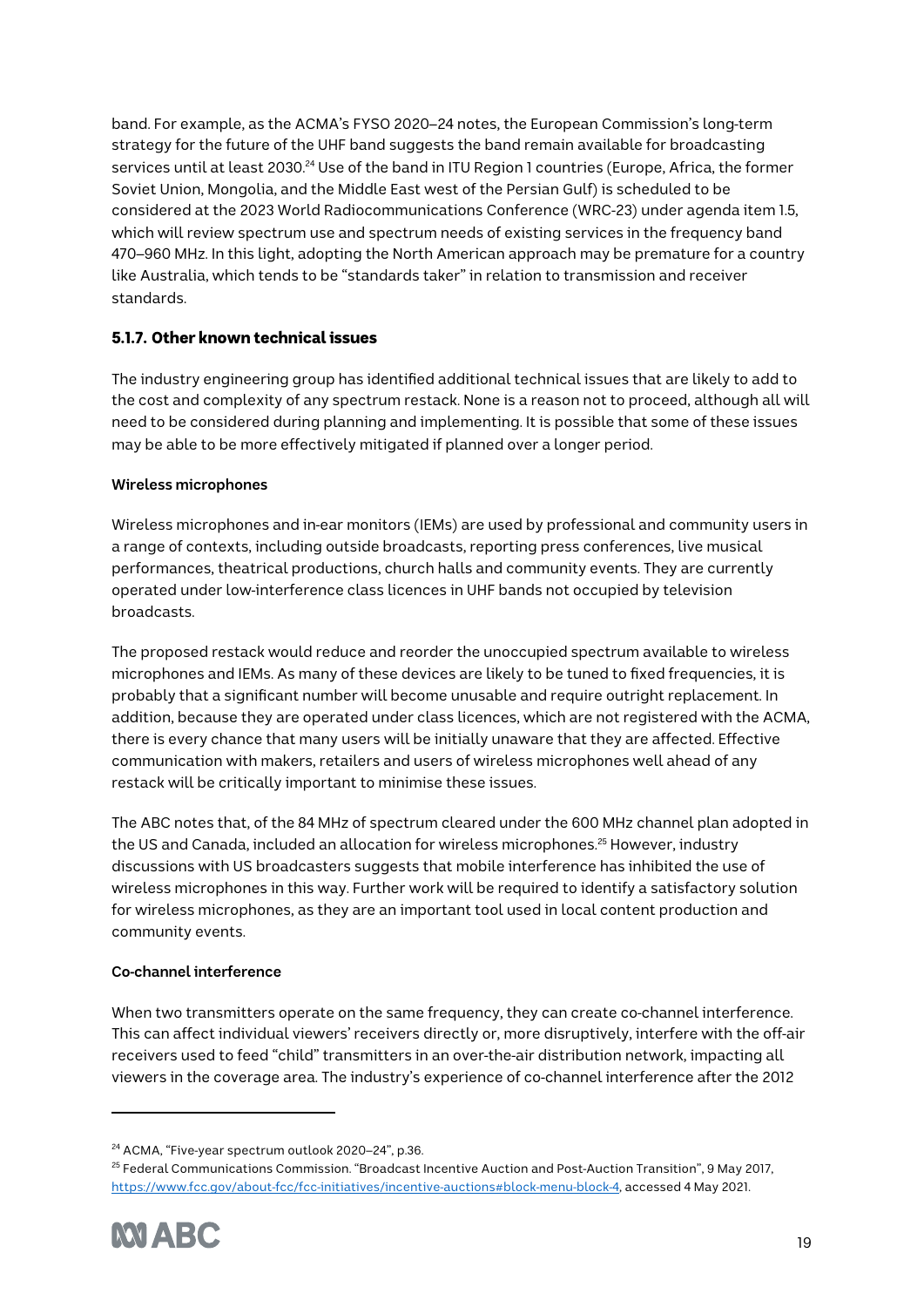restack is that it can be unpredictable, sporadic and dependent on environmental conditions; mitigating it can be complicated and costly.

In planning any future restack—whether in accordance with the Green Paper model or on a different basis supported by industry—it will be important not only to plan carefully to minimise opportunities for co-channel interference, but to make allowance for funding mitigation when it does arise. Mitigating co-channel interference affecting off-air receivers may require establishing alternative distribution paths to child sites, which may result in significant on-going costs.

#### **Potential mobile-carrier interference**

It is anticipated that any post-restack band plan will make provision for a "guard band" to prevent mobile broadband services transmitting in the 600 MHz band from interfering with free-to-air television signals. Experience from the first digital dividend restack suggests that mitigating such interference is likely to require the installation of specialised filters to remove carrier interference at both audience members' homes and any broadcast transmitter sites that use off-air feeds.

Such problems are likely to be more widespread and harder to mitigate if mobile broadband providers adopt a "reverse duplex" model that uses the frequencies adjacent to broadcasting bands for higher-power transmissions to users' mobile devices, rather than from devices to mobile towers, as is the case in the 700 MHz band.

The approach to remediating interference from mobile services adopted in the UK provides a potential model for Australia. In 2012, Ofcom established licence conditions for mobile carriers operating in the 800 MHz band requiring them to collectively establish a help scheme for terrestrial television viewers affected by the roll-out of 4G services in the band.<sup>26</sup> The carriers jointly fund a company, Digital Mobile Spectrum Limited (DMSL; publicly branded as "at800"), to provide this remediation.27 Its work is overseen by a 4G/TV Co-existence Oversight Board, which reports to the UK Department of Culture Media and Sport.28

## **Antenna incompatibilities**

A proportion of older UHF antennas were designed to receive UHF Band V (channels 36 and above), but not UHF Band IV (channels 25–35). While they are compatible with 600 MHz and 700 MHz signals, they are unlikely to be able to successfully tune signals in the 500 MHz bands, where television services will be substantially located after the 600 MHz band is cleared. Premises dependent on such antennas to access free-to-air television, will need to replace their antenna at some level of cost and inconvenience to households. Further, affected households may not realise there is a problem until after the changes are made and will likely not be able access broadcast services until the antenna is replaced.

The ABC does not know the extent of this problem. Work to understand the size of the problem and develop a communications plan to ensure potentially affected households are aware of the issues needs to form part of the preparation for any restack process.

<sup>28</sup> https://www.gov.uk/government/groups/4gtv-co-existence-oversight-board



<sup>&</sup>lt;sup>26</sup> Ofcom. "The award of 800 MHz and 2.6 GHz spectrum", Information Memorandum, 24 July 2012, pp.49–58.

<sup>27</sup> https://at800.tv/about/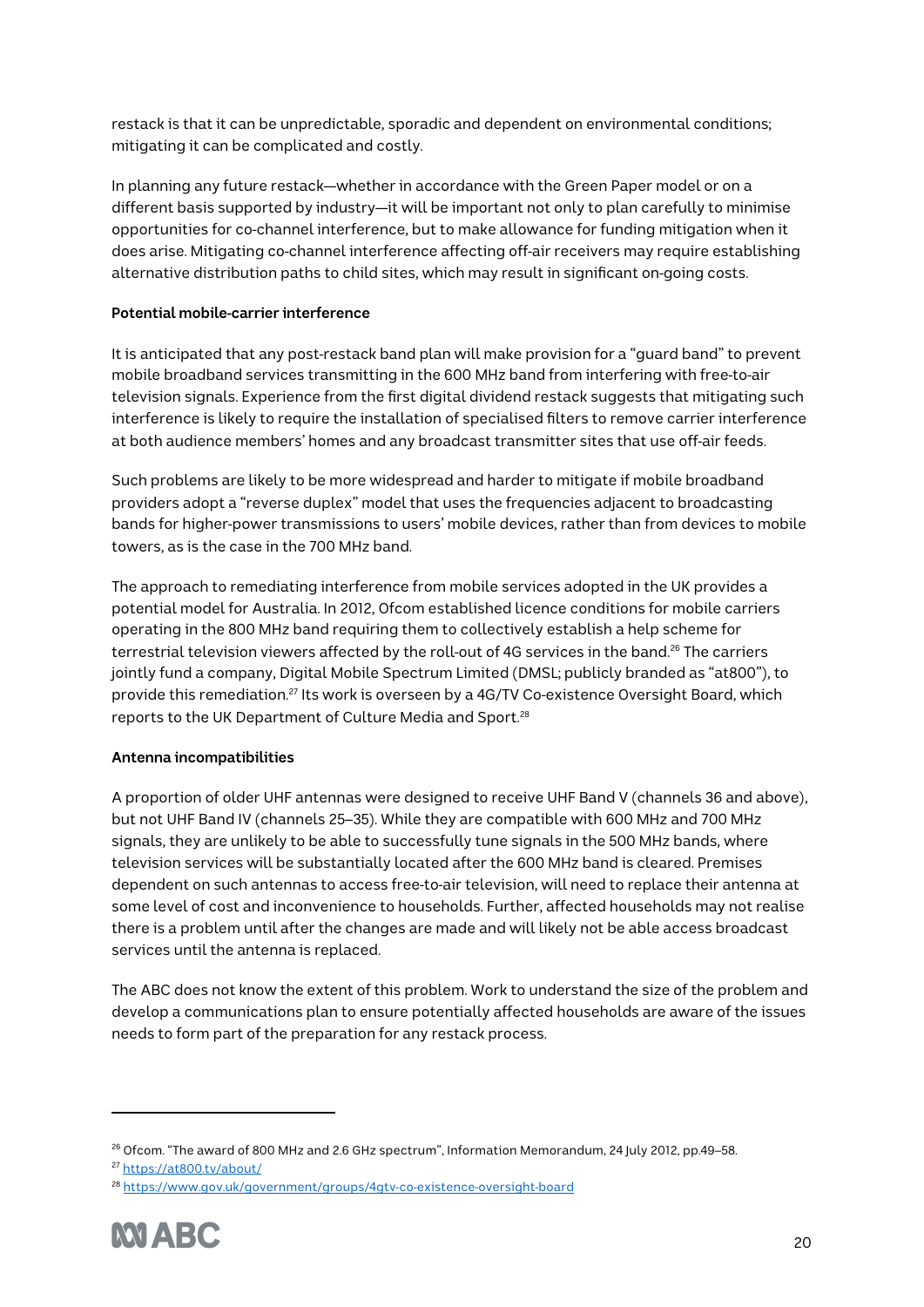# 5.2. Towards an alternative future model for television

While the Corporation accepts the policy objective of reallocating the 600 MHz band for nonbroadcasting uses, it is also aware that once that change occurs, there will be no further upgrade path for terrestrial television in Australia; the platform will be locked into the broadcasting and compression technologies current at the point of transition. On the timeline proposed in the Green Paper, those standards will be DVB-T transmission and MPEG-4 compression. While several multiplex configurations are possible within the Green Paper model, none would allow the services of five broadcasters to be carried in three multiplexes using that combination of technologies without some reduction in channels, quality or both. Such reductions would, in turn, undermine the ability of free-to-air broadcasters to contribute to cultural and social policy objectives, including the ABC's delivery the public services in accordance with its enabling legislation.

Accordingly, the ABC does not believe that the Green Paper model provides a viable forward path for free-to-air television.

At the same time, it acknowledges that the Green Paper has served as a catalyst for shared consideration within the industry of potential future pathways for broadcast television. The Corporation believes that this provides a potential foundation for a consultative process, involving government and the national and commercial broadcasters, to agree the elements of a sustainable future for television for the next decade and beyond. The process should consider inputs from suppliers and other stakeholders. Its objective would be to determine a roadmap that ensures that free-to-air television continues to meet the expectations of Australian audiences in terms of video and audio quality and remains accessible to all, and that future transition plans cause minimal disruption to audiences.

The ABC welcomes the decision by the Department of Infrastructure, Transport, Regional Development and Communications to schedule a further round of consultations on the future of television. The Corporation will actively participate in those discussions.

## 5.2.1. Principles for developing future pathways for television

The ABC proposes the following principles as the basis for the development of any future roadmap for free-to-air television:

- Maintain the Australian television broadcasting system, which includes national and commercial broadcasters, with different, but equally important roles. To this end, spectrum should be equitably distributed between commercial and national broadcasters in each broadcast market.
- Provide an equitable and effective path that allows the Government to secure a second "digital dividend" while supporting the important cultural and societal benefits provided by free-to-air broadcasting.
- Ensure that all Australian audiences, whether in metropolitan, regional or remote areas, have access to the same suite of ABC services. To this end, the ABC will need a consistent spectrum allocation in all broadcast areas. (For example, if the model were to provide less capacity in the regions than the cities, it would force the Corporation to offer regional Australians a reduced set of services.)
- Ensure the availability of a reliable broadcasting "safety net" for Australians who do not use IP services in all parts of the country. This has particular implications for emergency situations.

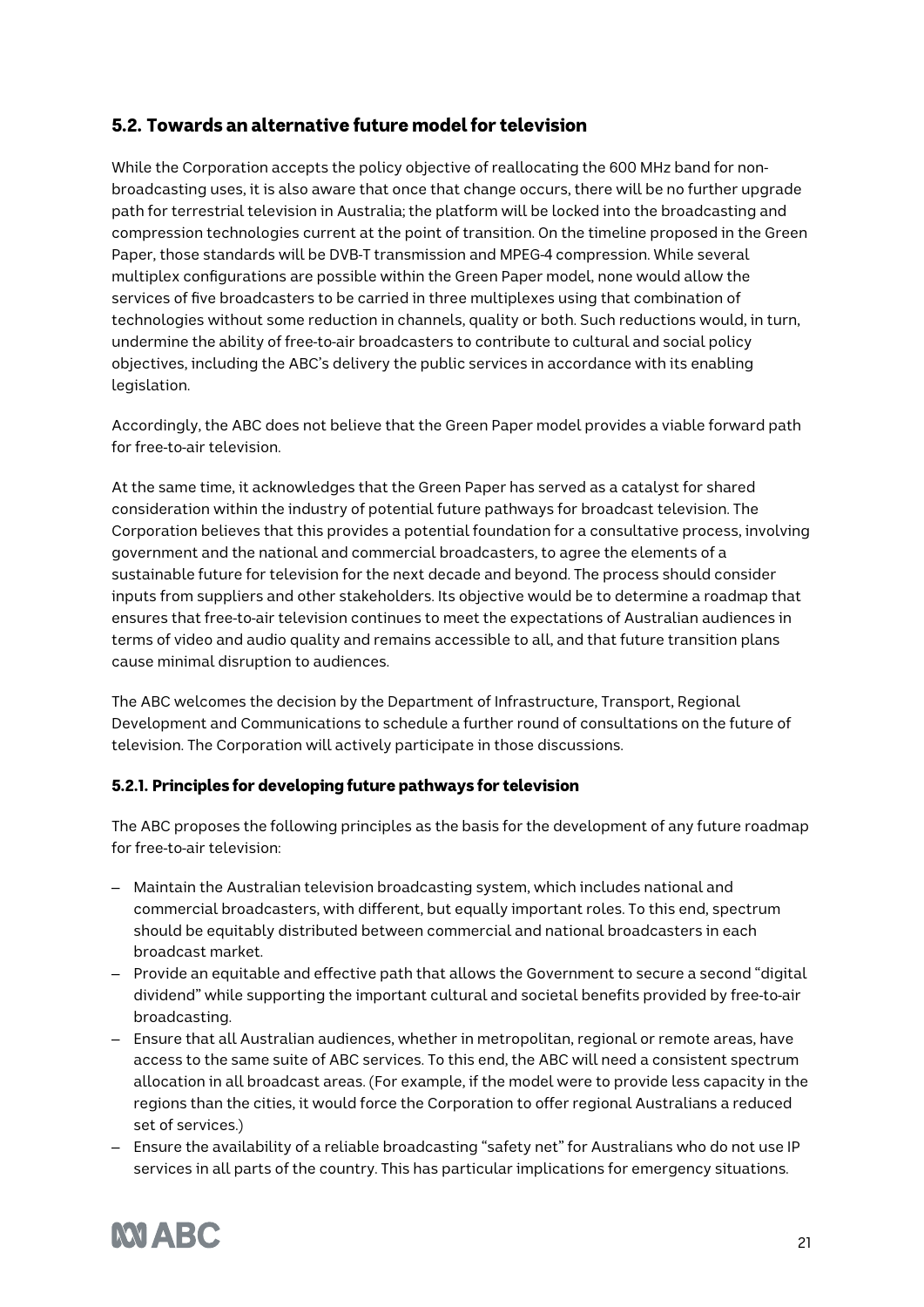- Minimise cost and inconvenience for audiences.
- Audiences in any given location are not required to switch between platforms (e.g. terrestrial and DTH satellite) to access the full suite of available free-to-air services available to them.
- Provide a future path for broadcasters that gives them the option to improve the quality of the viewing experience to remain competitive with online VOD services.
- Support efforts by broadcasters to reduce transmission costs, particularly in regional areas, by moving to hybrid delivery models that potentially include satellite and IP components.
- Provide regulatory guarantees of prominence for broadcasters' services on connected-TV and online aggregated platforms (this is explored further in section 6.1, below).

The Corporation does not consider this list exhaustive and anticipates that additional principles might be proposed by other participants in a future consultation process.

## 5.2.2. Elements of a potential future model

The principles allow the ABC to sketch out some of the elements of an appropriate future pathway for television in Australia over the next decade.

While the viewership of terrestrial television will continue to decline over the decade, there is currently no alternative technology that can provide ubiquitous and free services to all Australians. At the same time, a sustainable future for television distribution is likely to increasingly be a hybrid of terrestrial, IP and direct-to-home (DTH) satellite delivery. By creating a holistic roadmap that considers all technology options, the industry will be better placed to take advantage of advances in IP delivery (fixed and wireless) and satellite technologies to ensure the sustainability of the industry and the accessibility of its content by audiences.

## **Upgrading terrestrial broadcasting to DVB-T2 and HEVC**

In relation to terrestrial broadcasting, the Corporation believes, as described above, that the Australian public would be better served by a more measured transition process that enabled the release of UHF spectrum for mobile broadband uses at or near the end of the decade. This longer timeline would alleviate key difficulties with the Green Paper model, as it would create opportunities for the introduction of next-generation broadcasting and compression technologies that would enable broadcasters to maintain services and/or offer audiences higher-quality media experiences.

The adoption of DVB-T2 transmission and HEVC compression, which represent generational improvements on DVB-T and MPEG-4, would significantly expand the capacity of multiplexes. DVB-T2 expands the bit rate of a 7 MHz broadcast channel from 23 Mbps to 32 Mbps, while HEVC reduces the capacity required to carry content streams within that channel. Together, they offer a significant efficiency benefit when compared with the combination of DVB-T and MPEG-4 and would allow broadcasters to maintain current channel line-ups at 1080i resolution within a shared multiplex. It would also potentially allow broadcasters to adopt higher-resolution standards, such as HDR 1080p HD and 4K UHD broadcasts.

In addition, DVB-T2 using single-frequency networks (SFNs) may enable a channel configuration in which broadcasters share four, rather than three, 7 MHz multiplexes in each market while still delivering 84 MHz of spectrum after restacking. In contrast, a four-channel model of this kind could not be achieved using DVB-T, as the capacity for SFNs is more limited and, as a result, some viewers would have to repoint antennas and others would lose reception altogether.

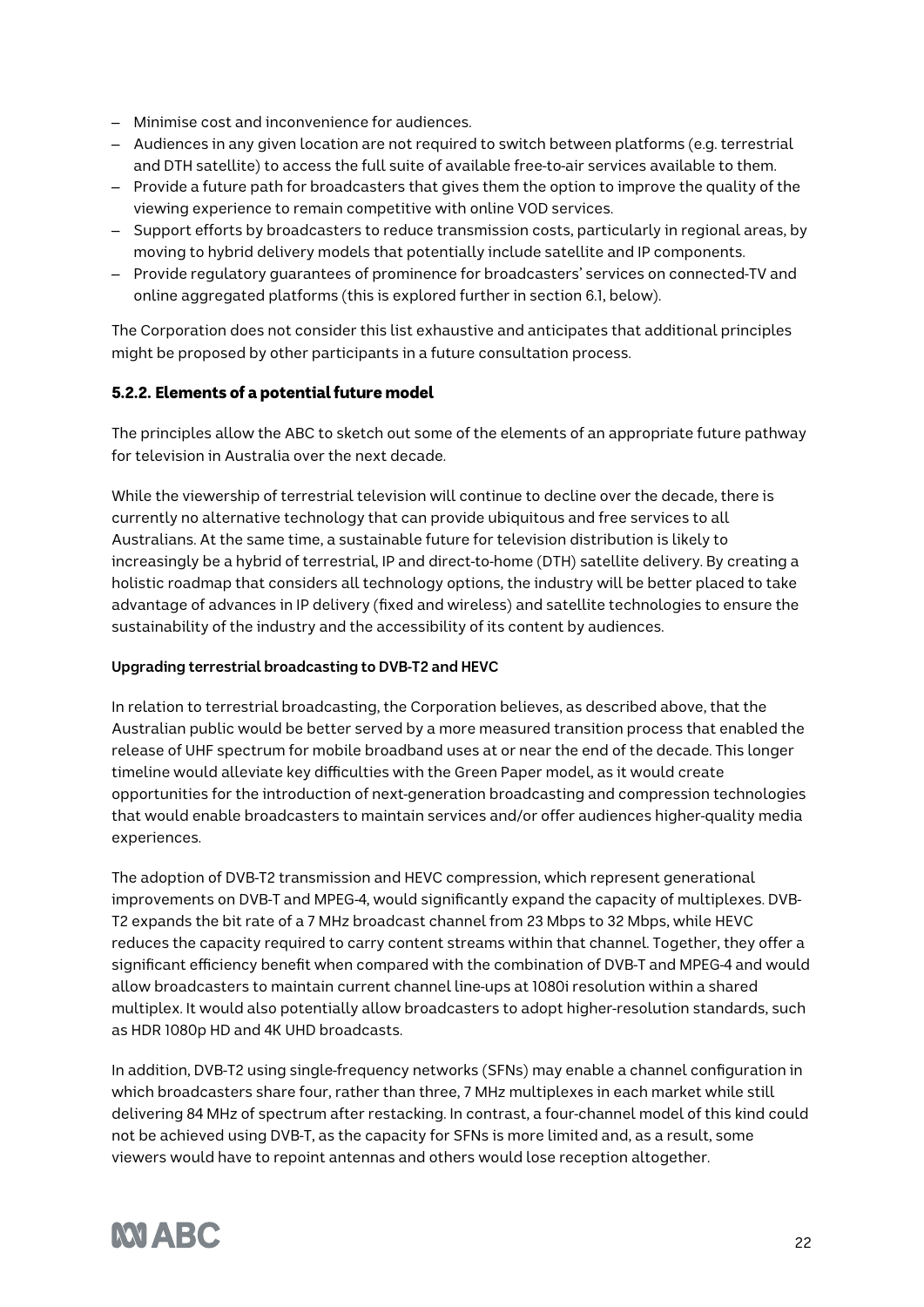Implementing a transition to DVB-T2 will require industry-wide collaboration to develop a roadmap for the future delivery of free-to-air television that gives broadcasters and consumer electronics suppliers a common understanding of functionality requirements and timeframes. The industry is working with Standards Australia to develop an Australian Standard for DVB-T2-capable television receivers. The ABC supports Free TV Australia's call for the current standards-review process to mandate that all future televisions sold in Australia support DVB-T2/HEVC and clarify that the current DVB-T standard (AS4933) would continue to exist only to ensure backwards compatibility. Further, it supports the proposal that all DVB-T2 receivers with internet connectivity include HbbTV 2.0.3 as a mandatory function and that DVB-T2 receivers operating in DVB-T mode support HEVC decoding.

If the industry agrees to transition to DVB-T2, broadcasters will need to install upgraded playout equipment that supports the new standards and install DVB-T2 transmitters across the country. As only a single channel of unencumbered spectrum—the "sixth channel"—is available in each broadcast area, the industry will need to consider carefully whether audiences would be better served by using the sixth channel as showcase service for the new technologies or by a "hot swap" from DVB-T/MPEG-4 to DVB-T2/HEVC at the time of a restack.

From a consumer perspective, these technologies would require an upgrade of television receivers to devices that support the newer standards. Much of that changeover could be achieved through the cycle of consumer replacement of televisions, particularly if the relevant Australian receiver standards mandated inclusion of DVB-T2 receivers and HEVC decoders in all receivers. The ABC understands that some receivers in the Australian market are already DVB-T2 and HEVC-capable, although their numbers are unknown, as manufacturers tend not advertise capabilities that cannot be used in a given market. As described above, this is a question that could be usefully addressed in a comprehensive survey of consumer receiver equipment.

As DVB-T2 receivers are expected to be backwards-compatible with DVB-T, it may be feasible for the industry to maintain DVB-T transmission in the first stage and use HEVC compression to provide 1080p HD HDR to encourage the take up of the new DVB-T2 TVs. This would also allow broadcasters to provide viewing experiences that are competitive with other platforms, such as Pay-TV and SVOD services, which provide higher-resolution services. It would potentially give broadcasters the ability to move to DVB-T2 transmission more efficiently in the future without a simulcast.

## **Supporting hybrid viewing experiences: HbbTV and IP delivery**

Given the growing consumer adoption of smart TVs, the ABC anticipates that audiences will increasingly bridge between broadcasting and broadband. While smart-TV interfaces support this activity, HbbTV (Hybrid Broadcast Broadband TV) provides a more seamless integration, empowering audiences to directly access broadcasters' BVOD services from within television broadcasts.

In April 2021, Freeview Australia launched an enhanced HbbTV service, which provides viewers with a simplified experience and a comprehensive search function that supports content discovery across all BVOD services—ABC iview, SBS On Demand, 7plus, 9Now and 10 play—without the need to download separate apps.

The ABC would support the mandating of HbbTV 2.0.3 in all internet-capable future television receivers to ensure that viewers enjoy easy access to broadcast and BVOD services. It will allow

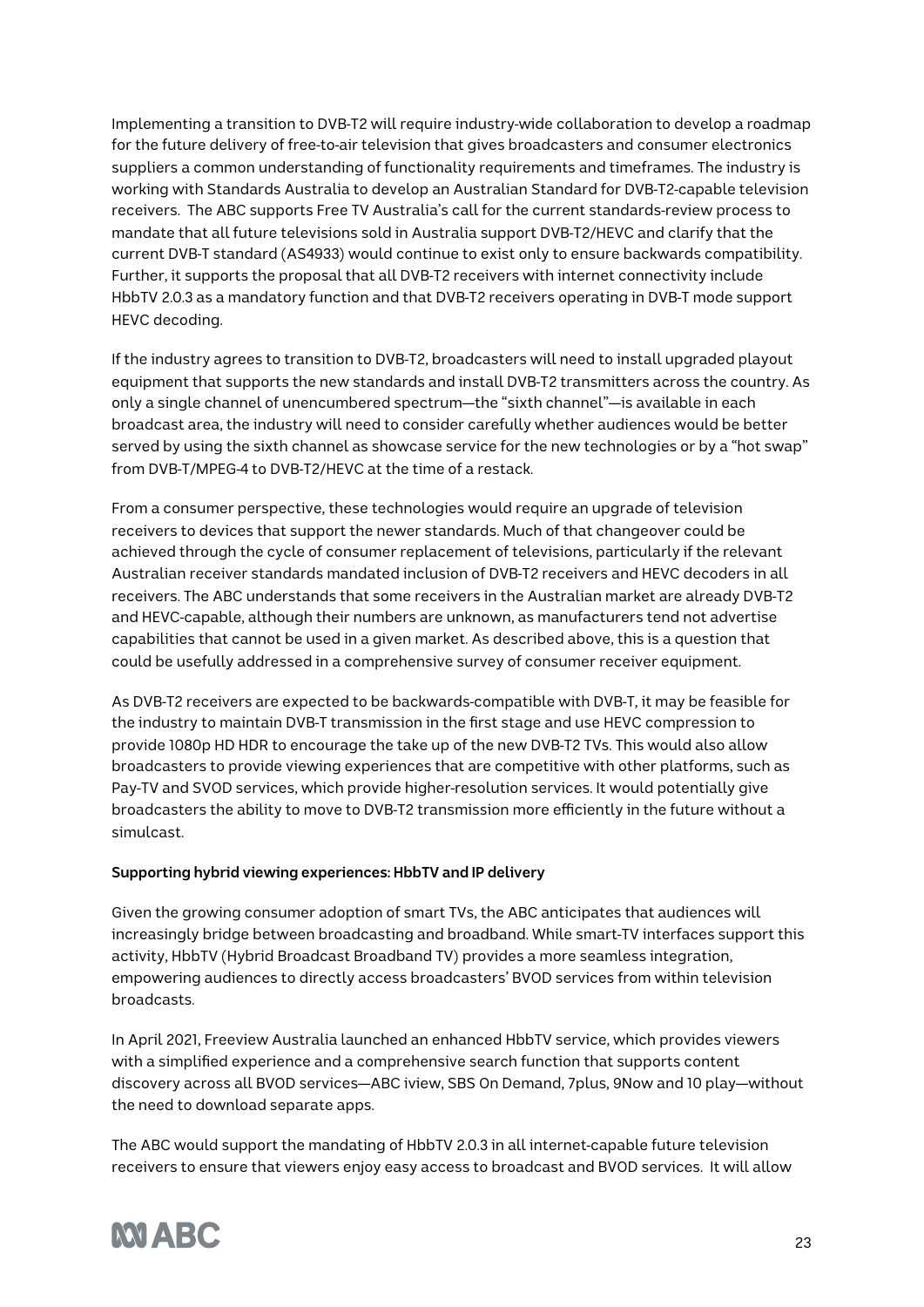the broadcasters to seamless insert localised content into the broadcast feeds for example for localised news inserts.

Over time, there may also be scope to make greater use of IP networks to deliver broadcasting services. The ABC notes with interest proposals in relation to broadcast- or multicast-over-IP as a potential alternative delivery platform for television services.<sup>29</sup> However, high-speed internet access is far from universal in Australia, which limits the current viability of IP-based alternatives. The Corporation would be interested in working with NBN Co and the industry to devise possible solutions that could reduce distribution costs for the industry and increase the reach of broadband connectivity while delivering equivalent or better services to audiences.

The ABC notes that multicast IP streaming over high-speed wireless networks may also provide alternative delivery mechanisms for broadcasting services. Likewise, the developing DVB-I standard facilitates delivery of terrestrial television services to internet-connected devices, including allowing broadcast and IP television streams to be displayed within the same user environment and electronic programme guide (EPG). <sup>30</sup> DVB-I supports the display of on-demand content and is compatible with HbbTV.

The ABC would welcome continued exploration of these possibilities.

#### **Reducing broadcasting transmission costs: direct-to-home satellite**

The ABC believes that the wider adoption of DTH satellite has the potential to reduce costs for broadcasters serving audiences in regional and remote Australia, as it enables the cost-effective replacement of large numbers of smaller transmitters and the distribution paths required to provide signals to them. In the longer term, as online platforms displace broadcast as the dominant means of accessing video content, DTH satellite is likely to play an important role as a cost-effective means of delivering "safety net" broadcasting services to non-internet audiences.

Currently, the Viewer Access Satellite Television (VAST) DTH platform only provides access to a full suite of television and radio services in remote parts of the country. This preserves the integrity of regional advertising markets. However, future generations of software-defined satellites are expected to be able to provide both broadband and broadcast services to DTH receivers, allowing insertion of localised content, including local news and advertising, into the broadcast stream from IP sources or pre-populated on-device storage. Such a change may make wider use of DTH in regional Australia feasible, particularly if software-defined satellites can support targeted delivery that matches the current regional sub-markets and is able to preserve regional adverting markets. The availability of both broadcast and broadband through a single satellite may improve the take-up of broadband in remote parts of Australia.

As noted previously, the ABC can reach more than 96% of the population with only 127 broadcast towers; it takes a further 293 towers to deliver television to the next 2.6% of the population. Satellite DTH is the most cost-effective way to provide services to small communities (fewer than 2,000 residents). Already, some broadcasters use services on VAST to feed transmitters with small populations. Instead of reconfiguring those transmitters as part of a restack, it would likely be

<sup>&</sup>lt;sup>29</sup> Venture Insights. "Taking Free-to-Air TV online in Australia: opportunities and challenges", Report, December 2020. <sup>30</sup> DVB Consortium. "DVB-I Service Discovery: Service Discovery and Programme Metadata for DVB-I", https://dvb.org/?standard=service-discovery-and-programme-metadata-for-dvb-i, accessed 19 May 2021.

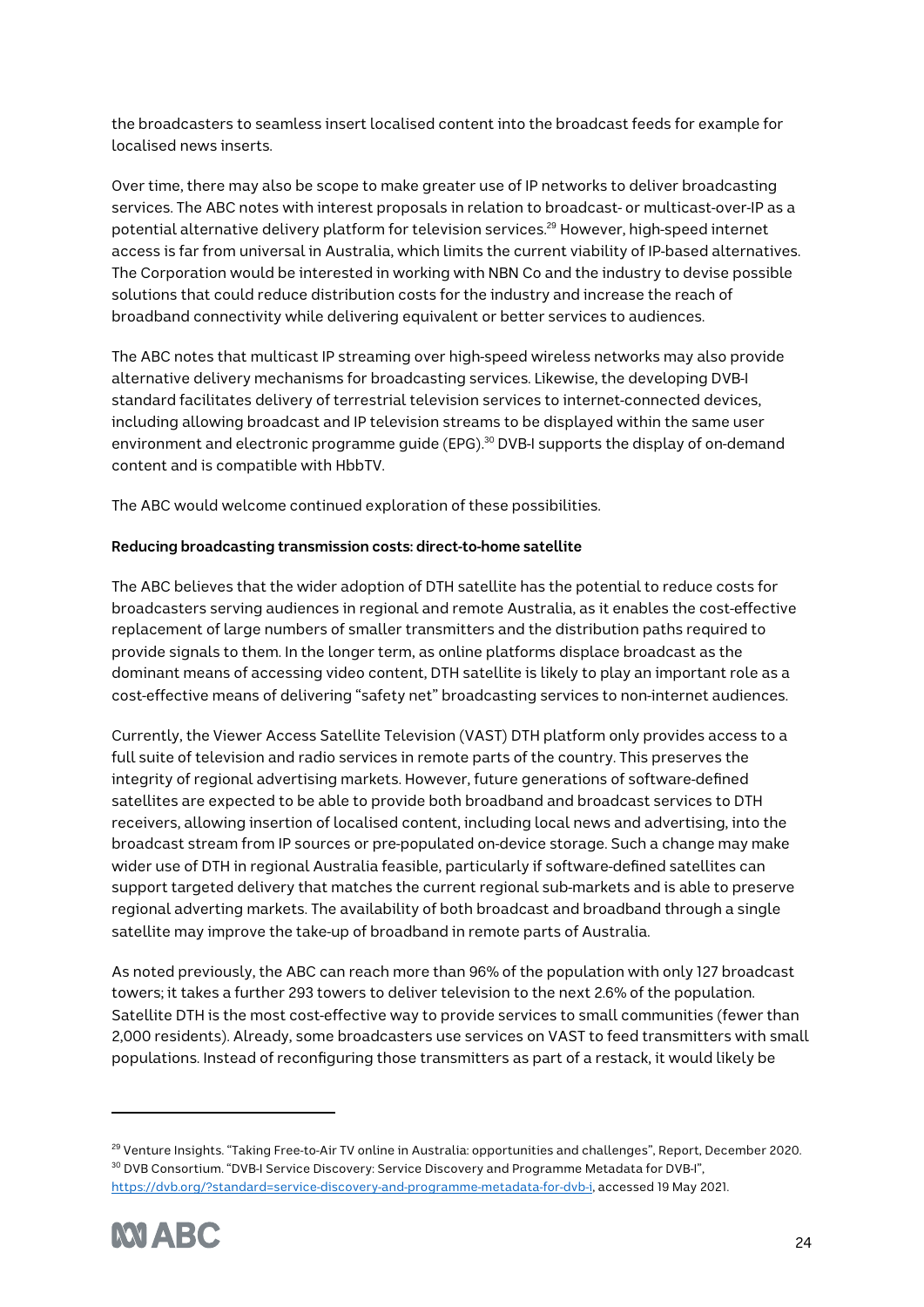more economical to reduce this type of duplication of distribution services by transitioning small communities to DTH satellite delivery.

The availability of next-generation DTH features will depend on satellite operators building and deploying satellites with relevant capabilities. To date, the Government has funded VAST in short increments, which provides little incentive for Optus, which operates the satellite, to undertake such investment in future capabilities. The ABC has recently agreed to a long-term satellite contract with Optus in order to ensure continued delivery of its services to Australians in remote areas, which according to Optus has over 350,000 registered VAST set-top boxes. It notes, however, that a number of commercial broadcasters have not done so, which creates a risk of a reduction of services to already underserved audiences. A decision by the Government to fund VAST satellite transmissions for all remote broadcasters and adopt longer-term contracts would help ensure the sustainability of remote television services and create opportunities to introduce more advanced DTH services.

As with all proposals that require the use of new technologies, an expansion of DTH delivery will entail the installation of consumer equipment in the form of a satellite dish and receiver hardware. The ABC estimates that the current cost of such equipment, including installation, is in the order of \$850 per premises, although that cost would likely be reduced if the Government were to purchase receivers in bulk to support a DTH roll-out. The anticipated future introduction of self-tuning antenna technologies may further reduce costs by eliminating the need for professional installation.

The Corporation would welcome further exploration of the potential for DTH to provide cost savings for broadcasters operating in regional areas as part of any future roadmap for television.

# 6. Strengthening Australian content

Australian content is critical to national identity. It is through our unique stories that we explore, understand, challenge and shape who we are as a nation. Likewise, the provision of public interest journalism ensures that Australians are informed and able to participate fully in our democracy.

The Green Paper includes three proposals aimed at strengthening Australian television content production and the provision of high-quality local journalism: using some of the revenue generated through the auction of the 600 MHz bands to establish public trusts that what offer funding support for Australian television content production and public interest journalism in regional Australia; introducing Australian content obligations for large international SVOD and AVOD services; and introducing Australian content obligations for the national broadcasters.

As a key provider of independent news and current affairs and a leading commissioner and broadcaster of Australian content, the ABC has perspectives on all of these proposals.

# 6.1. Trusts

The Green Paper proposes that a portion of the proceeds of the 600 MHz spectrum auction could be allocated to capitalise two specific funds that would support regional news services, the Public Interest News Gathering Trust (PING Trust), and Australian drama, children's and documentary content, the Create Australian Screen Trust (CAST). Under the proposal, each fund would be overseen by an independent board of trustees.

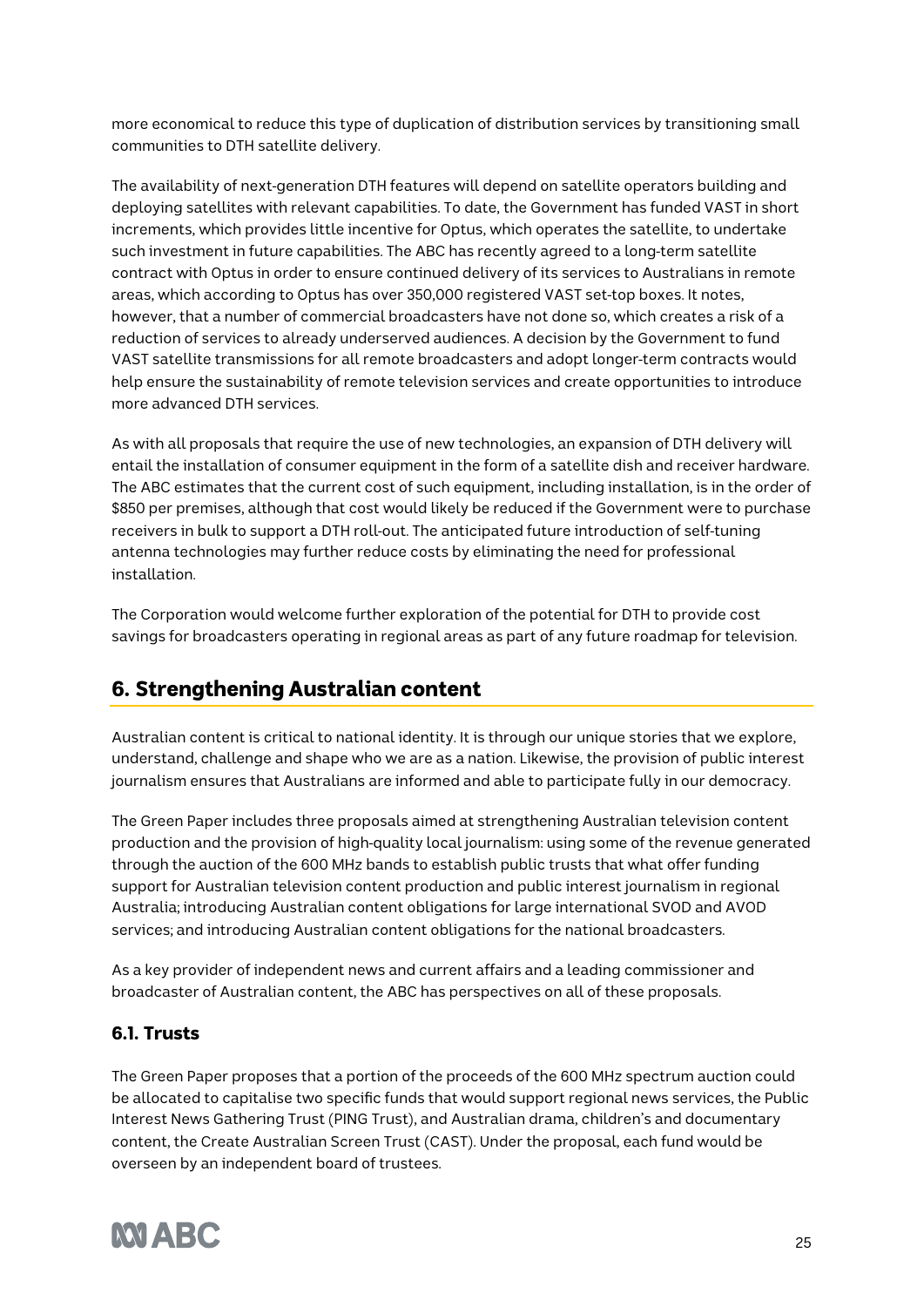The Green Paper proposes that the two trusts be established in 2025 (p.40), while the television broadcasting industry's recommended approach for the release of UHF spectrum for mobile broadband, as described above, does not envisage a transition until at or near the end of the decade. The challenges confronting both the Australian production sector and public interest news organisations are immediate. Waiting four years, let alone nine, for these funds to be established may be too long a period to provide meaningful assistance to the affected industries and the vital services they provide to audiences.

# 6.1.1. CAST

While the ABC supports the allocation of funds for investment in Australian content, the lack of clarity around how the fund would operate, how the funds would be distributed, and the timing and value of the fund make it difficult to provide meaningful feedback.

Likewise, the lack of guidance as to how much funding is likely to be available through CAST makes it difficult to assess whether the fund represents a significant increase to screen funding. There is also a concern that there is no indication as to how much funding will be allocated to supporting projects of cultural significance, versus the pool for commercial investments.

The ABC does not endorse splitting CAST into two pools as it is likely to lead to unnecessary duplication of effort and confusion, as many projects may meet the criteria for both.

The pool available for projects that will generate a commercial return has no requirement for "cultural significance", so the underlying policy aim is unclear. There is a risk that the commercial return requirement would conflict with the ABC's editorial policies and so preclude the Corporation from accessing the fund. In principle, projects expected to generate significant commercial returns should not require government support.

In relation to leverage and accessibility, if Screen Australia guidelines were to be applied to the CAST fund, and similar leverage were required, there is a concern that Australian broadcasters may not have adequate resources to support this leverage, which would limit their ability to make use of the fund to create new Australian content.

It is unclear which content genres, or which platforms or producers, would be the beneficiaries of CAST. The ABC is not in favour of CAST funds being made accessible to international VOD operators, as the fund is allocated from the sale of spectrum—public infrastructure that Australian broadcasters are giving up in return for access to the fund.

The ABC strongly believes that content that is not available for free to the Australian people should not be the beneficiary of public funds and that, as a result, CAST funding should be only available to free-to-air services. Alternatively, if content commissioned by a subscription service receives a proportion of its funding from public sources, whether via CAST funds or other public sources, free access for all Australians should be provided in the form of a first or second window on a free-to-air broadcaster who will give the program appropriate prominence, following a reasonable holdback period.

When looking to other jurisdictions for alternative frameworks, the ABC recommends a funding model such as the UK's Young Audiences Content Fund, which was specifically targeted to fund gaps in financing and awarded producers up to 50% of the production budget. With eligibility requirements aligned to the production of cultural content, this would present an opportunity for growing the industry and providing audiences with content that reflects Australia. This could

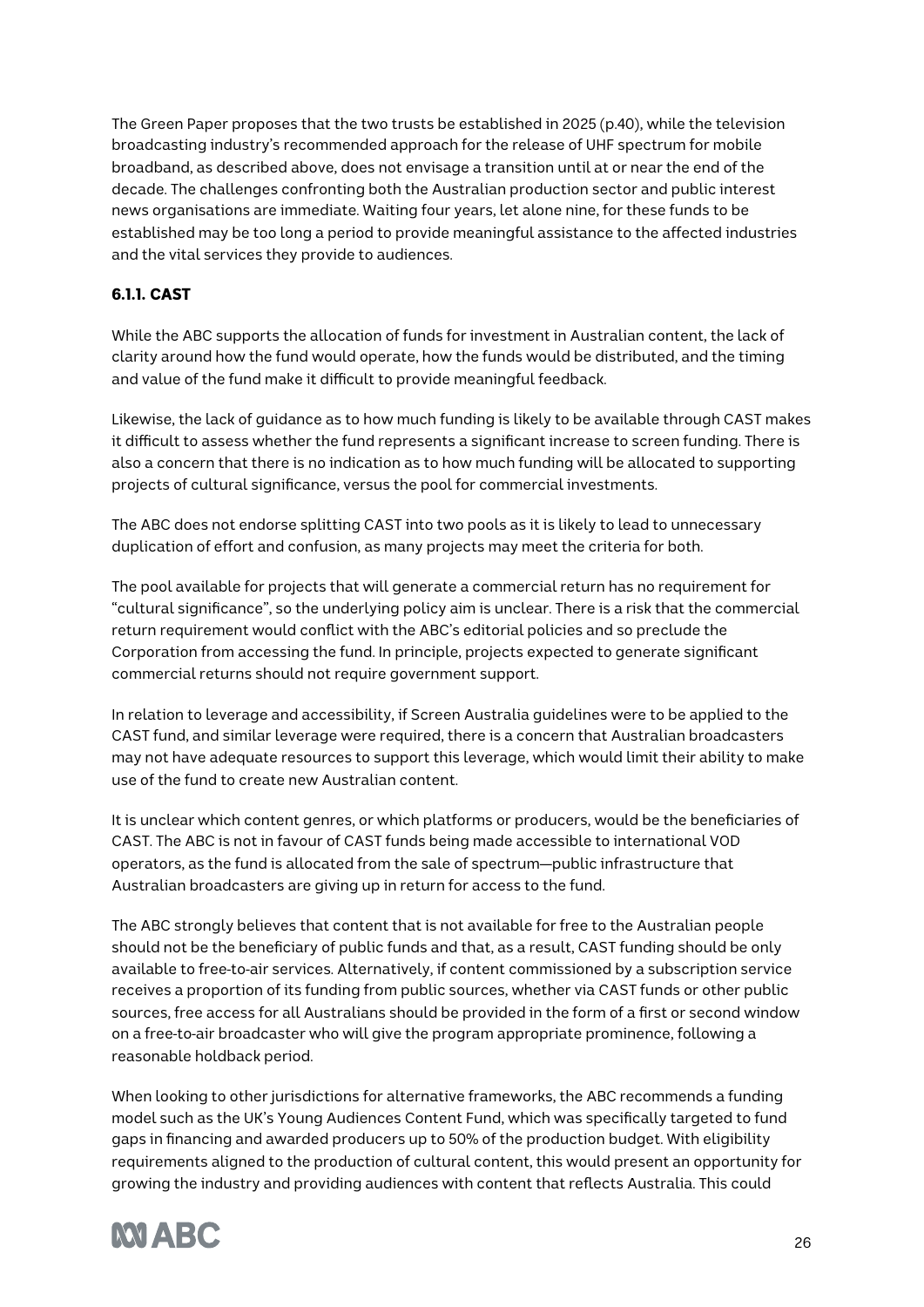potentially relieve the ABC of providing additional funding through equity in order to close finance plans, and free up funds for licence fees for new programs, triggering greater access to leverage from the new funds.

## 6.1.2. PING Trust

The ABC welcomes the allocation of spectrum sale proceeds to public interest news journalism, focusing on the needs of regional, rural and remote areas of Australia. The substantial decline of local news options in those areas, as well as of local reporting from outer-metropolitan areas, reduces citizens' access to vital sources of information about local events and activities, as well as democratic institutions, and reduces media diversity.

Local commercial media outlets have struggled with the loss of advertising revenue to digital platforms and with the impact of COVID-19. Small newspapers have closed or moved to digital platforms and news organisations are providing less local coverage. This has a direct impact on communities in Australia's regions and suburbs. It also has an impact on public interest journalism, as issues in communities go unreported at both local and national levels. The loss of media diversity also reduces public access to a breadth of perspectives.

As Australia's key provider of news and current affairs at a local, state and national level, and operating 48 regional bureaux, the ABC provides substantial public interest reporting in regional Australia.

The ABC acknowledges that an objective of the PING Trust is strengthening the diversity of sources of public interest journalism. The Corporation would only seek to access PING Trust funding that it could usefully apply to addressing the needs of audiences in underserved markets in relation to regional areas or concerning specialist subject matter.

# 6.2. Australian content obligations for SVOD and AVOD services

Chapter six of the Green Paper sets out a proposal for imposing Australian content obligations on SVOD and AVOD services that meet certain eligibility criteria. The ABC acknowledges the merit of the proposition that major international VOD services should contribute to the Australian production sector. Both content commissioners and audiences benefit from a thriving independent production sector, and the Corporation supports measures that would sustain and grow that sector.

As proposed in the Green Paper, major international VOD services would be required to invest a percentage of their local revenue in Australian content in the form of commissions, co-productions and acquisitions as a means of harmonising regulation across content providers.

As a contribution to policy development, the ABC and Free TV Australia engaged Oliver & Ohlbaum Associates (O&O) to provide advice on possible means of regulating VOD services to secure genuinely Australian content of high quality and cultural value. In developing their analysis, O&O drew on the design and implementation of policy and regulation in other jurisdictions and considered the potential impact of the policy options on the Australian market. Their full report appears as Attachment B.

O&O find that "global SVOD services have a legitimate role to play in the sector and bring additional consumer choice and production opportunities", but that their offering is

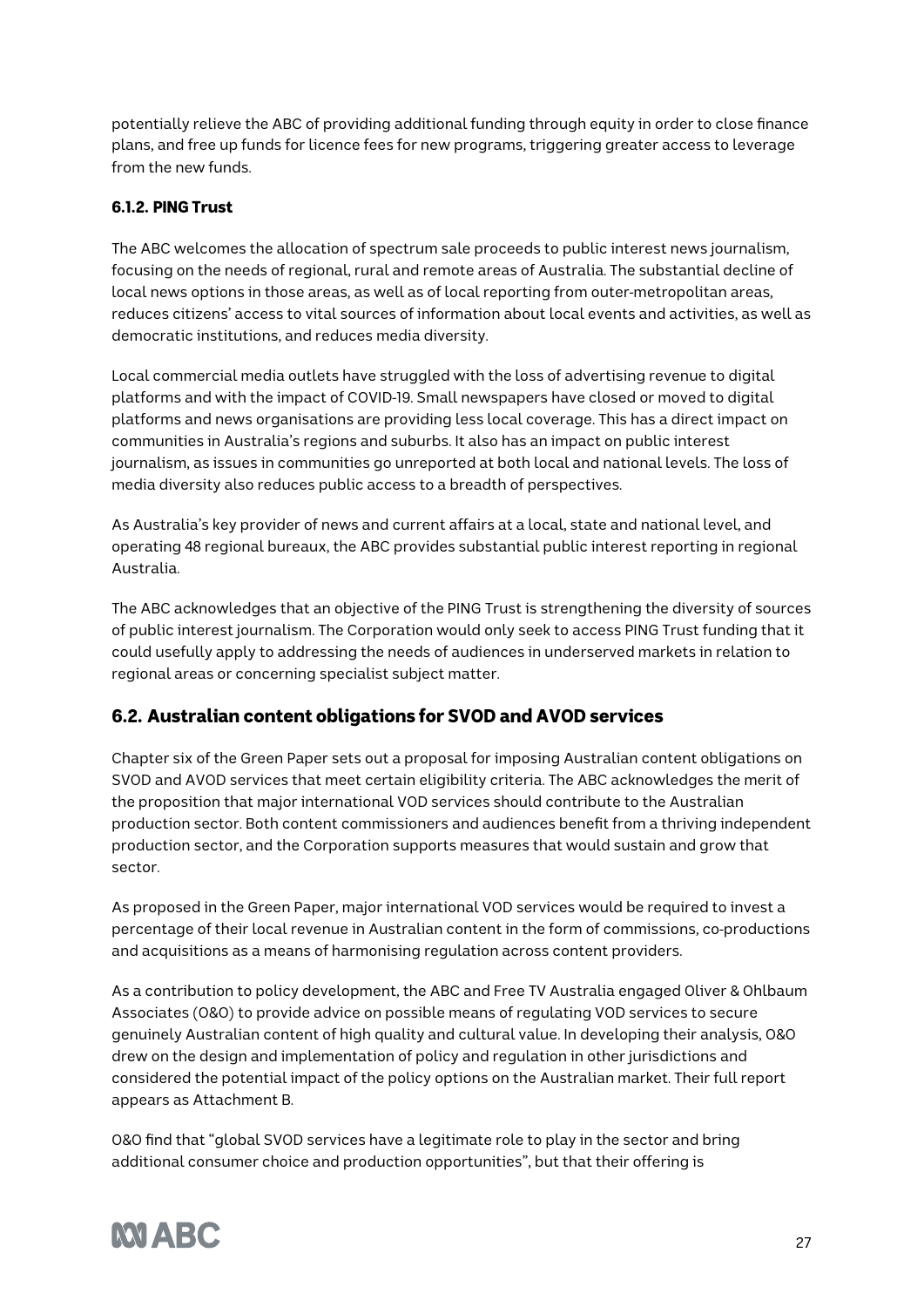"fundamentally different" to that of domestic broadcasters in a number of ways.<sup>31</sup> The online digital platforms in which global SVODs operate are "affected by competitive factors that differ significantly from those operating on national and commercial FTA broadcasters and have little to do with the production of Australian-originated new content". Further, content on SVOD services tends to be in a narrower range of genres and, while it can resonate with both local and global audiences, "'rest of world' success is more important than Australian". As a result, they observe, "programmes set in Australia take the most exportable elements of Australian culture".

O&O contrast this with content commissioning by national and commercial broadcasters, which is "the cornerstone of investment in Australian content in terms of both expenditure, range and volume" and "expected to be distinctly reflective of life in Australia". While some Australian programming is successful in international markets, O&O argue, this is "in addition to the primary purpose of serving all Australian audiences".

O&O's examination of international approaches to VOD regulation identified three common policy models:

- Quota on share of local content: required minimum amounts of local content, often expressed as a percentage, that must be included in channel schedules or VOD catalogues.
- Direct investment: required expenditure by SVOD/AVOD services on local content for inclusion in their own catalogues.
- Indirect investment: required contributions by SVOD/AVOD services to a central fund used to support local content production.

In addition, O&O considered approaches to ensuring prominence of local content and the specific conditions that have allowed the UK to maintain a relatively low level of direct SVOD regulation.

The research indicated that each of policy models was best suited to delivering specific policy outcomes. Imposing a local content "exhibition quota" on channel schedules and VOD catalogues is "most relevant if the policy concern is that certain audience segments using AVOD/SVOD are not sufficiently exposed to local content overall, measured by quantity not quality". <sup>32</sup> This is the approach adopted in the European Union's Audiovisual Media Services Directive, which requires that at least 30% of the works in European VOD-service catalogues be European content. As O&O note, it assumes an adequate supply of local content in the market and does not directly target investment in new original content. In particular, it creates scope for VOD services to meet quotas using lower-quality "filler" content.

Direct investment models have the advantage of stimulating expenditure on new local content. This is the approach proposed in the Green Paper and O&O examined versions of such models applied in France and Italy and before the legislature in Canada. They noted that, without appropriate constraints, direct investment has the capacity to increase local commissioning without necessarily leading to a significant increase in content that is truly reflective of local culture. Direct investment also increasingly allows international companies to own the intellectual property in local productions. Due to VOD services' interest in delivering content that will resonate with a global audience, local stories are often viewed through an international lens

<sup>32</sup> O&O. "Supporting Local Content Investment", p.57.



<sup>31</sup> Oliver & Ohlbaum Associates Ltd (O&O). "Supporting Local Content Investment: International Policy Approaches to VOD Services", p.6.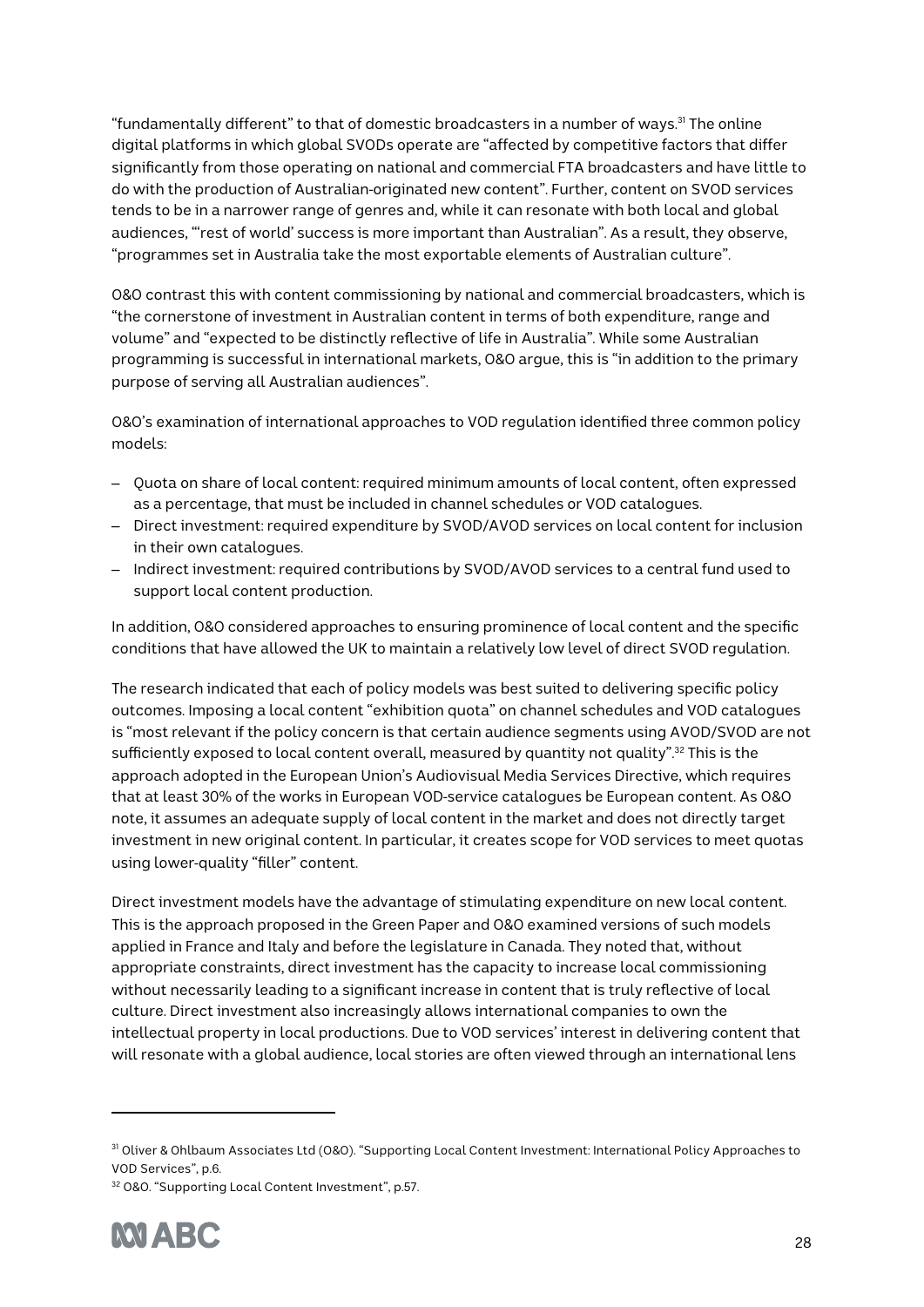and the local identity of stories adjusted for global audiences.<sup>33</sup> Further, an examination of the genres of content produced by Netflix in Australia, as compared to the Australian market more broadly, suggested that global SVOD services do not have incentives to invest in the depth and breadth of genres that national and commercial broadcasters do.34 O&O also observe that content funded by direct investment would appear "on services that are not free to access and do not have universal reach, in contrast to the national and commercial FTA broadcasters".35

In contrast, an indirect investment model allows an independent body to pool funds from international VOD providers and then target the investment at proposed productions according to local content criteria and identified gaps in overall market performance against public-policy goals. O&O describe variants of this model employed in France, Germany and Canada. The approach allows the attachment of conditions to support universal availability and secures access to intellectual property and standard terms of trade by funding national producers with national distributers attached, while permitting international co-productions including with international VOD partners. However, O&O caution that care is needed in the design of such a fund to minimise administrative costs for the fund and applicants, ensure alignment with public-policy goals, and minimise the replacement of investment that would have happened anyway.

O&O's research identifies that there are critical issues of policy design and risks to consider regardless of the type of regulatory intervention adopted. In considering models that have been implemented in other countries, it is also important to the broader media ecosystem and regulatory settings in those jurisdictions.

With any regulatory intervention, it is critical that it does not lead to unintended consequences or conditions which undermine the ability of free-to-air broadcasters to continue to play their critical role in supporting the production of Australian content that reflects the nation's unique cultural identity. Current policy settings ensure that quality and distinctive Australian content is universally and freely available to all Australians. Any new regulatory regime must strive to ensure that this remains the case.

The ABC's assessment of the alternative models evaluated in the O&O report (catalogue quotas, direct investment obligations, indirect investment fund) is that the indirect investment fund model minimises the risk of unintended negative consequences and is likely to be the most effective means of meeting the Government's cultural policy objectives.

In the event that this type of model was adopted by government, design considerations would still be vitally important. For example, a guiding principle for this model should be that any content created through the fund has a free-access window, either on-demand or on broadcast. Other design considerations should include supporting cultural outcomes in key genres that would otherwise be under-served by the market.

#### **Additional considerations**

O&O's research considered the relationship between international funding sources and the cost and availability of production resources in Australia. While Australian production companies are currently engaged in high levels of activity for international entities on a service-provision basis,

<sup>35</sup> O&O. "Supporting Local Content Investment", p.7.



<sup>33</sup> O&O. "Supporting Local Content Investment", pp.52–54.

<sup>34</sup> O&O. "Supporting Local Content Investment", p.51.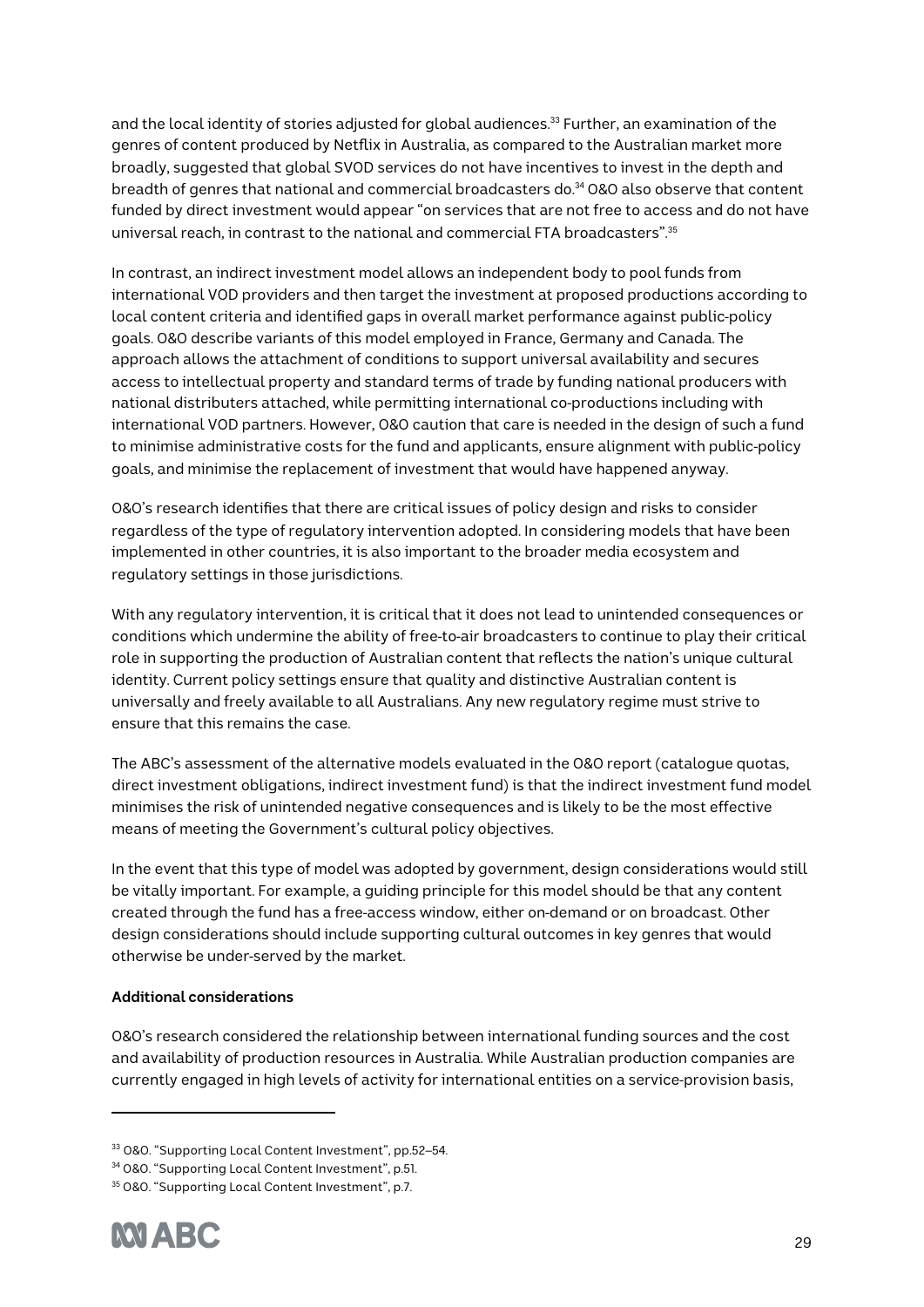O&O caution that levels of foreign investment have ebbed and flowed over time and "may not provide long-term, stable investment in local content as international producers can move about according to global competition in tax breaks."<sup>36</sup> Production on this kind of service-provision basis is also not a guarantee of local storytelling. As O&O observe, Canada has a large service industry that produces a significant volume of film and television content for US firms "that are made in Canada, but do not reflect Canada in their content".37 Further, international investment of this kind "does not provide the same access to IP to allow growth in the local industry". $^{\rm 38}$ 

As noted, the Australian production sector is undergoing a period of intense activity. Government incentives, together with Australia's response to COVID-19, have increased interest in Australia as a location for international production.<sup>39</sup> While this provides a boost for some parts of the sector, the benefits are not being felt evenly. Local creatives, who play a critical role in Australian storytelling, have limited opportunities in these productions and there has been no commensurate increase in the volume of culturally significant Australian content available to audiences. Indeed, the sharp increase in production activity has resulted in shortages of crew, equipment and sound stages, which impacts on Australian productions through lack of resources and higher costs. In an April 2021 survey conducted by Screen Producers Australia (SPA), 80% of respondents said they had had problems finding crew for productions and 66% said this was one of their most significant problems.40 The same survey found that costs have increased by an average of 24%—and by as much as 75% in some cases—which has meant staff cuts and a reduction in funding to programming.

Screen practitioners and production companies specialising in documentaries and children's programs, in particular, are struggling due to the removal of genre sub-quotas that previously applied to commercial broadcasters,<sup>41</sup> together with the impact of COVID-19.

If SVOD/AVOD content quotas are introduced at a level that drives significant new demand for local production, there is a risk that, in the current market conditions, they may lead to further inflationary pressures on production costs, and result in further challenges for broadcasters and producers seeking to deliver locally tailored content. Over time, market conditions would be likely to stabilise as facilities and resources increased to meet demand, and suitably skilled creative personnel entered the industry. The likely result would be a more capable Australian production sector. However, it is unclear how long such a process might take. While further analysis of this risk is likely required, there may be arguments for staging the introduction of such quotas to reduce inflationary effects and for Government support for skills development in the industry.

A further issue of concern is Screen Australia's recent support for productions that are partnered with international VOD services. Arguably, there are a number of international SVOD services that benefit from public funding who do not require funding support for Australian content. They

<sup>36</sup> O&O. "Supporting Local Content Investment", p.43.

<sup>37</sup> O&O. "Supporting Local Content Investment", p.45.

<sup>38</sup> O&O. "Supporting Local Content Investment", p.43.

<sup>&</sup>lt;sup>39</sup> See, e.g., Bridget Cormack. "Cashed-up international producers draining local talent pool", The Australian, 9 May 2021, https://www.theaustralian.com.au/nation/cashedup-international-producers-draining-local-talent-pool/newsstory/fa6f43734531869456b86b23f9b38102?btr=eec646e3e0f0e040417567c7cb8c1126.

<sup>40</sup> Screen Producers Australia. "Local Productions Facing Skills Shortage", Media Release, 26 April 2021, https://assets-us-01.kc-usercontent.com/89c218af-4a5a-00a2-9d83-3913048b3bc7/b6bb5dc4-89c3-4ff6-bff6- 881ce08547cb/20210426%20-%20Media%20Release%20-%20Crewing%20issues.pdf.

<sup>41</sup> Australian Government. "Fact sheet—Modernising Australian content regulation", September 2020, file:///Users/suttond7e/Downloads/fact-sheet-modernising-australian-content-regulation\_1.pdf.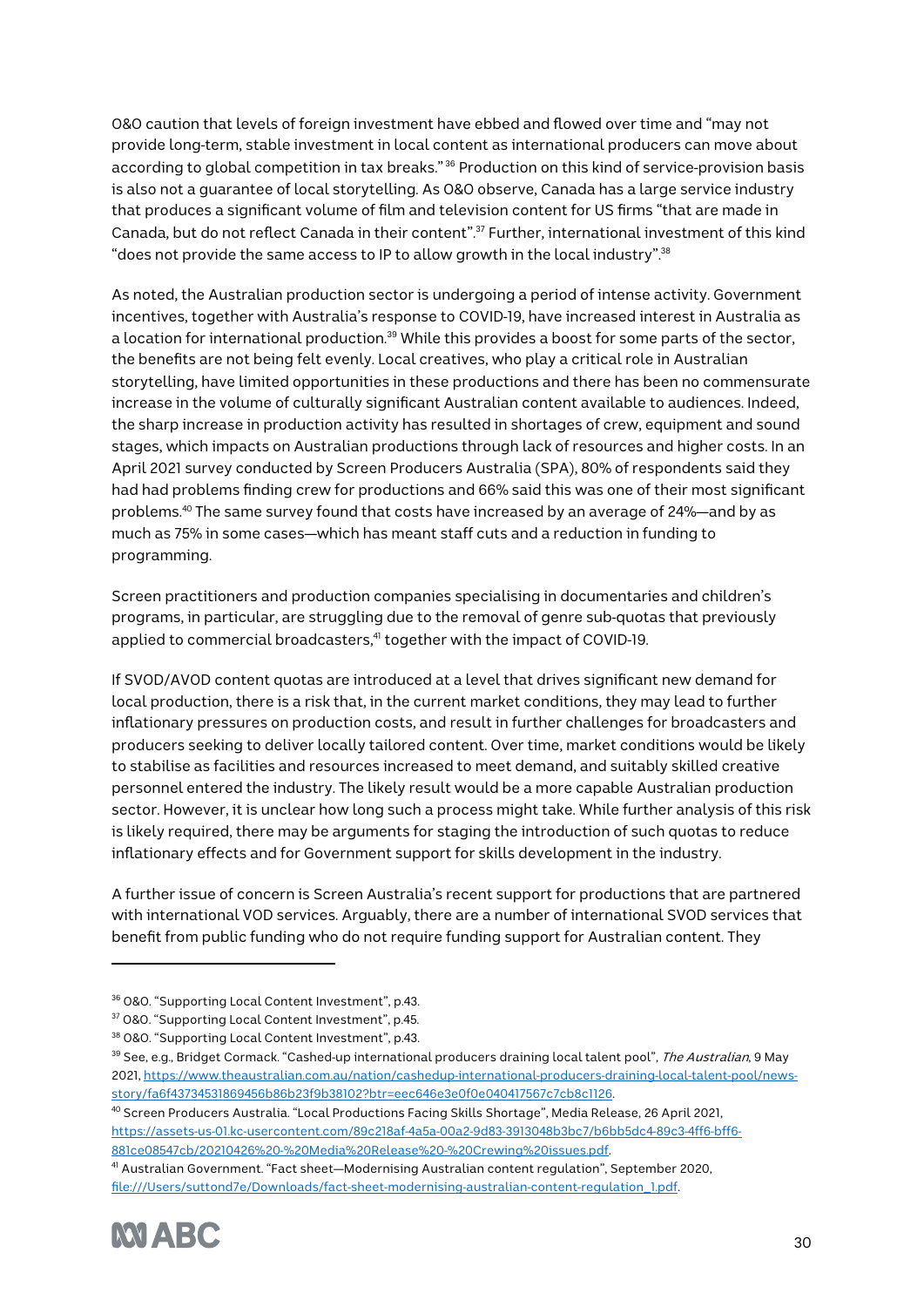generate significant Australian revenue and may use work-arounds to minimise Australian income tax. These organisations have the opportunity to amortise their content investments across subscribers around the world. With a finite total funding pool, allowing productions for VOD services to access public funds reduces the availability of such funds to Australian broadcasters and, with it, their capacity to commission new content. This includes the national broadcasters, whose ability to serve as key cultural commissioners is effectively diminished.

The proposed introduction of SVOD and AVOD content obligations, and the increased production activity that will result, will likely see additional requests from such bodies to access public funding, further limiting its availability to Australian broadcasters and not adding to the broader pool of funds within the Australian screen sector.

The ABC deems such access to be of critical importance, and the diversion of screen agency funding to VOD platforms one of the largest threats to its ability to continue to commission quality drama, children's, documentary and factual content.

# 6.3. Imposing Australian content obligations on the national broadcasters

The ABC plays a crucial role in Australian storytelling by producing and commissioning Australian content and making it available to audiences through broadcast and online platforms, advertisingfree to audiences. As Australia's largest creative organisation, the Corporation is a leading provider of first-run Australian drama and documentary, and the primary commissioner of quality Australian children's programming.

As set out in the Green Paper, the Government proposes to introduce legislation to establish an explicit requirement for the ABC to provide new Australian programming. It describes the intention of such obligations as being to "put a floor under the national broadcasters' commitment to Australian content, codifying what they already do". (p.36) Given its strong commitment to Australian content in the absence of content obligations to date, the ABC believes such obligations are unnecessary and of considerable concern, as they have the potential to interfere with its operational independence.

## **The ABC is already a leading commissioner of Australian content**

The Australian Broadcasting Corporation Act 1983 ("ABC Act") provides clear direction on the ABC's public purposes. The ABC Charter, contained in Section 6 of the ABC Act, requires the Corporation to broadcast "programs that contribute to a sense of national identity and inform and entertain, and reflect the cultural diversity of, the Australian community". The ABC Charter also requires the Corporation to invest in specialised programming and cater to mass audiences, as well as to provide a diversity of programming and programming of broad appeal. In meeting these obligations, it is the responsibility of the ABC Board and management to determine the best use of available resources, including making decisions about competing imperatives and the challenges of a transitional landscape.

The obligations contained in the ABC Act have proven to be an effective policy mechanism for enabling the production and availability of Australian content. In the absence of specific Australian content obligations, the ABC has been, and continues to be, a major investor in Australian content, and a key partner to Australia's independent production sector.

Telling Australian stories is central to the Corporation's purpose and, accordingly, it is the nation's largest commissioner of new Australian content. In the five years to 2019/20, the ABC

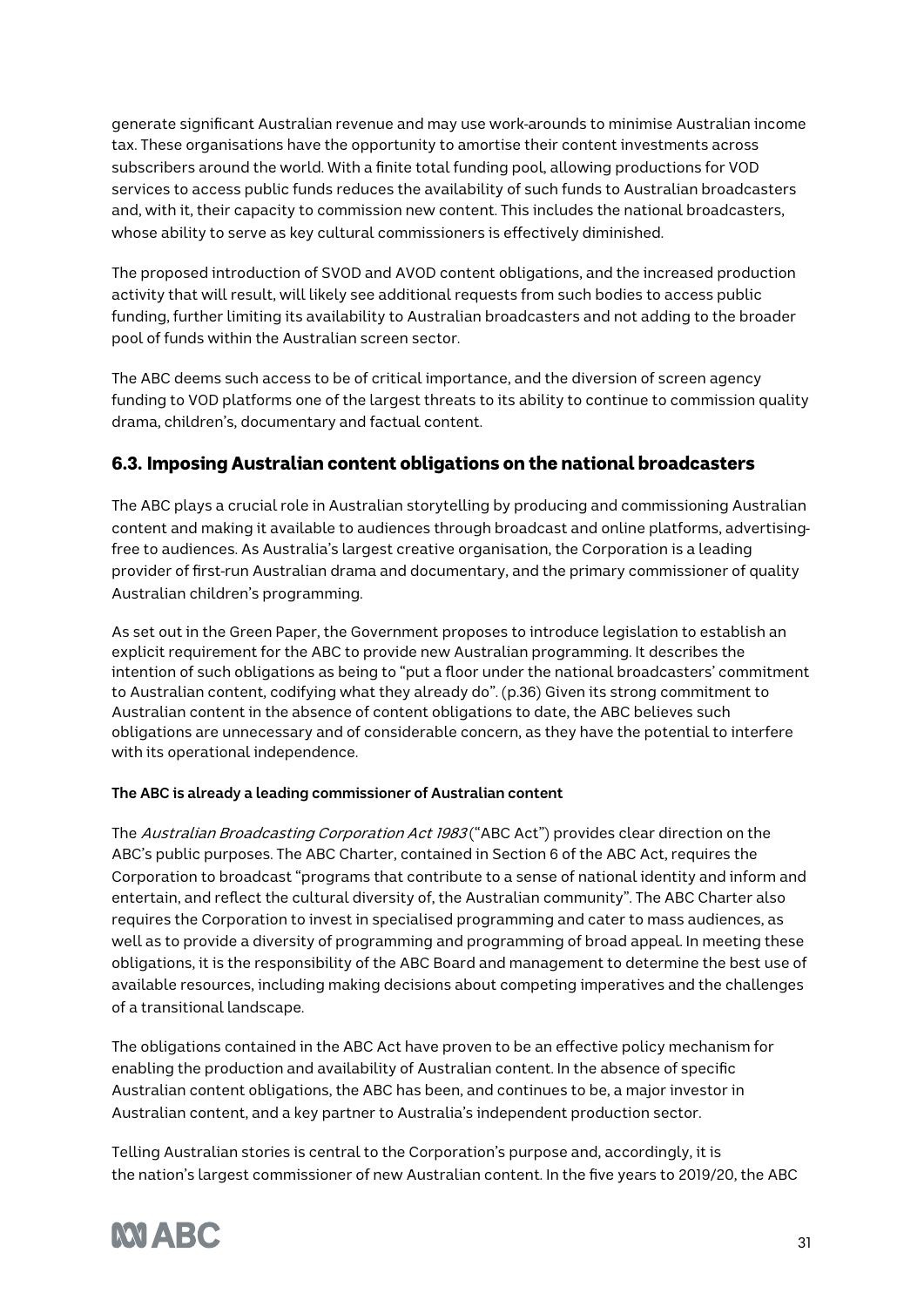invested more than \$468 million in the independent sector on productions worth a total of \$971 million. This investment generated 1,477 commissioned hours. The content produced includes Australian drama, comedy, Indigenous, arts, factual and children's content. In 2018/19, the ABC invested in more Australian drama titles than Seven, Nine, Ten and SBS combined.<sup>42</sup>

The ABC has a consistent and long-standing track record of delivering substantial levels of highquality Australian content well in excess of the hours-based transmission quota imposed on commercial broadcasters.43 In recent years, the percentage of Australian content on its main channel, ABC Television, has ranged from 70% to 80% (see Chart 1, below), which compares favourably to commercial network quotas of 55%.



Chart 1: Australian content, ABC main channel, 6am–midnight

Australian first-release and repeat linear content as a percentage of hours broadcast

Notes: This chart reflects linear hours broadcast from the Sydney transmitter, comprising national and NSW transmission. Figures may differ slightly in other states and territories as a result of varying levels of local content. Hours have been rounded to the nearest whole number.

As audiences have moved to digital platforms, the ABC has been there too, continuing to inform, educate and entertain. Regardless of the platform that audiences gravitate to, the Corporation will continue to play a vital role in producing, commissioning and sharing Australian content for decades to come. It does so because Australian storytelling is fundamental to its role and a key part of its Charter remit.

Accordingly, the ABC cannot see why the Green Paper proposes to create an obligation that is clearly unnecessary. The rationale provided by the Green Paper is that content obligations "should apply fairly across all platforms" (p.36), although the nature of any apparent "unfairness" that requires addressing is unclear. In general, quotas and other similar forms of obligation are imposed in circumstances where there is a reasonable expectation that a required public policy

<sup>43</sup> Broadcasting Services Act 1992 (Cth), s.212G.



<sup>42</sup> Screen Australia. Drama Report 2018/19, October 2019.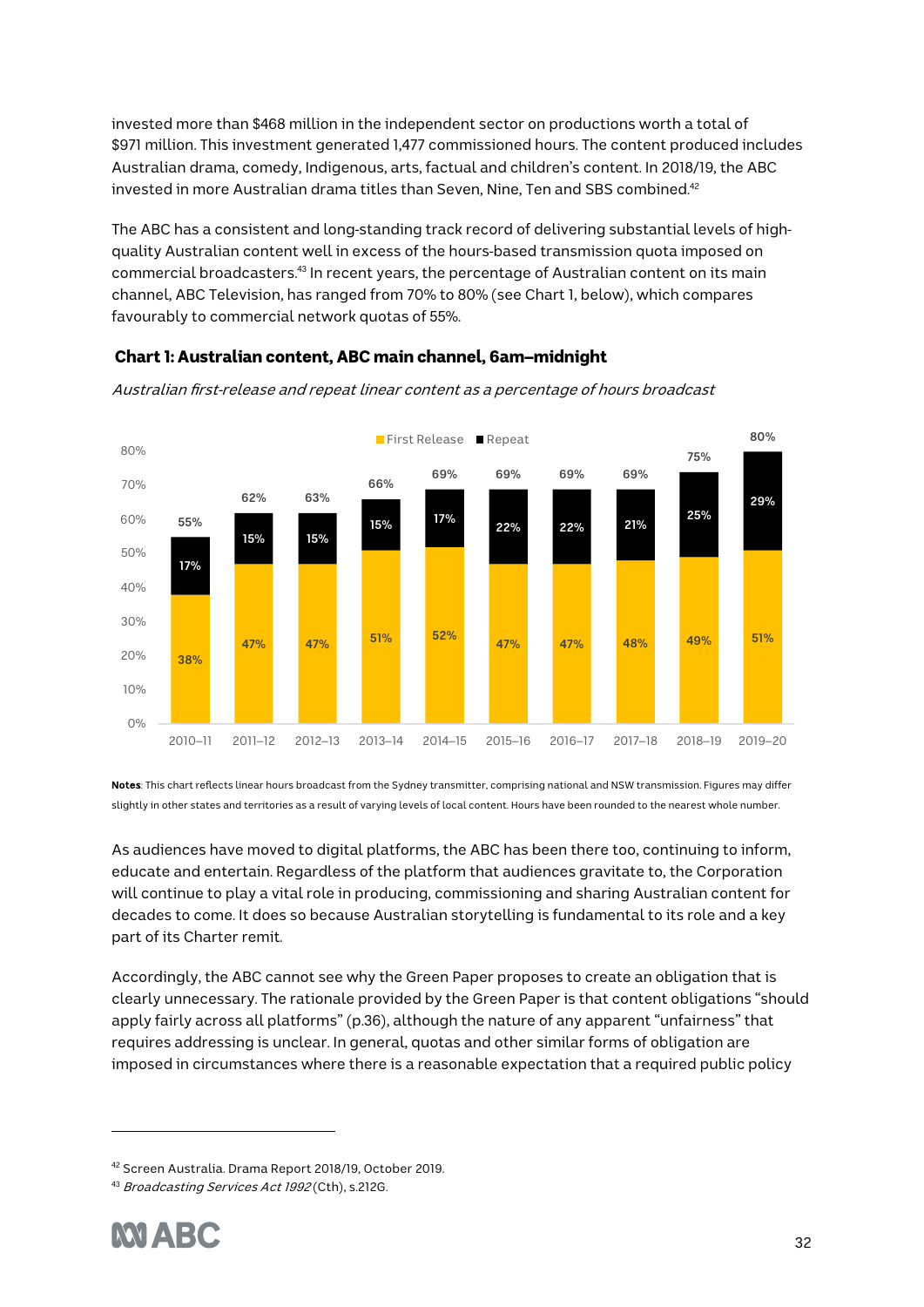outcome will not otherwise eventuate. The ABC's Charter and activities demonstrate that that is not the case with Australian content.

#### **Expenditure-based quotas potentially undermine ABC operational independence**

More fundamentally, the ABC is concerned that the proposed obligations have the strong potential to reduce its operational independence. This would run counter to established public policy that seeks to minimise the opportunity and potential for government to direct or otherwise interfere with the independent decision-making processes of the public broadcasters.

The ABC is a self-regulating entity that is accountable to its Board, which is required to "maintain the independence and integrity" of the Corporation.<sup>44</sup> The ABC is subject to further scrutiny by the Parliament as a whole through regular appearances at Senate Estimates hearings, questions on notice and detailed reporting on a range of specified matters in its annual report.<sup>45</sup> Its independent financial and governance arrangements are subject to audit by the Australian National Audit Office. With the exception of broadcasting matters in the national interest, the Corporation is "not subject to direction by or on behalf of the Government of the Commonwealth" unless the power to give direction is "expressly provided by the provision of another Act".<sup>46</sup> It is not subject to statements of Ministerial expectation. The ABC Board is obliged to consider relevant matters of Government policy when requested to by the Minister, but is likewise not subject to Ministerial direction. 47

It is important to note that the Corporation's concern with this proposal relates to potential influences on its operational, rather than editorial, independence. Setting a minimum level of expenditure for television production in relation to specified genres would reduce the flexibility of the ABC Board and management to appropriately and independently allocate funds across all ABC activities, including news, regional services, education, the musical and other performing arts, and the process of digital transition. Any such expenditure requirement would reduce the pool of funds that can be allocated across the remainder of the ABC's activities and the ability of the Board and management to prioritise spending and adapt services to best meet the needs of Australians in a changing media environment.

The impact of expenditure-based content obligations in relation to other ABC activities is a function of available funding. While the budget remains at its current level, "codifying" current activity levels might not sound onerous. However, if the ABC's budget were to be further reduced, Australian content production would come to represent a greater proportion of the overall budget and the Corporation would be effectively forced to cut more deeply in other areas of activity to maintain the legislated production obligations.

Moreover, an expenditure requirement would set a precedent for further such interventions in the allocation of the Corporation's budget. The ABC has, for example, already seen proposals to require it allocate a proportion of its budget to regional employment in the lapsed Private

<sup>47</sup> ABC Act, s.8(2).



<sup>44</sup> ABC Act, s.8(1)(b)

<sup>&</sup>lt;sup>45</sup> In addition to the matters that the ABC is required to report on under the *Commonwealth Authorities and* Companies Act 1997 ("CAC Act") and the Finance Minister's Orders applying to CAC Act companies, the ABC is subject to specific reporting requirements set out in s.80 of the ABC Act.

<sup>46</sup> ABC Act, s.78.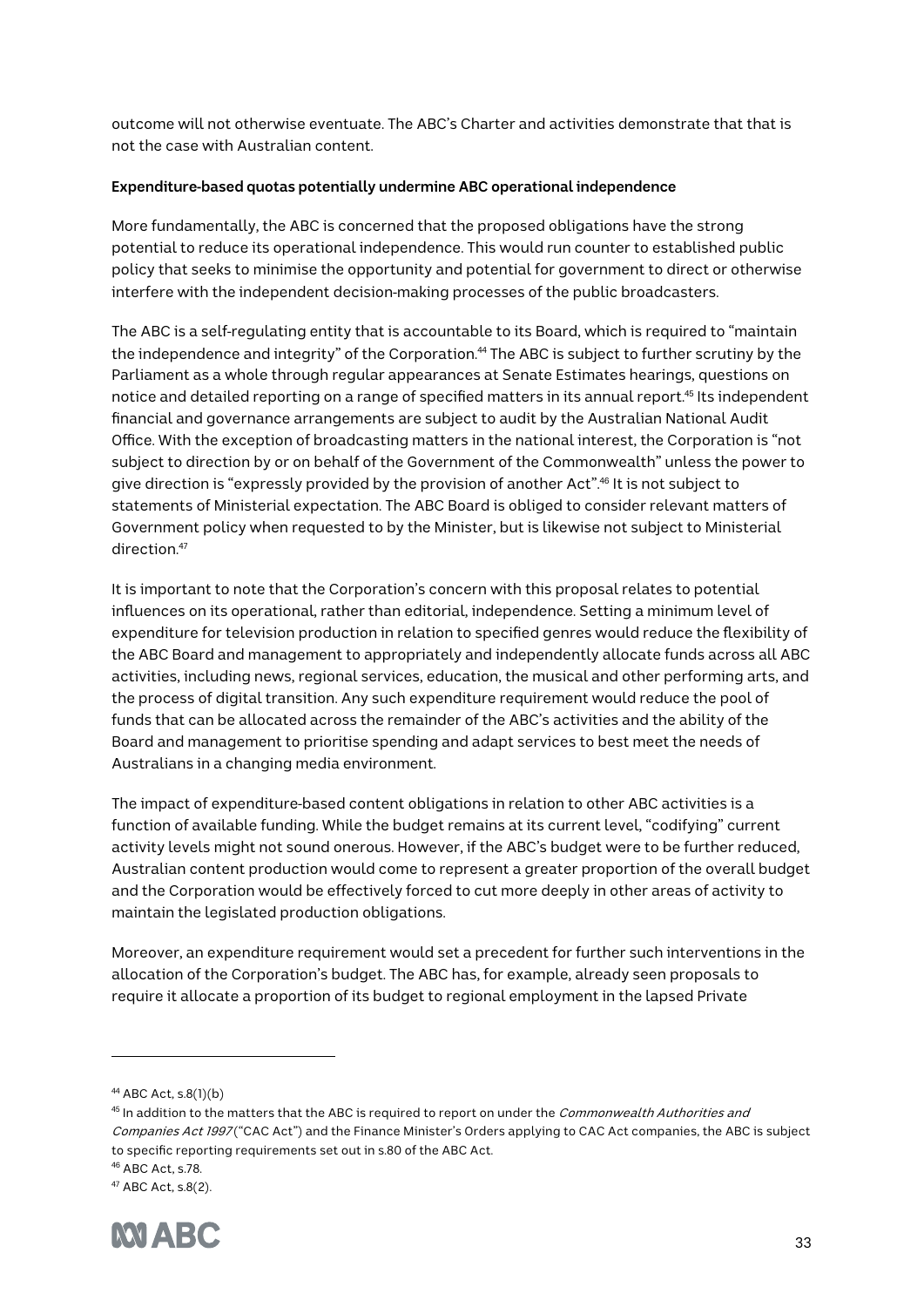Senator's Bill put forward in 2015.48 Each such additional requirement would further reduce the pool of funds that can be allocated across the remainder of the ABC's activities and the ability of the Board and management to prioritise spending and adapt services to best meet the needs of Australians in a changing media environment.

An alternative might be specifying a fixed percentage of the Corporation's budget be allocated to Australian content, rather than a fixed level of expenditure. This would address the problem of the proportion of the budget that must be allocated to Australian content rising and falling with overall funding, but would nonetheless still reduce the Board's and management's discretion to appropriately allocate the Corporation's budget in a manner that best meets the needs of Australians in a changing media environment.

## **Alternative quota models may produce perverse policy outcomes**

The Green Paper seeks comment on a number of alternative quota constructions, including whether an obligation could be structured as a broadcast requirement, as is the case with the commercial television broadcasting licensees, who are required to ensure that 55% of the content they transmit between 6am and midnight is Australian. While there is little risk of such a model affecting operational independence, it is important to note that, particularly with declining funding, a broadcast quota can create incentives to commission or acquire higher volumes of lower-quality content in order to reach the targets.

In addition, broadcast quotas fail to acknowledge changes in audience behaviour. Broadcast viewing is declining as audiences adopt digital platforms, and viewing behaviours are no longer connected to the broadcast schedule. Quotas that reference broadcast hours are increasingly irrelevant.

The Green Paper invites comment on whether obligations in relation to new Australian programs should be broad or incorporate specific genres, such as drama, documentaries and children's programming. The ABC's ability to commission these genres depends largely on the availability of external funding. The ABC commissions approximately \$180 million of external production each year for its most successful first-run content, to which it contributes approximately \$90 million. The remaining funding comes from other sources, such as Screen Australia, state funding bodies, distributers, and producers. Changes in the availability of funding from these sources has a considerable impact on the ABC's ability to produce Australian content. Output also fluctuates depending on genres, the availability of creative ideas, production costs and funding sources. A genre target would remove the flexibility the ABC currently has to move between genres, invest in the best ideas and commission high-quality content.

The Green Paper also refers to the BBC in the UK, and CBC/Radio-Canada in Canada, as examples of jurisdictions where content requirements have been applied to public broadcasters, despite the risk of those requirements impinging on their independence. It may be noted that the Green Paper's source for those examples explicitly sought to limit consideration of potential threats to the ABC's independence to "news and current affairs and editorial independence (an absence of

<sup>48</sup> The Australian Broadcasting Corporation Amendment (Rural and Regional Advocacy) Bill 2015 was introduced in December 2015 as a Private Senator's Bill. It lapsed in July 2019 at the end of the 45th Parliament: https://parlinfo.aph.gov.au/parlInfo/search/display/display.w3p;query=Id:%22legislation/billhome/s1028%22.

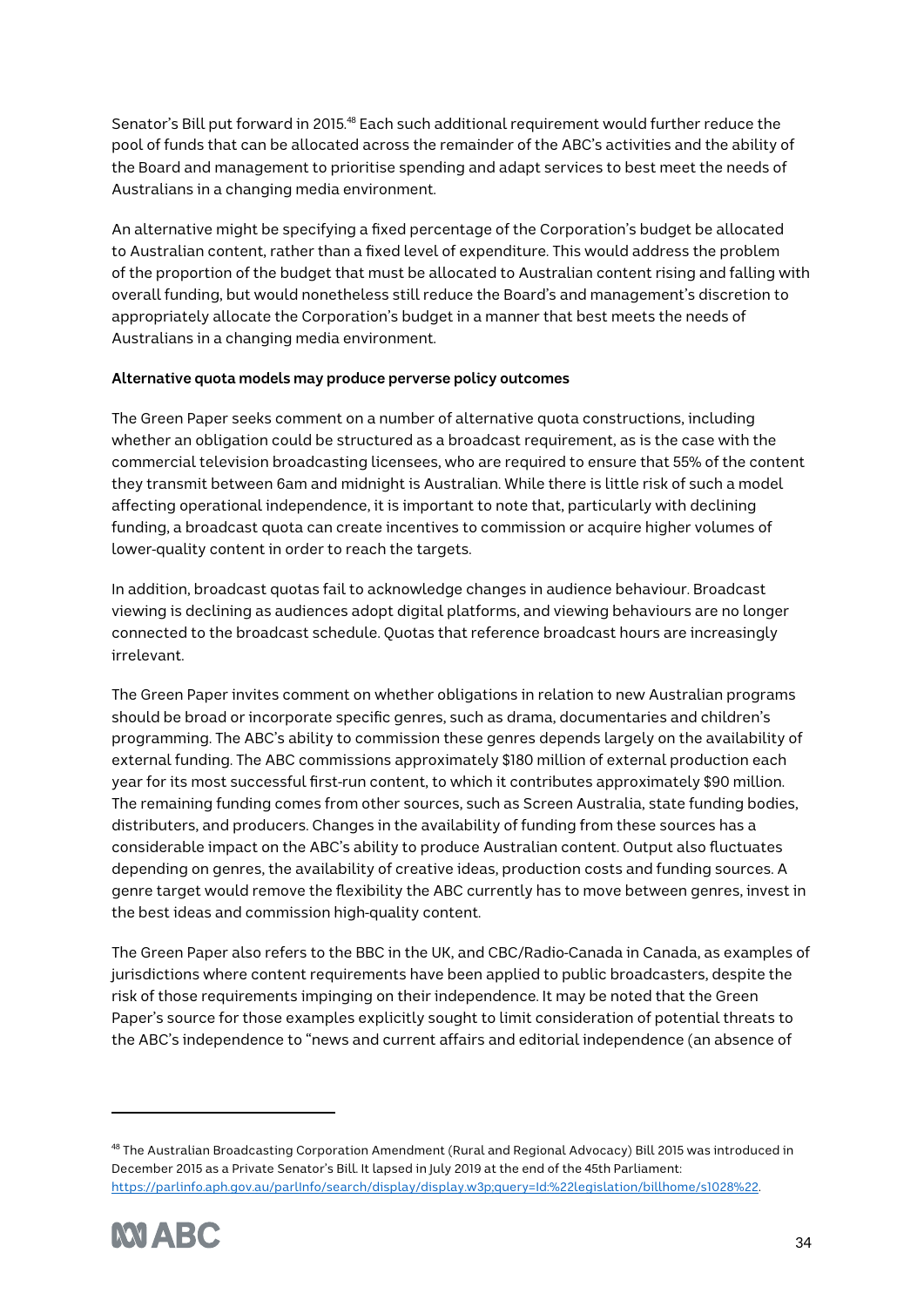government interference in news and current affairs)". <sup>49</sup> It thereby effectively excluded the question of possible impacts on operational independence.

The content obligations imposed on the both the BBC and CBC/Radio-Canada are specified in terms of a number of hours or a proportion of the schedule. Neither is subject to an expenditure requirement. CBC/Radio-Canada is subject to a requirement that its primary English- and Frenchlanguage television channels include at least specified levels of Canadian content throughout the day and during prime time.<sup>50</sup> This is not dissimilar to the transmission quota imposed on Australian commercial broadcasters.

The BBC is subject to a considerably higher level of regulatory intervention than has been applied in Australian media policy. Under the Agreement that accompanies the current BBC Charter, the UK communications regulator, Ofcom, issues an Operating Licence for the BBC and provides an annual report on the BBC's performance that includes, but extends beyond, compliance with the Licence.<sup>51</sup> The Operating Licence sets out a range of content obligations that extend beyond UKoriginated content and include granular stipulations such as the number of hours of sport or religion on specific channels. <sup>52</sup> If comparable powers were to be given to the ACMA in Australia, it would represent a radical deviation from established policy settings that protect ABC independence.

There are a number of important differences between the BBC and the ABC, particularly in relation to funding. The BBC has five-year funding certainty and a level of per-capita funding that is around twice the ABC's. As such, content quotas on the BBC do not present the same level of risk of adversely impacting operational independence as they would in the context of the ABC's operations.

## **Reporting changes must also respect ABC independence**

The Green Paper proposes that the ABC report to the ACMA on the amount of Australian programming available on its service and on the level of investment in Australian programming. It recommends these reporting arrangements align with those applicable to other sectors of the industry in relation to Australian programming.

Currently, the Corporation's reporting obligations are to the ABC Board, which has direct governance responsibility, as well as to the Australian Parliament and the wider Australian public by way of Senate Estimates hearings, questions on notice and annual reporting obligations. The ABC does not report to the ACMA, which is potentially subject to Government direction, and believes that this should continue to be the case.

This is consistent with the public policy objective of ensuring the ABC's independence. The Corporation is not subject to regulation by the ACMA except insofar as it uses spectrum and is

<sup>51</sup> See, e.g., Ofcom. "Ofcom's Annual Report on the BBC 2019/20", 25 November 2020,

<sup>52</sup> Ofcom. "Operating licence for the BBC's UK Public Services", issued 13 October 2017, updated 25 March 2021, https://www.ofcom.org.uk/\_\_data/assets/pdf\_file/0015/216231/BBC-Operating-Licence-Updated-version-for-March-2021.pdf, Schedule 1.



<sup>&</sup>lt;sup>49</sup> Screen Producers Australia. "Submission to the Supporting Australian Stories on Our Screens Options Paper", July 2020, p.22.

<sup>50</sup> See, e.g., CBC/Radio-Canada. Annual Report 2019-2020, https://site-cbc.radio-canada.ca/documents/impact-andaccountability/finances/2019-2020-annual-report.pdf, p.25.

https://www.ofcom.org.uk/\_\_data/assets/pdf\_file/0021/207228/third-bbc-annual-report.pdf.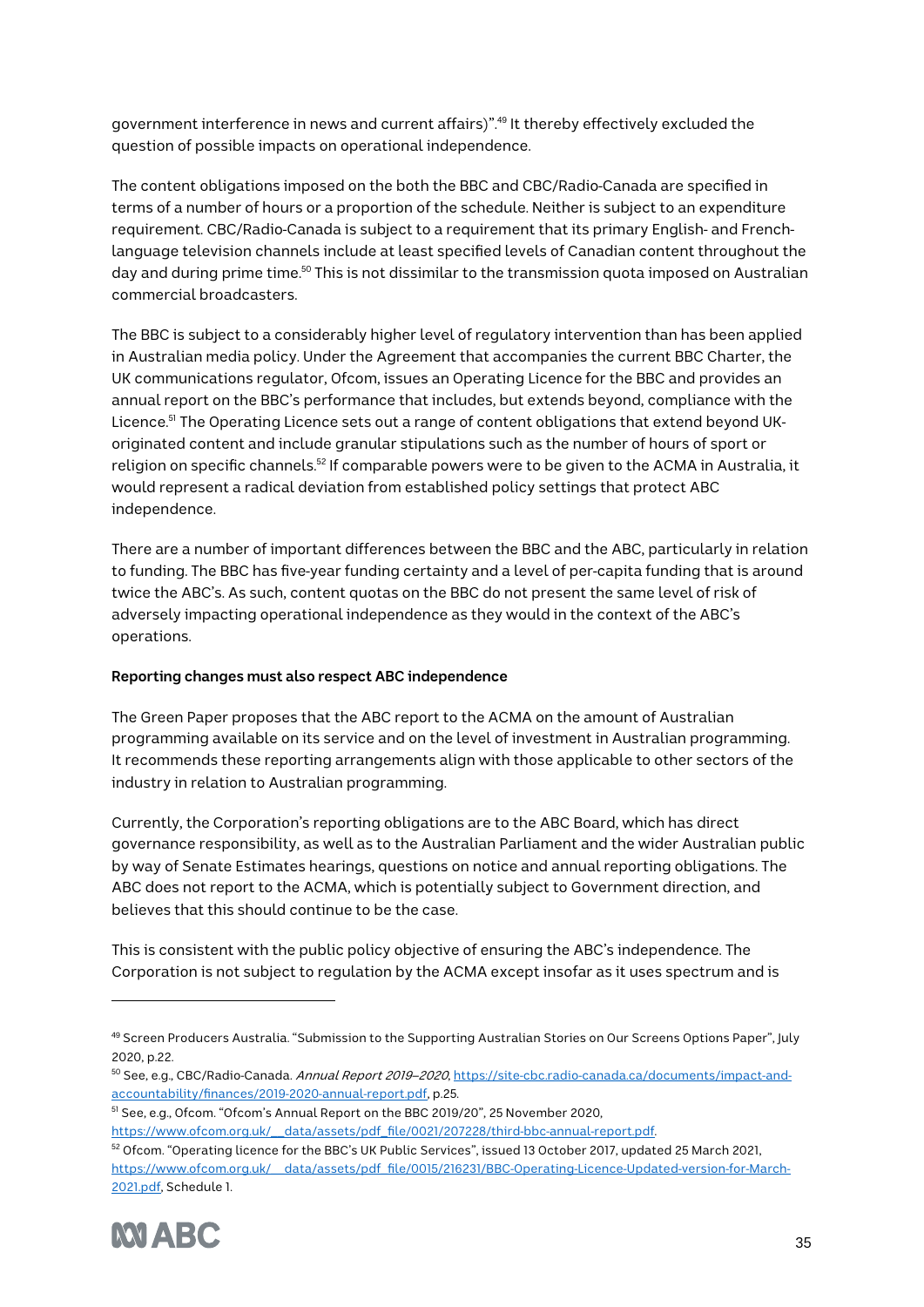subject to technical standards. Unlike other categories of broadcaster, the ABC does not seek ACMA's authorisation for its Code of Practice, instead only notifying the ACMA of that Code as determined by the ABC Board. <sup>53</sup> While the ACMA is able to hear complaints about ABC programming in relation to the Code, it only does so if complainants have engaged with the ABC's complaints-handling process and not been satisfied.

The distinction between the national broadcasters and other media sectors should remain clear. The ABC should not be subject to the same reporting arrangements that apply to other media providers—over and above the reporting obligations already applying under public broadcasting laws and public sector governance arrangements.

## **There are better ways of supporting Australian content**

In its June 2020 submission to the "Supporting Australian Stories on our Screens" Options Paper, the ABC made forward-expenditure commitments for new Australian content production over the remainder of the current funding triennium. Specifically, it committed to scripted drama (including comedy and Indigenous) and children's budgets totalling \$106 million across the remaining two years of the current funding triennium.

The Corporation believes that this provides an appropriate model for future Australian content. At the beginning of each triennial funding period, the ABC would publish forward commitments for expenditure on Australian content production. In the interests of transparency, this would be accompanied by data on the Corporation's Australian content expenditure and outputs over the previous funding triennium. This model would allow the ABC to adjust its expenditure in line with its budget, while providing clear signals to the potential production partners about its intentions.

It is important to note that the ABC's ability to meet expenditure commitments of this kind is dependent on its ability to leverage funding from external sources. The ABC is the largest commissioner of quality Australian content in the scripted, children's factual and documentary categories. To produce that content, it contributes roughly half of the budget of each program it commissions and relies on leverage for the remaining 50%. While the recent increase in the Producer Offset can provide around 25% of the total budget,<sup>54</sup> the remainder must be found through screen agency support and distribution advances, which are generally diminishing. To fulfil its role as the national broadcaster, the ABC needs a guaranteed pipeline of funds from screen agencies, particularly Screen Australia. Accordingly, the Corporation proposes that Screen Australia, and any new funds that are created, be required to introduce guidelines mandating a minimum allocation of funds for the public broadcasters.

In addition, the ABC notes that, with a commitment from the Government to increase funding, it could increase its content expenditure and output. The ABC has a demonstrated track record in delivering content that meets Australian cultural outcomes to audiences for free. An additional appropriation of \$30 million per annum over the next three years would provide significant support for Australian content production. With \$20 million of that sum, the ABC would commission approximately 36 hours of high-quality Australian drama, premium factual and children's content each year. In addition, the Corporation would be able to direct \$10 million per

<sup>54</sup> This figure anticipates an increase of the Producer Offset to 30%, as announced by the Government. It reflects the producer margin and items that do not constitute Qualifying Australian Production Expenditure (QAPE), both of which reduce the contribution of the Producer Offset to an overall production budget.



<sup>53</sup> ABC Act, s.8(1)(e).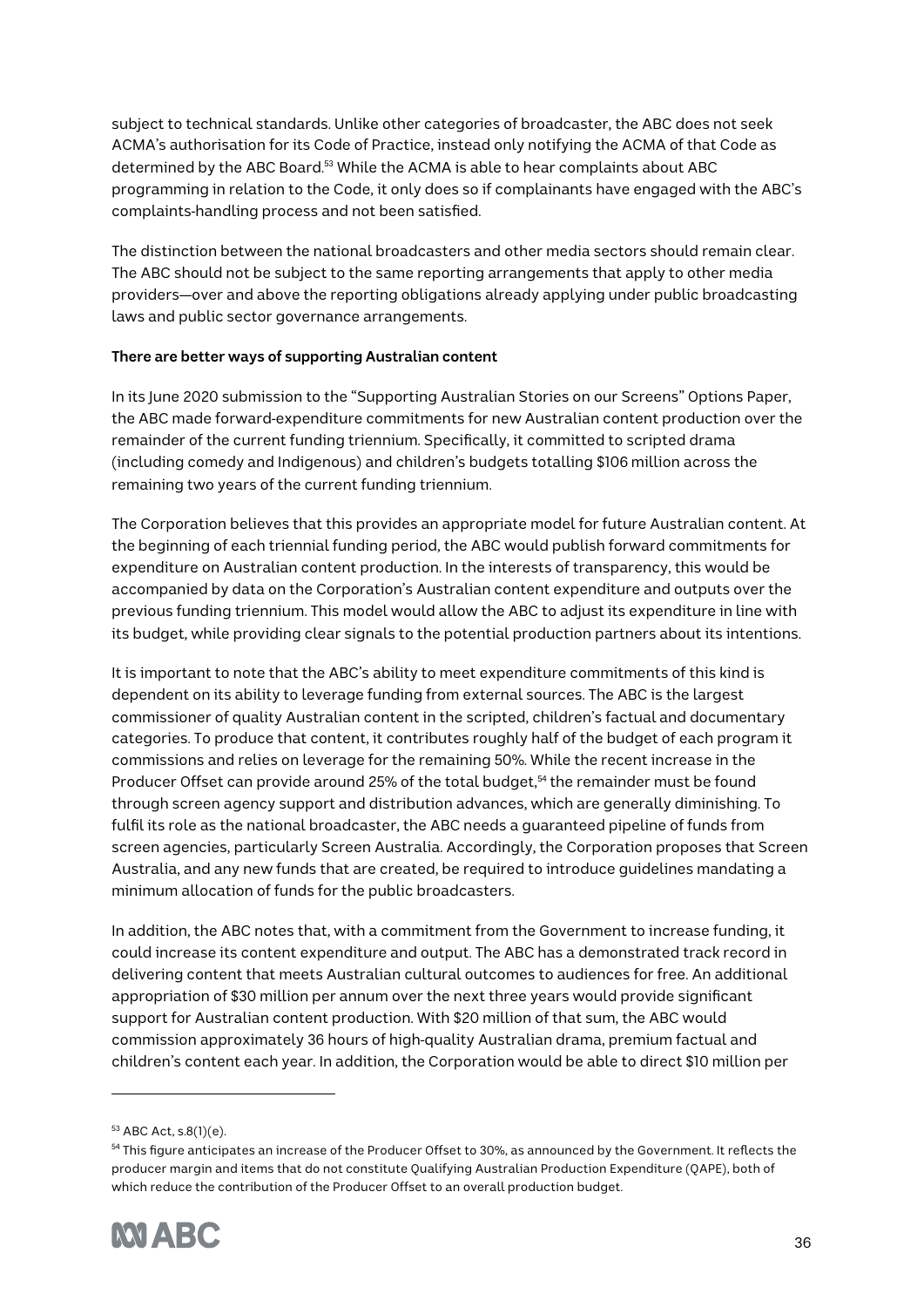annum to commissioning 30 hours of new and original Australian arts, music and specialist programming. As noted above, the ABC's ability to make effective use of such additional funding would depend on its ability to leverage sufficient screen-agency funding.

In relation to reporting on Australian content levels and investment, the Corporation is committed to transparency and consults regularly with its partners and stakeholders. Through its Annual Report, it documents first-release Australian and total Australian broadcast and ABC iview hours for all genres and channels. This data for 2019–20 appears as Attachment A. Other accountability mechanisms include the Corporation's Annual Content Plan and the annual Screen Australia Drama Report. In addition, the ABC has provided information on its expenditure on drama, children's, factual and documentary content in response to requests at Senate Estimates Hearings.

In its response to the Options Paper, the ABC indicated that, in order to enhance transparency, it could commit to providing additional disclosures in its Annual Report including information regularly provided to Senate Estimates. This would include:

- the ABC's total commissioned investment with the Australian production industry across drama (including narrative comedy and Indigenous drama), children's, factual and documentaries;
- the total production expenditure generated in Australia from the ABC's commissioned investment across drama (including narrative comedy and Indigenous drama), children's, factual and documentaries;
- the ABC's commissioned investment with the Australian production industry across drama (including narrative comedy and Indigenous drama) and the estimated total production expenditure generated in Australia by this investment;
- the ABC's commissioned investment with the Australian production industry across children's programming and the estimated total production expenditure generated in Australia by this investment;
- the ABC's commissioned investment with the Australian production industry across factual and documentaries and the estimated total production expenditure generated in Australia by this investment;
- the ABC's total commissioned investment with the Australian production industry;
- the total production expenditure generated in Australia from the ABC's commissioned investment levels; and
- volumes of Australian premiere content broadcast across all platforms by genre throughout the year.

The ABC can re-iterate its commitment to including this information in its Annual Report.

The ABC is not part of the existing commercial television regulatory framework and believes it should remain outside of any new framework that is introduced. Including the ABC in the framework would represent a significant change in its accountability arrangements and a reduction of its independence. It is not justified by any failure in its current approach to commissioning and broadcasting Australian content.

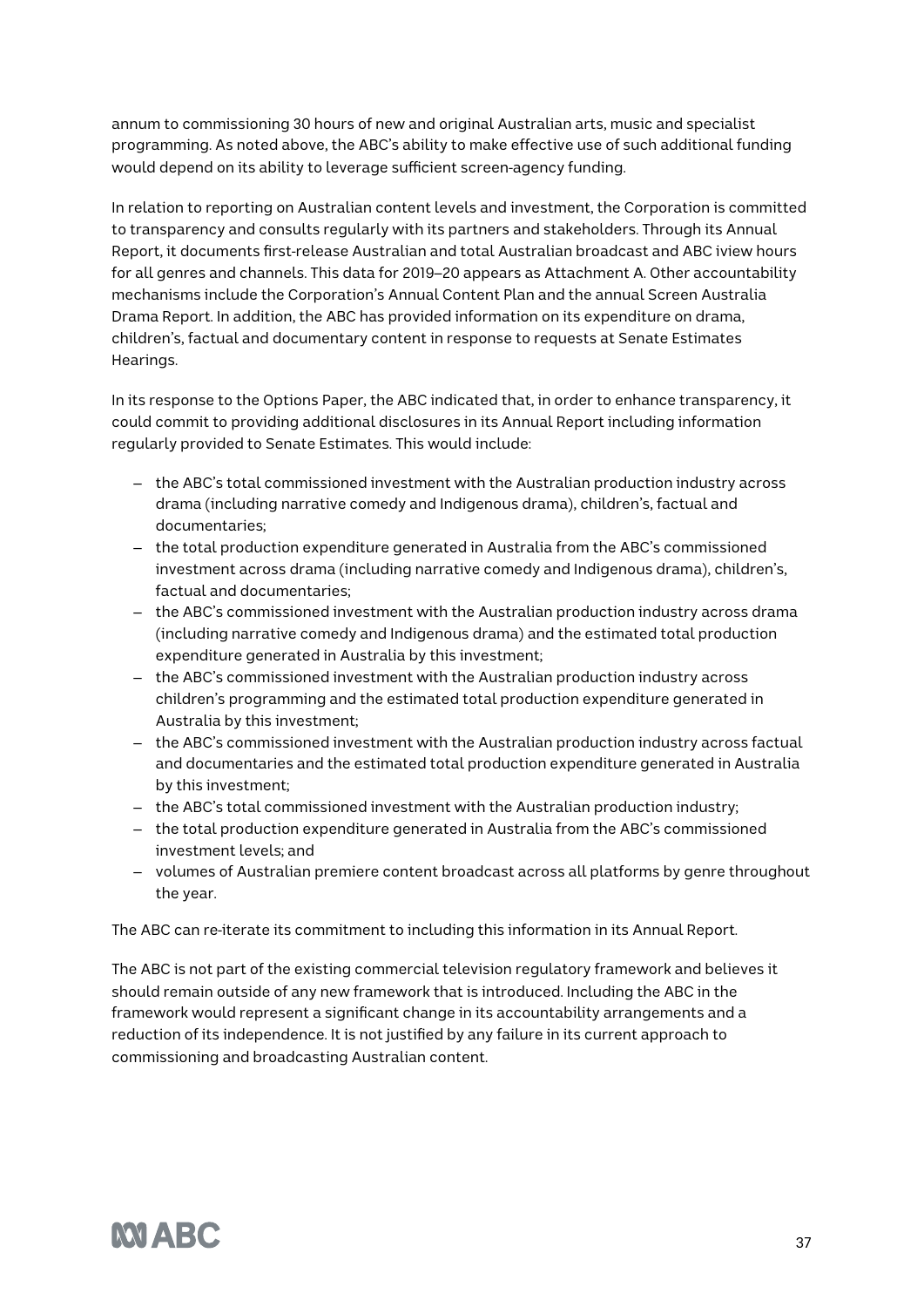# 7. Other means of strengthening broadcasting

# 7.1. Prominence

The Green Paper asks for submissions to identify other regulatory steps that could be taken to enhance the ability of television services to continue play their role in advancing public policy objectives around news and Australian content. The ABC believes that there is an urgent need for regulatory guarantees of prominence for broadcasters' services on Smart TVs and other connected-TV platforms, as they are becoming a new type of gatekeeper for Australian media services and content.

The ABC's research shows that, in 2020, 74% of VOD viewing in Australia was on a television screen, either through built-in "smart" capabilities, connected set-top boxes or digital media devices, such as the Apple TV, Google Chromecast and Amazon Fire Stick.<sup>55</sup> Between 2019 and 2020, use of smart TVs to view VOD services rose from 48% to 57%, while the use of digital media devices rose from 19% to 32%. Further, the Corporation has observed that a growing number of Australians are solely accessing its services via online streaming, rather than broadcast. This makes these various connected-TV devices a key touchpoint, including for emergencies.

Because streamed content on connected TVs is accessed via dedicated apps, the presence of such apps and the prominence of on-screen icons or "tiles" representing them has a significant effect on the likelihood of viewers choosing to use a media service and its content offering. Where television manufacturers were once willing to preload ABC iview onto smart TVs and provide easy access to it via a home-screen icon, they are increasingly charging for both preloading and prominence. Other broadcasters are subject to similar pressures and it is already possible for Australian consumers to purchase connected TVs that do not include or prominently display one or more of the free-to-air broadcasters' apps. The ABC understands that commercial broadcasters are also being asked to offset the costs of prominence by sharing a proportion of their revenue from connected TVs with manufacturers.

Alongside icons and buttons that directly trigger apps, it is increasingly common for viewers to access content by searching for specific programs or programs that match criteria they specify. This is particularly the case with platforms such as Apple TV, Google's Android TV and Amazon's Fire TV, which offer aggregated search facilities that allow the user to search for content available through any of the video apps that are currently present on the device; when the user selects a piece of content, the platform will launch the appropriate app to play it. While the ABC provides data about the programs on ABC iview to these platforms to aid discovery, it has no way of ensuring that its free versions of programs will be most prominently displayed in search results or that its programs will be given any particular prominence in more generalised searches, such as by genre.

Both of these trends represent a risk in public policy terms, as consumers are increasingly less likely to easily discover Australian content, including ABC programs for which they have already paid. As users become increasingly accustomed to using VOD services and aggregated platforms to access video content, there is a distinct risk of Australian programming becoming "crowded out", as audiences are less often presented with the option of viewing quality Australian content.

<sup>55</sup> ABC Audience Data and Insights. "ABC VOD Study", August 2020.

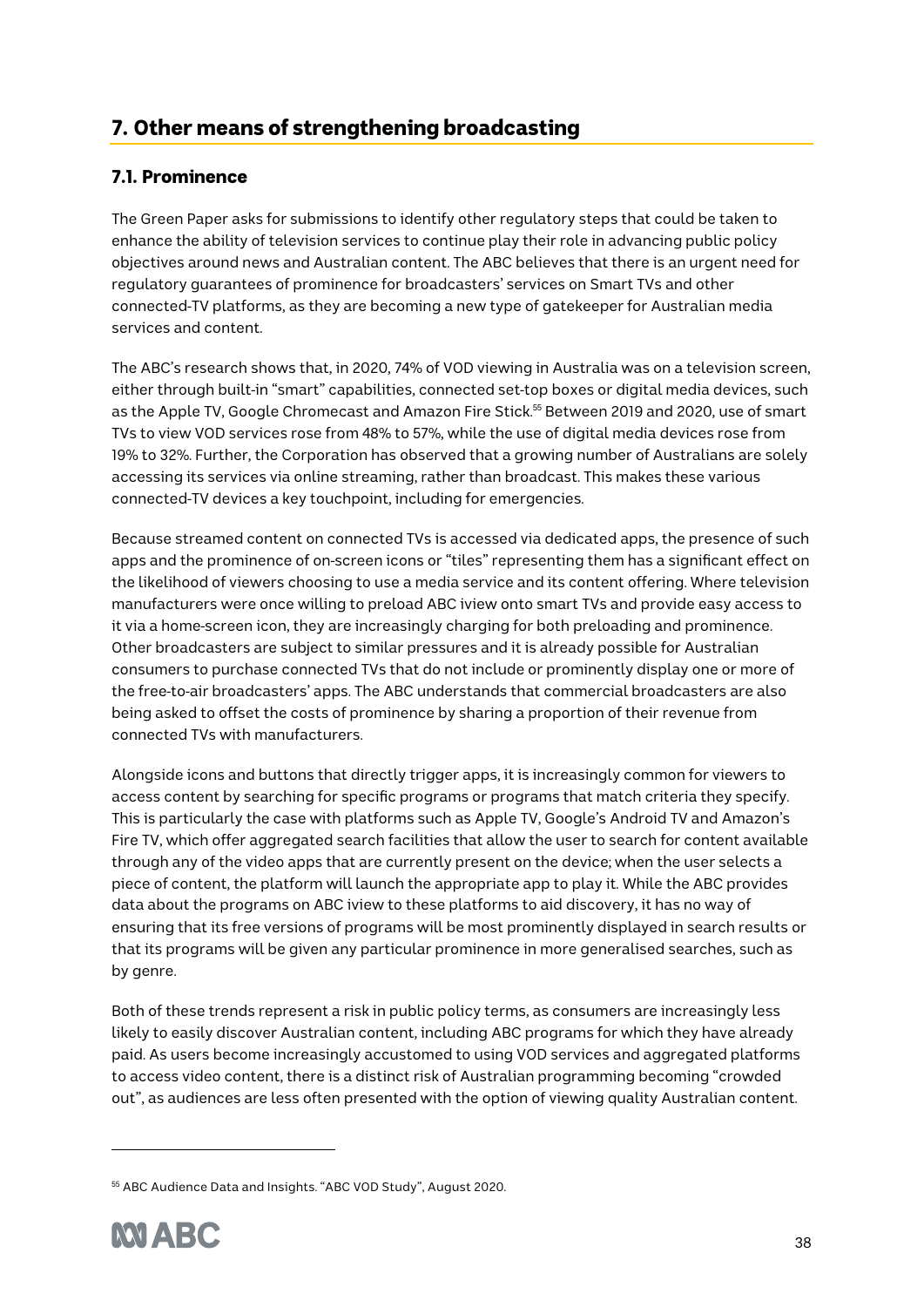These challenges are not unique to the Australian media market. Policymakers globally are grappling with issues of discoverability and prominence, and there may be scope to learn from their experiences and approaches. International approaches to regulating for prominence were highlighted in O&O's report. 56

– The **United Kingdom** has long had a regime guaranteeing the prominence of the services of public service broadcasters (PSBs; in UK law, this includes the BBC and advertising-funded freeto-air services that have obligations under the *Communications Act*) for the electronic program guides (EPGs) offered by pay-TV services. In 2019, the UK media regulator, Ofcom, examined the prominence of the PSB services on smart-TV and other dedicated VOD platforms and recommended that the UK Government legislate to create a new framework to ensure PSB content remains prominent and to support the sustainability of PSBs in the contemporary, globalised on-demand environment. 57

Ofcom proposed a framework would apply to scheduled and on-demand delivery of PSB content across a range of connected devices. Its initial focus would be on enabling viewers to easily find PSB content, both through traditional channels and BVOD services, by ensuring its prominence on the home screens of smart TVs and other connected devices and in search results and recommendations. The framework would protect the prominence of PSB content that is made available without charge. It would specify criteria for determining which ondemand services are eligible for prominence protection under the framework based on their delivery of a suitable range and quantity of high-quality content made for UK viewers.

Ofcom also recommended that the framework be adaptable to remain effective and relevant as technologies and audience habits change. It suggested that a means of achieving this might be to give the relevant Secretary of State ordering-making powers to update key definitions and criteria.58

The report further noted that ensuring the continued availability of PSB content to viewers in the UK may require the introduction of new obligations for on-demand platforms equivalent to the existing "must offer" and "must carry" rules that apply to PSBs' traditional channels on pay-TV platforms in the UK. Ofcom said that it would engage with industry and Government on potential and proportionate obligations to ensure the continued availability and prominence of PSB content.<sup>59</sup>

– **Canada** is similarly confronting the issue of ensuring the availability and discoverability of Canadian content. In January 2020, the final report of a comprehensive, 18-month Broadcasting and Telecommunications Legislative Review recommended that ensuring discoverability

<sup>59</sup> Ofcom. "Review of prominence for public service broadcasting: Recommendations to Government for a new framework to keep PSB TV prominent in an online world", par 6.18.



<sup>56</sup> O&O. "Supporting Local Content Investment", pp.29–33.

<sup>57</sup> Ofcom. "Review of prominence for public service broadcasting: Recommendations to Government for a new framework to keep PSB TV prominent in an online world", 4 July 2019,

https://www.ofcom.org.uk/\_\_data/assets/pdf\_file/0021/154461/recommendations-for-new-legislative-framework-forpsb-prominence.pdf.

<sup>58</sup> Ofcom. "Review of prominence for public service broadcasting: Recommendations to Government for a new framework to keep PSB TV prominent in an online world", par 2.11.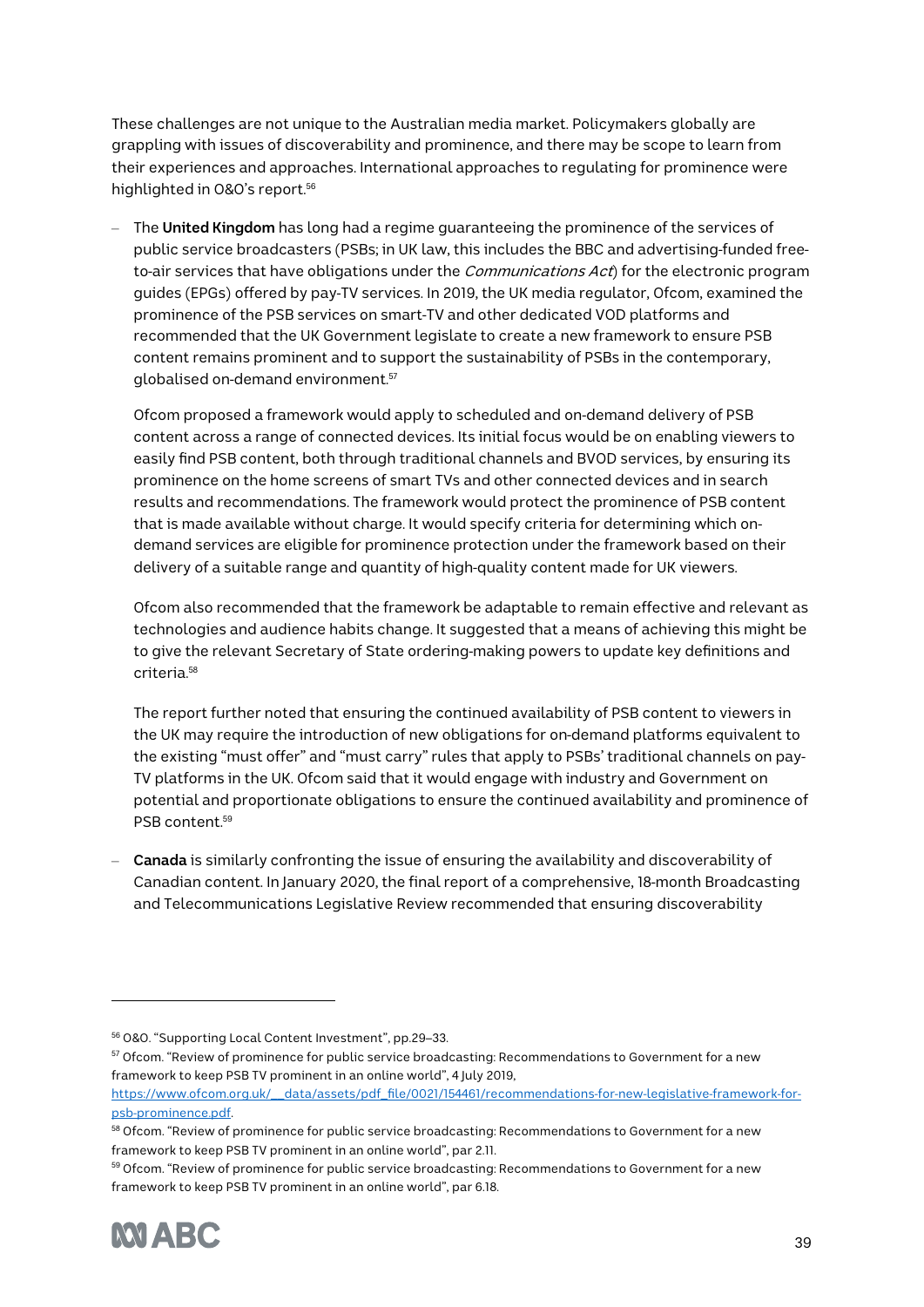become an object of Canada's communications legislation and that discoverability and prominence obligations be introduced for Canadian content.<sup>60</sup>

The report proposed a substantial unification of media regulation in Canada, including broadcast and online services, under the jurisdiction of the media regulator, the Canadian Radio and Telecommunications Commission (CRTC). It found, among other things, that, as consumers "now have access to an endless choice of content, making it difficult to find, or simply recognise, Canadian content", the CRTC needed to be given the ability to impose discoverability measures on media content companies.<sup>61</sup>

In November 2020, the Canadian Government introduced Bill C-10 to amend the Broadcasting Act and related legislation. Bill C-10 includes provisions giving the media regulator, the Canadian Radio and Telecommunications Commission (CRTC), broad powers to impose conditions on broadcasting undertakings, including in relation to "the presentation of programs for selection by the public, including the discoverability of Canadian programs".<sup>62</sup> The Bill amends the definition of a "broadcasting undertaking" to include "an online undertaking".<sup>63</sup>

– In **Germany**, a new State Media Treaty (Medienstaatsvertrag or MStV) came into effect on 7 November 2020.64 It replaced the previous broadcasting-specific treaty, adding broader regulation of digital media platforms, user interfaces and its "gatekeepers", including search engines, smart TVs, app stores and social media. The MStV includes a "findability" obligation for user interfaces provided by media platforms, including smart TVs and connected media devices, under which TV broadcasting must be "directly accessible and easy to find on the first selection level". <sup>65</sup> In this context, "media platforms" are defined as online services (referred to in the English translation of the MStV as "telemedia") that provide users with an offering determined by the platform provider that combines radio, online media comparable to broadcasting or online media the regularly contains journalistically edited news or political information.<sup>66</sup> "User interfaces" are defined as providing an overview, whether textually visually or acoustically, of the offers or contents of media platforms so that users can orientate themselves and directly select the media provided through the platform.<sup>67</sup>

As international media regulators have concluded, it is highly likely that new rules will be required ensure that Australian audiences can readily discover Australian stories. The ABC would support the introduction of regulatory mechanisms to ensure the prominence of free-to-air broadcasters'

 $67$  State Treaty on the modernisation of media legislation in Germany, §2(15).



<sup>60</sup> Broadcasting and Telecommunications Legislative Review. Canada's Communications Future: Time to Act, Final Report, January 2020, https://www.ic.gc.ca/eic/site/110.nsf/vwapj/BTLR\_Eng-V3.pdf/\$file/BTLR\_Eng-V3.pdf, recommendations 59, 61 and 63.

<sup>61</sup> Broadcasting and Telecommunications Legislative Review. Canada's Communications Future, p.144. 62 House of Commons of Canada. 'Bill C-10: An Act to amend the Broadcasting Act and to make related and consequential amendments to other Acts', First Reading, 3 November 2020, clause 7, https://parl.ca/DocumentViewer/en/43-2/bill/C-10/first-reading.

<sup>63</sup> House of Commons of Canada. 'Bill C-10', clause 1.

<sup>64</sup> Die Midienanstalten. 'State media treaty (MStV) in force – new media concentration law in sight?' (via Google Translate), Media Release, 9 November 2020, https://www.die-

medienanstalten.de/service/pressemitteilungen/meldung/medienstaatsvertrag-mstv-in-kraft-neuesmedienkonzentrationsrecht-in-sicht.

<sup>&</sup>lt;sup>65</sup> Germany. State Treaty on the modernisation of media legislation in Germany, Draft legislation notified to European Commission on 24 January 2020, https://ec.europa.eu/growth/tools-

databases/tris/en/index.cfm/search/?trisaction=search.detail&year=2020&num=26&dLang=EN, §84(3).

 $66$  State Treaty on the modernisation of media legislation in Germany, §2(14).